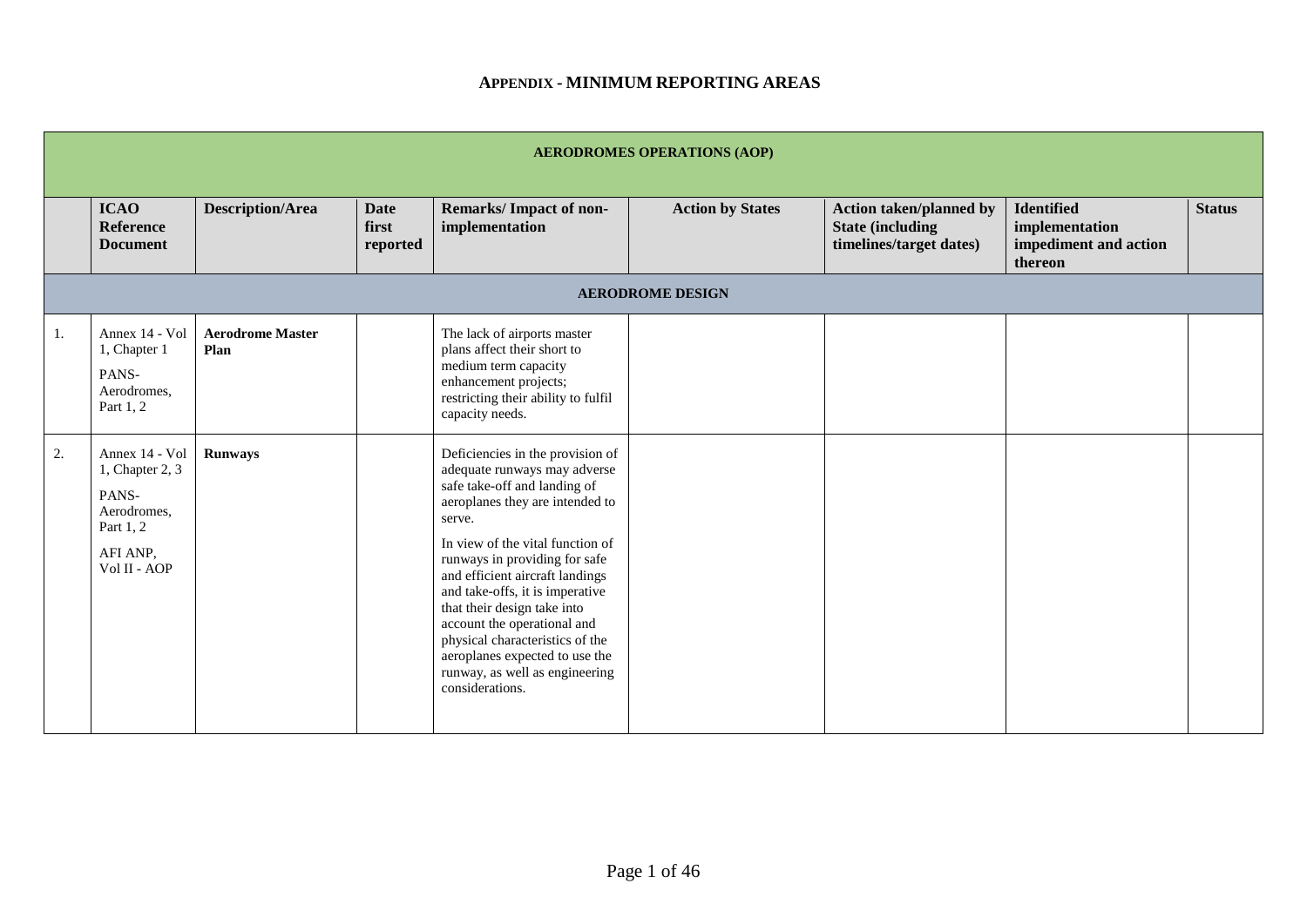|    | <b>AERODROMES OPERATIONS (AOP)</b>                                                                       |                         |                                  |                                                                                                                                                                                                                                              |                         |                                                                                      |                                                                         |               |  |  |
|----|----------------------------------------------------------------------------------------------------------|-------------------------|----------------------------------|----------------------------------------------------------------------------------------------------------------------------------------------------------------------------------------------------------------------------------------------|-------------------------|--------------------------------------------------------------------------------------|-------------------------------------------------------------------------|---------------|--|--|
|    | <b>ICAO</b><br>Reference<br><b>Document</b>                                                              | <b>Description/Area</b> | <b>Date</b><br>first<br>reported | Remarks/Impact of non-<br>implementation                                                                                                                                                                                                     | <b>Action by States</b> | <b>Action taken/planned by</b><br><b>State (including</b><br>timelines/target dates) | <b>Identified</b><br>implementation<br>impediment and action<br>thereon | <b>Status</b> |  |  |
| 3. | Annex 14 - Vol<br>1, Chapter 2, 3<br>PANS-<br>Aerodromes,<br>Part 1, 2                                   | <b>Taxiways</b>         |                                  | Improperly designed taxiway<br>system will affect the smooth<br>and continuous flow of aircraft<br>ground traffic, with low level<br>of safety and efficiency, as well<br>as minimum optimization of<br>the aerodrome utilization.           |                         |                                                                                      |                                                                         |               |  |  |
| 4. | Annex 14 - Vol<br>1, Chapter 2, 3<br>PANS-<br>Aerodromes,<br>Part 1, 2                                   | <b>Aprons</b>           |                                  | Inappropriate apron design and<br>safety procedures for aircraft<br>manoeuvring will decrease the<br>efficiency for aircraft<br>movements and dispensing<br>apron services.                                                                  |                         |                                                                                      |                                                                         |               |  |  |
| 5. | Annex 14 - Vol<br>1, Chapter 2, 5,<br>6, 7<br>PANS-<br>Aerodromes,<br>Part 1<br>AFI ANP,<br>Vol II - AOP | <b>Visual Aids</b>      |                                  | Lack of appropriate visual aids<br>affects the safety and<br>operational efficiency of<br>aircraft and vehicle<br>movements. These aids are<br>essential to ensure that the cues<br>that they provide are available<br>in all circumstances. |                         |                                                                                      |                                                                         |               |  |  |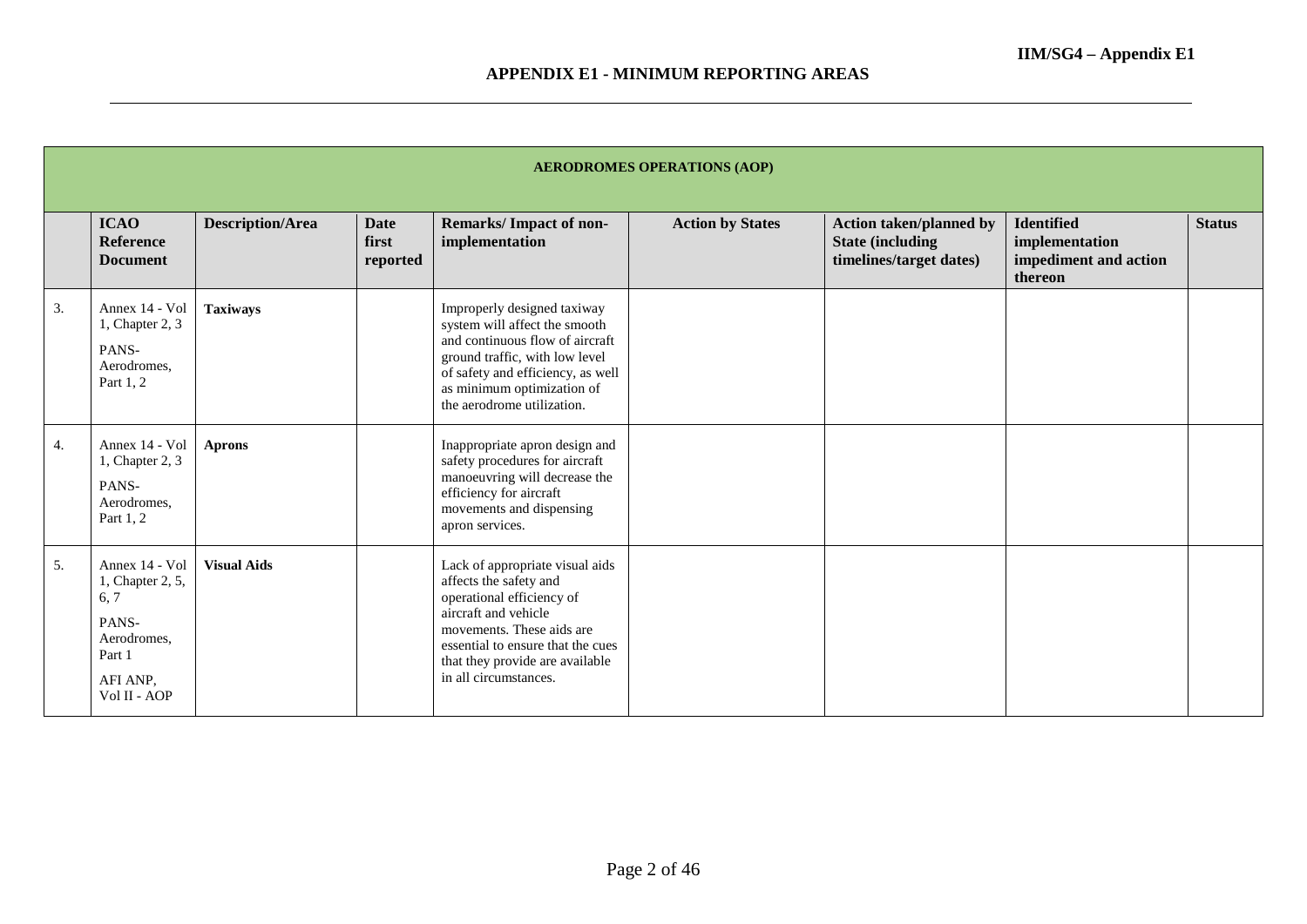|    | <b>AERODROMES OPERATIONS (AOP)</b>                                                           |                              |                                  |                                                                                                                                                                                                                                                                                                                           |                         |                                                                                       |                                                                         |               |  |  |
|----|----------------------------------------------------------------------------------------------|------------------------------|----------------------------------|---------------------------------------------------------------------------------------------------------------------------------------------------------------------------------------------------------------------------------------------------------------------------------------------------------------------------|-------------------------|---------------------------------------------------------------------------------------|-------------------------------------------------------------------------|---------------|--|--|
|    | <b>ICAO</b><br><b>Reference</b><br><b>Document</b>                                           | <b>Description/Area</b>      | <b>Date</b><br>first<br>reported | <b>Remarks/Impact of non-</b><br>implementation                                                                                                                                                                                                                                                                           | <b>Action by States</b> | <b>Action taken/planned by</b><br><b>State (including)</b><br>timelines/target dates) | <b>Identified</b><br>implementation<br>impediment and action<br>thereon | <b>Status</b> |  |  |
| 6. | Annex 10 - Vol<br>1, Chapter 3                                                               | <b>Radio Navigation Aids</b> |                                  | Radio Navigation Aids<br>contribute to the safety and<br>operational efficiency of<br>aircrafts. Lack of maintenance<br>of zones surrounding these aids<br>and the presence of obstacles<br>will affect the cues that they<br>provide with negative impacts<br>on aeroplanes take-off and<br>landing.                     |                         |                                                                                       |                                                                         |               |  |  |
| 7. | Annex 14 - Vol<br>1, Chapter 8<br>PANS-<br>Aerodromes.<br>Part 1<br>AFI ANP.<br>Vol II - AOP | <b>Electrical Systems</b>    |                                  | Lack of appropriate electrical<br>systems affects air navigation<br>facilities and the safety and<br>operational efficiency of<br>aircraft and vehicle<br>movements. The design and<br>good maintenance of these aids<br>is essential to ensure that the<br>cues that they provide are<br>available in all circumstances. |                         |                                                                                       |                                                                         |               |  |  |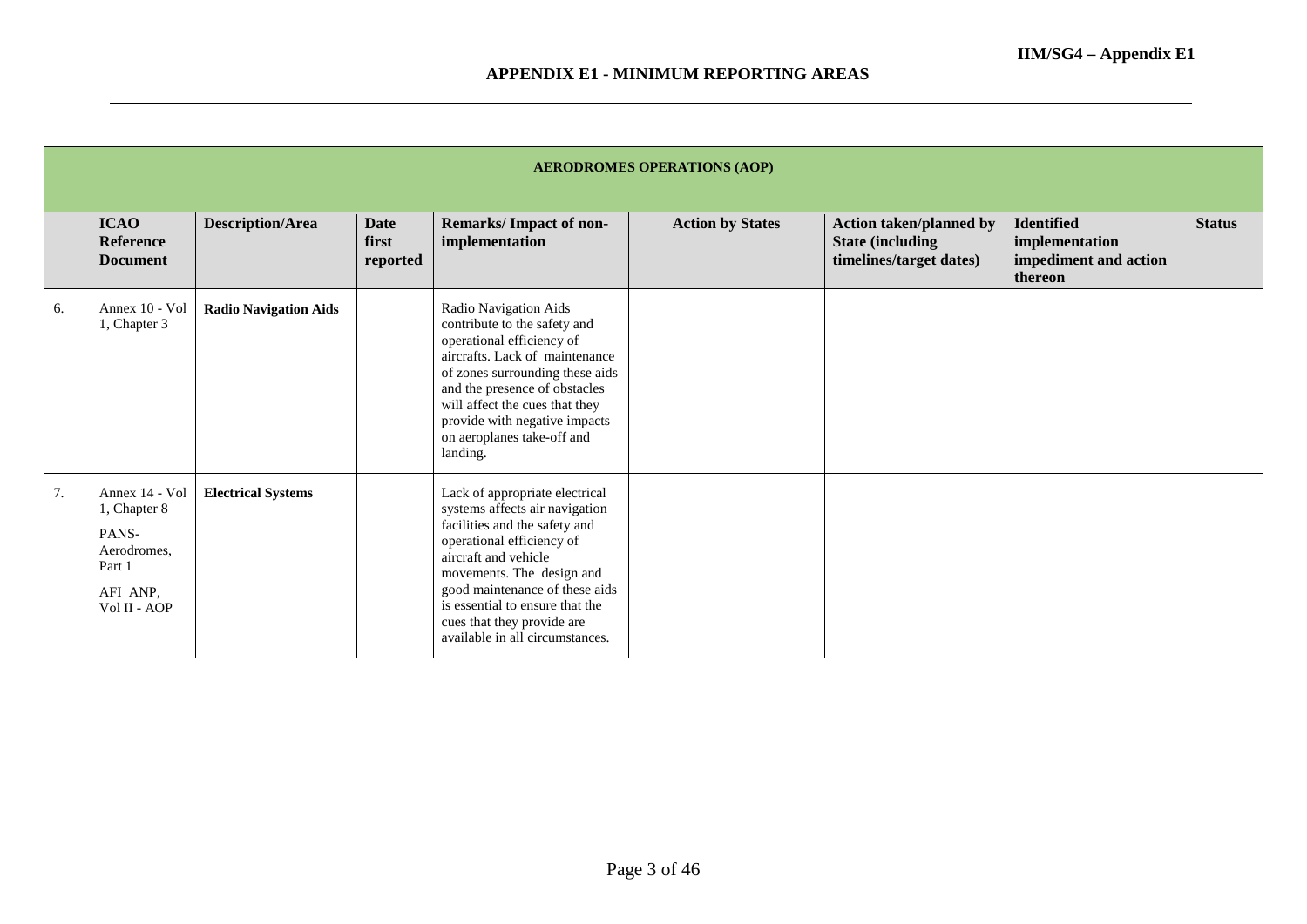|     | <b>AERODROMES OPERATIONS (AOP)</b>                                                              |                         |                                  |                                                                                                                                                                                                                                                                                                                                    |                             |                                                                                       |                                                                         |               |  |
|-----|-------------------------------------------------------------------------------------------------|-------------------------|----------------------------------|------------------------------------------------------------------------------------------------------------------------------------------------------------------------------------------------------------------------------------------------------------------------------------------------------------------------------------|-----------------------------|---------------------------------------------------------------------------------------|-------------------------------------------------------------------------|---------------|--|
|     | <b>ICAO</b><br><b>Reference</b><br><b>Document</b>                                              | <b>Description/Area</b> | <b>Date</b><br>first<br>reported | Remarks/Impact of non-<br>implementation                                                                                                                                                                                                                                                                                           | <b>Action by States</b>     | <b>Action taken/planned by</b><br><b>State (including)</b><br>timelines/target dates) | <b>Identified</b><br>implementation<br>impediment and action<br>thereon | <b>Status</b> |  |
| 8.  | Annex 14 - Vol<br>1, Chapter 1                                                                  | <b>Terminals</b>        |                                  | The lack of integration of<br>international civil aviation<br>security measures in the<br>architectural and infrastructure<br>designs and construction of<br>new facilities and alterations to<br>existing facilities at an<br>aerodrome would negatively<br>affect optimization of<br>implementation of security<br>requirements. |                             |                                                                                       |                                                                         |               |  |
| 9.  | Annex 14 - Vol<br>1, Chapter 9<br>PANS-<br>Aerodromes,<br>Part 1                                | Fencing                 |                                  | Lack of fences on an<br>aerodrome could lead to the<br>entrance to the movement area<br>of animals large enough to be a<br>hazard to aircraft.                                                                                                                                                                                     |                             |                                                                                       |                                                                         |               |  |
|     |                                                                                                 |                         |                                  |                                                                                                                                                                                                                                                                                                                                    | <b>AERODROME OPERATIONS</b> |                                                                                       |                                                                         |               |  |
| 10. | Annex 14 - Vol<br>1, Chapter 2<br>PANS-<br>Aerodromes,<br>Part 1, 2<br>AFI ANP, Vol<br>II - AOP | <b>Aerodrome Data</b>   |                                  | The lack of determination and<br>reporting of aerodrome related<br>aeronautical data in accordance<br>with the accuracy and integrity<br>classification shall negatively<br>affect the needs of the end<br>users of aeronautical data, and<br>hence the safety of operations.                                                      |                             |                                                                                       |                                                                         |               |  |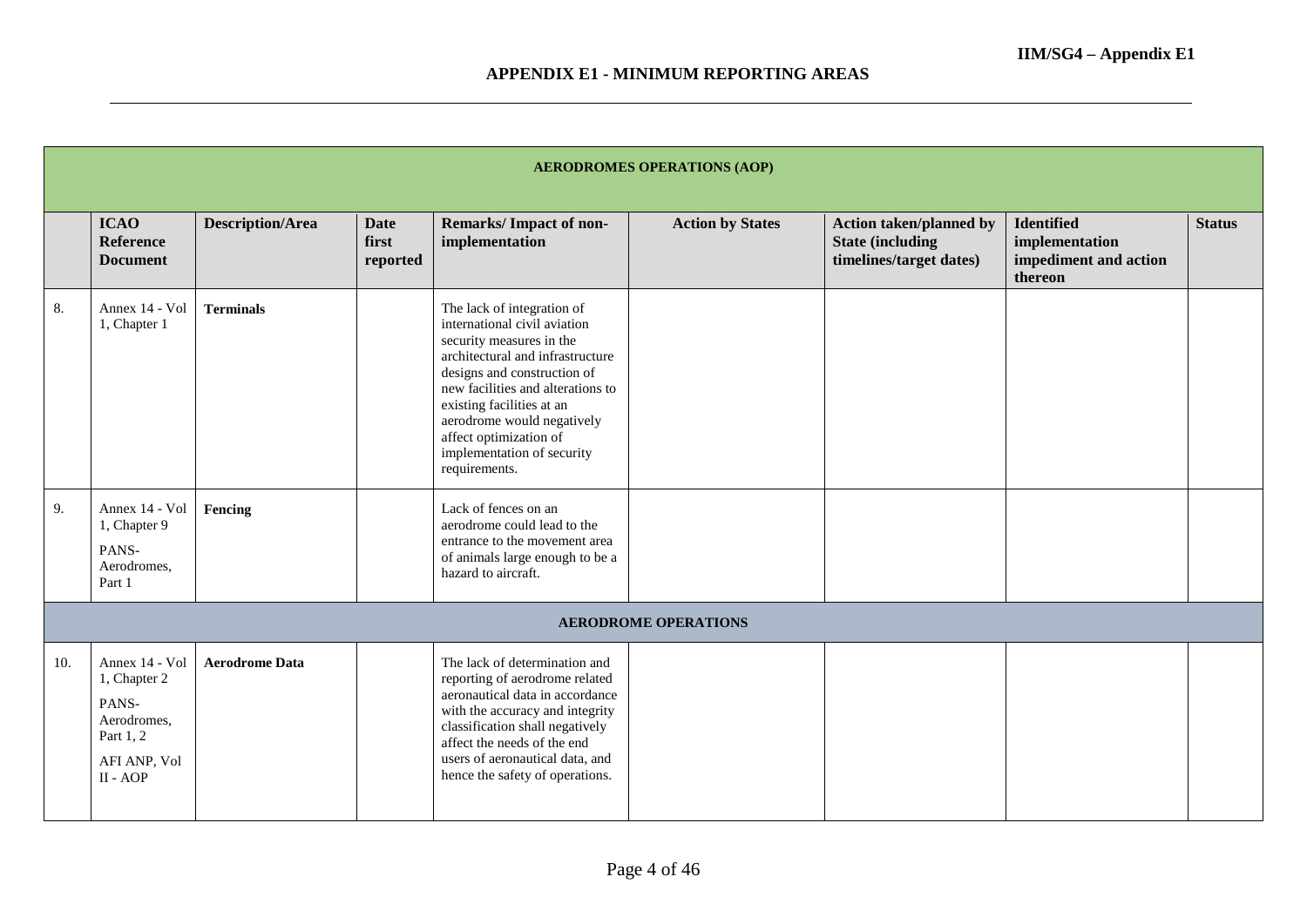|     | <b>AERODROMES OPERATIONS (AOP)</b>                                                              |                                           |                                  |                                                                                                                                                                                                                                                                                                                                                    |                         |                                                                                      |                                                                         |               |  |  |
|-----|-------------------------------------------------------------------------------------------------|-------------------------------------------|----------------------------------|----------------------------------------------------------------------------------------------------------------------------------------------------------------------------------------------------------------------------------------------------------------------------------------------------------------------------------------------------|-------------------------|--------------------------------------------------------------------------------------|-------------------------------------------------------------------------|---------------|--|--|
|     | <b>ICAO</b><br><b>Reference</b><br><b>Document</b>                                              | <b>Description/Area</b>                   | <b>Date</b><br>first<br>reported | <b>Remarks/Impact of non-</b><br>implementation                                                                                                                                                                                                                                                                                                    | <b>Action by States</b> | <b>Action taken/planned by</b><br><b>State (including</b><br>timelines/target dates) | <b>Identified</b><br>implementation<br>impediment and action<br>thereon | <b>Status</b> |  |  |
| 11. | Annex 14 - Vol<br>1, Chapter 9<br>PANS-<br>Aerodromes,<br>Part 1                                | <b>Emergency planning</b>                 |                                  | Lack of adequate and effective<br>emergency planning can<br>seriously affect the<br>management of an emergency,<br>particularly in respect of saving<br>lives and maintaining aircraft<br>operations.                                                                                                                                              |                         |                                                                                      |                                                                         |               |  |  |
| 12. | Annex 14 - Vol<br>1, Chapter 2, 9<br>PANS-<br>Aerodromes,<br>Part 1<br>AFI ANP,<br>Vol II - AOP | <b>Rescue and Firefighting</b>            |                                  | Lack of adequate and effective<br>rescue and firefighting service<br>can endanger an aircraft<br>involved in an emergency<br>operation, including affecting<br>capabilities to save lives in the<br>event of an aircraft accident or<br>incident occurring at, or in the<br>immediate vicinity of an<br>aerodrome                                  |                         |                                                                                      |                                                                         |               |  |  |
| 13. | Annex 14 - Vol<br>1, Chapter 2, 9<br>PANS-<br>Aerodromes,<br>Part 1                             | <b>Disable Aircraft</b><br><b>Removal</b> |                                  | Lack of adequate and effective<br>disabled aircraft removal plans<br>can interfere with normal<br>activity of an aerodrome by<br>reducing the aerodrome<br>capacity whenever there is an<br>incident including but not<br>limited to runway and taxiway<br>closures which would reduce<br>arrivals, departures and restrict<br>aircraft movements. |                         |                                                                                      |                                                                         |               |  |  |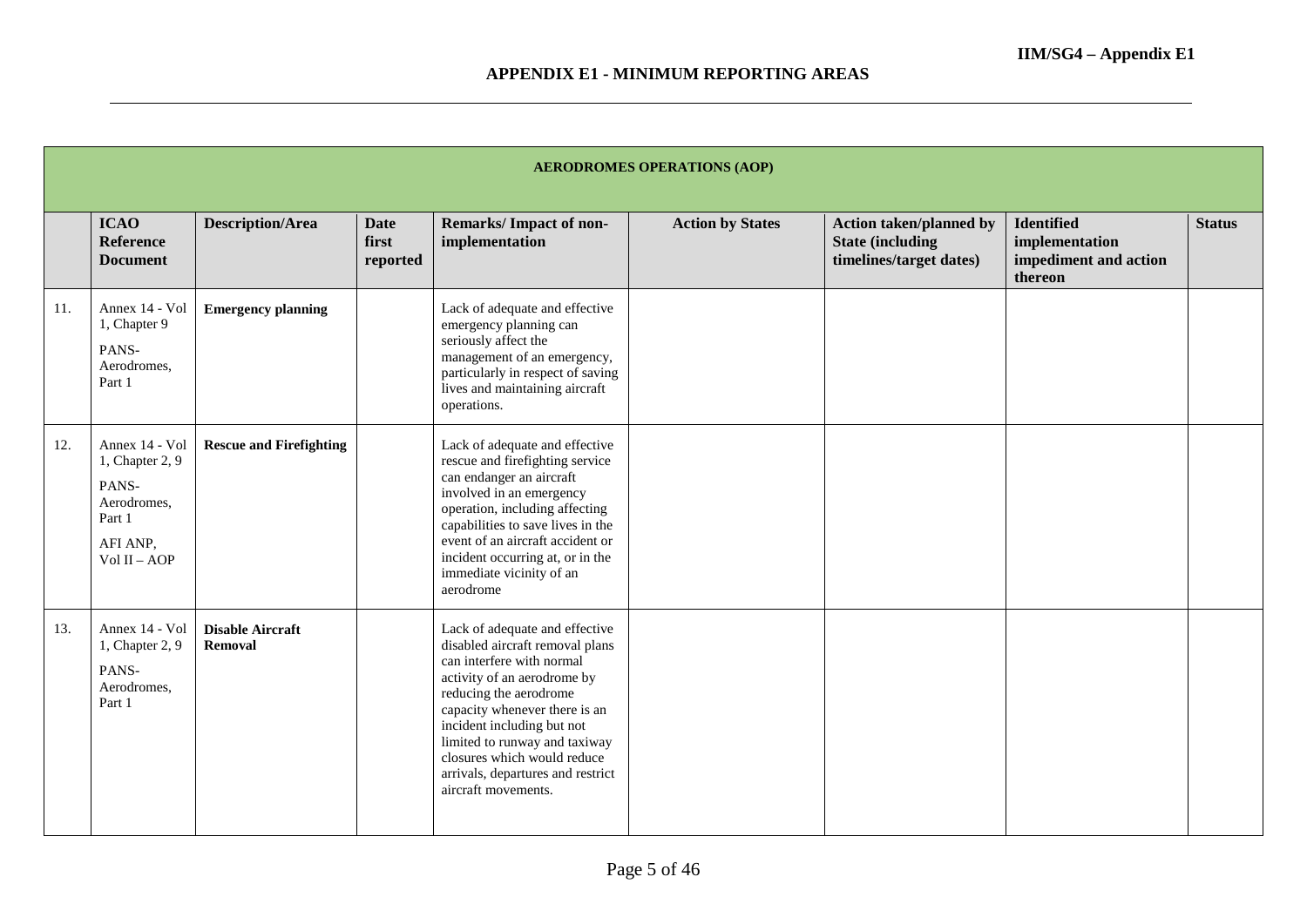|     | <b>AERODROMES OPERATIONS (AOP)</b>                                  |                                                   |                                  |                                                                                                                                                                                                                                           |                         |                                                                                       |                                                                         |               |  |  |
|-----|---------------------------------------------------------------------|---------------------------------------------------|----------------------------------|-------------------------------------------------------------------------------------------------------------------------------------------------------------------------------------------------------------------------------------------|-------------------------|---------------------------------------------------------------------------------------|-------------------------------------------------------------------------|---------------|--|--|
|     | <b>ICAO</b><br><b>Reference</b><br><b>Document</b>                  | <b>Description/Area</b>                           | <b>Date</b><br>first<br>reported | Remarks/Impact of non-<br>implementation                                                                                                                                                                                                  | <b>Action by States</b> | <b>Action taken/planned by</b><br><b>State (including)</b><br>timelines/target dates) | <b>Identified</b><br>implementation<br>impediment and action<br>thereon | <b>Status</b> |  |  |
| 14. | Annex 14 - Vol<br>1, Chapter 9<br>PANS-<br>Aerodromes,<br>Part 1    | <b>Wildlife Strike Hazard</b><br><b>Reduction</b> |                                  | Lack of measures (successful<br>bird/wildlife control<br>programme) on an airport and<br>in its vicinity to minimize the<br>likelihood of collisions<br>between wildlife and aircraft<br>will increase the risk to aircraft<br>operations |                         |                                                                                       |                                                                         |               |  |  |
| 15. | Annex 14 - Vol<br>1, Chapter 2, 9<br>PANS-<br>Aerodromes,<br>Part 1 | <b>Operational Area</b><br>Management             |                                  | Lack of appropriate airport<br>operational services will affect<br>the safety and efficiency of<br>aircrafts operations.                                                                                                                  |                         |                                                                                       |                                                                         |               |  |  |
| 16. | Annex 14 - Vol<br>1, Chapter 9                                      | <b>Ground Servicing of</b><br>Aircraft            |                                  | Lack of adequate Ground<br>Servicing of Aircraft will affect<br>the safety and efficiency of<br>aircrafts operations.                                                                                                                     |                         |                                                                                       |                                                                         |               |  |  |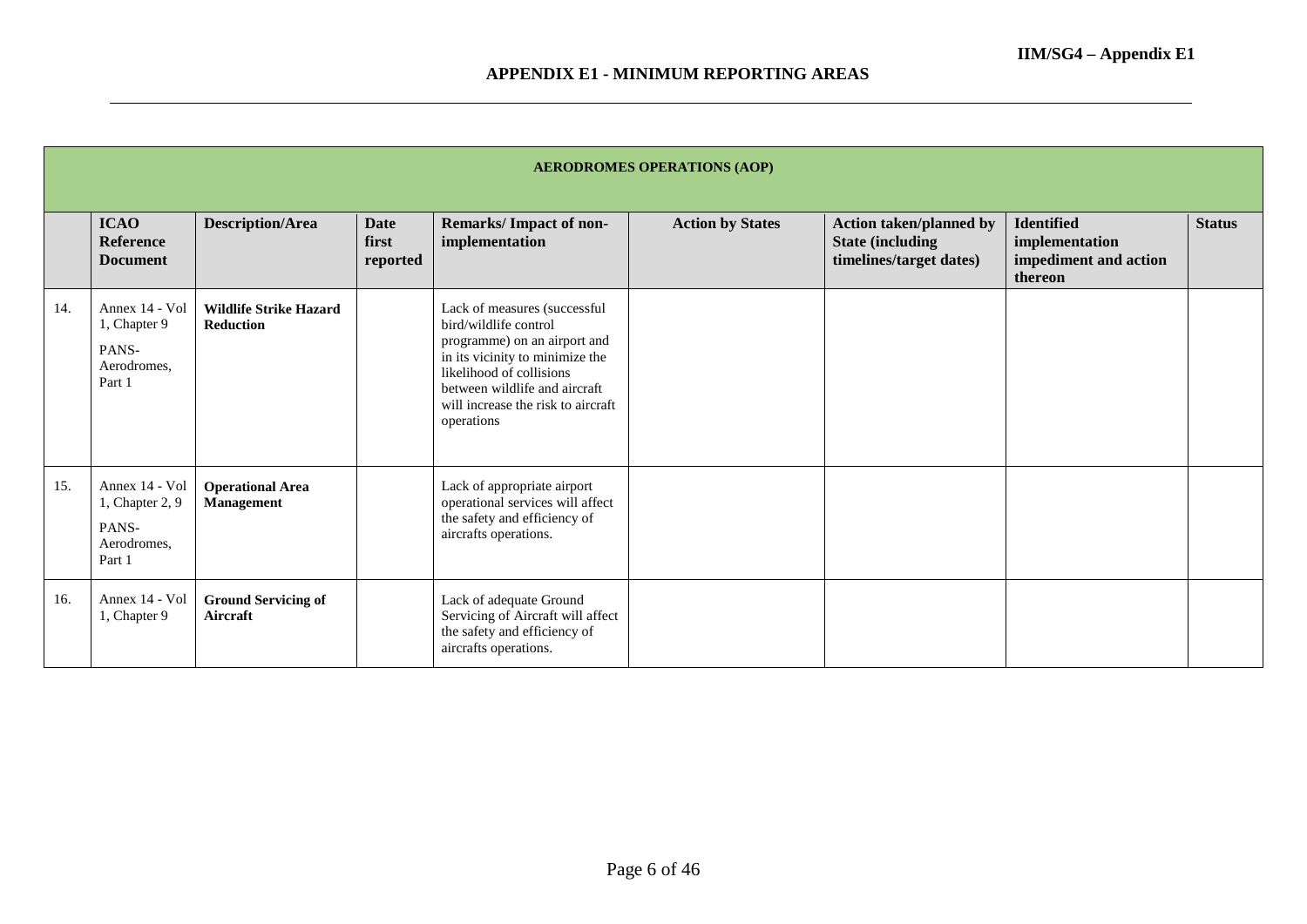|     | <b>AERODROMES OPERATIONS (AOP)</b>                                  |                                        |                                  |                                                                                                                                                                                                                                                                                                                                                                                                                                                                                                                                                                                                                    |                         |                                                                                       |                                                                         |               |  |  |
|-----|---------------------------------------------------------------------|----------------------------------------|----------------------------------|--------------------------------------------------------------------------------------------------------------------------------------------------------------------------------------------------------------------------------------------------------------------------------------------------------------------------------------------------------------------------------------------------------------------------------------------------------------------------------------------------------------------------------------------------------------------------------------------------------------------|-------------------------|---------------------------------------------------------------------------------------|-------------------------------------------------------------------------|---------------|--|--|
|     | <b>ICAO</b><br><b>Reference</b><br><b>Document</b>                  | <b>Description/Area</b>                | <b>Date</b><br>first<br>reported | <b>Remarks/Impact of non-</b><br>implementation                                                                                                                                                                                                                                                                                                                                                                                                                                                                                                                                                                    | <b>Action by States</b> | <b>Action taken/planned by</b><br><b>State (including)</b><br>timelines/target dates) | <b>Identified</b><br>implementation<br>impediment and action<br>thereon | <b>Status</b> |  |  |
| 17. | Annex 14 - Vol<br>1, Chapter 4, 6<br>PANS-<br>Aerodromes,<br>Part 1 | <b>Control of obstacles</b>            |                                  | Lack of define airspace free<br>from obstacles around<br>aerodromes will prevent the<br>intended aeroplane operations<br>at the aerodromes to be<br>conducted safely, leading to the<br>aerodromes from becoming<br>unusable by the growth of<br>obstacles around the<br>aerodromes. Objects which<br>penetrate the obstacle<br>limitation surfaces may in<br>certain circumstances cause an<br>increase in the obstacle<br>clearance altitude/height for an<br>instrument approach procedure<br>or any associated visual<br>circling procedure or have<br>other operational impact on<br>flight procedure design. |                         |                                                                                       |                                                                         |               |  |  |
| 18. | Annex 14 - Vol<br>1, Chapter 10<br>PANS-<br>Aerodromes,<br>Part 1   | <b>Aerodrome</b><br><b>Maintenance</b> |                                  | The lack of effective<br>aerodrome maintenance<br>programmes can impair the<br>safety, regularity and efficiency<br>of air navigation.                                                                                                                                                                                                                                                                                                                                                                                                                                                                             |                         |                                                                                       |                                                                         |               |  |  |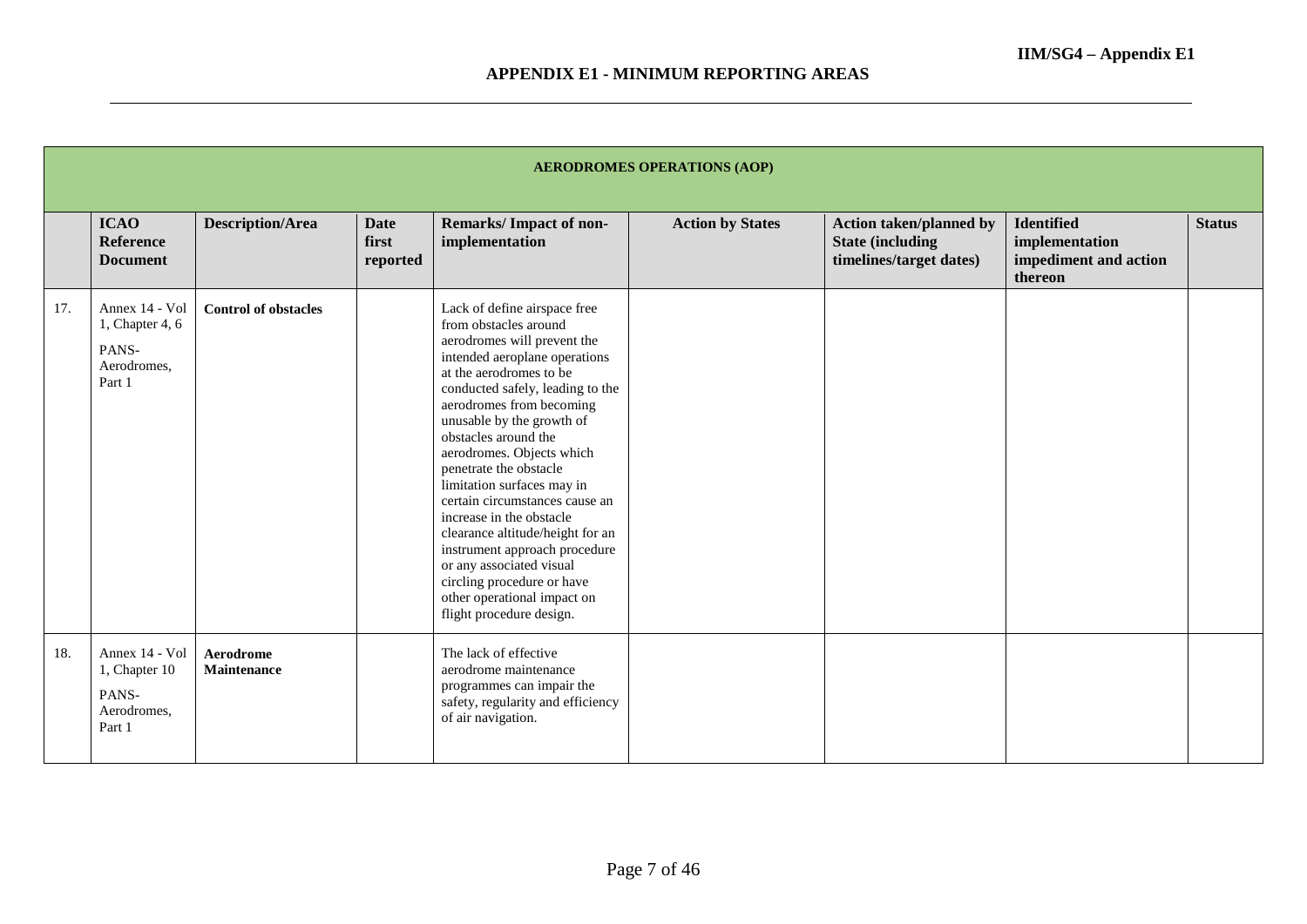|     | <b>AERODROMES OPERATIONS (AOP)</b>                                           |                                                      |                                  |                                                                                                                                                                                                                                                                                         |                         |                                                                                       |                                                                         |               |  |
|-----|------------------------------------------------------------------------------|------------------------------------------------------|----------------------------------|-----------------------------------------------------------------------------------------------------------------------------------------------------------------------------------------------------------------------------------------------------------------------------------------|-------------------------|---------------------------------------------------------------------------------------|-------------------------------------------------------------------------|---------------|--|
|     | <b>ICAO</b><br><b>Reference</b><br><b>Document</b>                           | <b>Description/Area</b>                              | <b>Date</b><br>first<br>reported | Remarks/Impact of non-<br>implementation                                                                                                                                                                                                                                                | <b>Action by States</b> | <b>Action taken/planned by</b><br><b>State (including)</b><br>timelines/target dates) | <b>Identified</b><br>implementation<br>impediment and action<br>thereon | <b>Status</b> |  |
| 19. | Annex 14 - Vol<br>1, Chapter 1<br>PANS-<br>Aerodromes,<br>Part 1             | <b>Safety Management</b>                             |                                  | Inadequate SMS<br>implementation will affect the<br>proactively mitigate safety<br>risks before they result in<br>aviation accidents/incidents,<br>and negatively impact<br>operational efficiencies.                                                                                   |                         |                                                                                       |                                                                         |               |  |
|     | <b>AERODROME CERTIFICATION</b>                                               |                                                      |                                  |                                                                                                                                                                                                                                                                                         |                         |                                                                                       |                                                                         |               |  |
| 20. | Annex 14 - Vol<br>1, Chapter 1 to<br>10<br>PANS-<br>Aerodromes.<br>Part 1, 2 | <b>Aerodrome</b><br><b>Certification</b>             |                                  | Lack of certification of an<br>aerodrome signifies to aircraft<br>operators and other<br>organizations operating on the<br>aerodrome that, the aerodrome<br>does not meet the specifications<br>regarding the facility and its<br>operation.                                            |                         |                                                                                       |                                                                         |               |  |
| 21. | PANS-<br>Aerodromes,<br>Part 1                                               | Safety assessments and<br>Aerodrome<br>Compatibility |                                  | Inadequate safety assessments<br>and aerodrome compatibility<br>assurance will impair safe<br>aeroplane operations with<br>regard to aerodrome<br>infrastructure and operations,<br>when an aerodrome<br>accommodates an aeroplane<br>that exceeds its certificated<br>characteristics. |                         |                                                                                       |                                                                         |               |  |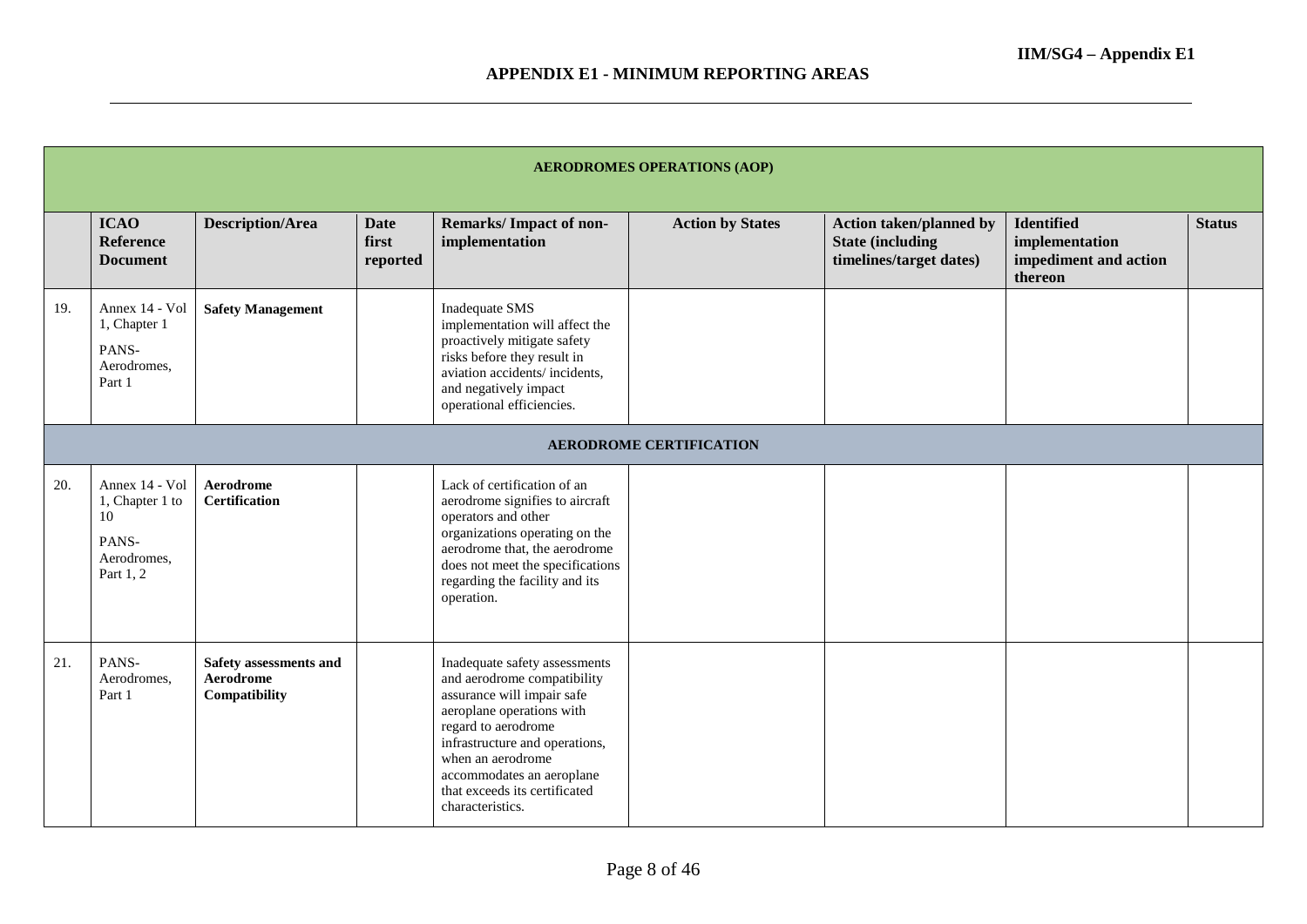|     |                                                    |                         |                                  |                                                                                                                                                                                                                                                                                                                                | <b>AERODROMES OPERATIONS (AOP)</b> |                                                                                       |                                                                         |               |
|-----|----------------------------------------------------|-------------------------|----------------------------------|--------------------------------------------------------------------------------------------------------------------------------------------------------------------------------------------------------------------------------------------------------------------------------------------------------------------------------|------------------------------------|---------------------------------------------------------------------------------------|-------------------------------------------------------------------------|---------------|
|     | <b>ICAO</b><br><b>Reference</b><br><b>Document</b> | <b>Description/Area</b> | <b>Date</b><br>first<br>reported | Remarks/Impact of non-<br>implementation                                                                                                                                                                                                                                                                                       | <b>Action by States</b>            | <b>Action taken/planned by</b><br><b>State (including)</b><br>timelines/target dates) | <b>Identified</b><br>implementation<br>impediment and action<br>thereon | <b>Status</b> |
|     |                                                    |                         |                                  |                                                                                                                                                                                                                                                                                                                                | <b>ASBU MODULES</b>                |                                                                                       |                                                                         |               |
| 22. | [APIRG Conc.<br>$19/06$ ]<br>AFI eANP              | <b>B0-ACDM</b>          |                                  | Inadequate collaborative<br>decision making (the way<br>operational partners at airports<br>work together by means of an<br>airport collaborative<br>information sharing platform<br>and procedures as a base for A-<br>CDM implementation), will<br>reduce Airport operational<br>improvements.                               |                                    |                                                                                       |                                                                         |               |
| 23. | [APIRG Conc.<br>19/06]<br>AFI eANP                 | <b>B1-ACDM</b>          |                                  | Inadequate collaborative<br>decision making (the way<br>operational partners at airports<br>work together), will impair<br>Airport and ATM operational<br>improvements through. This<br>entails implementing<br>collaborative airport operations<br>planning (AOP) and where<br>needed an airport operations<br>centre (APOC). |                                    |                                                                                       |                                                                         |               |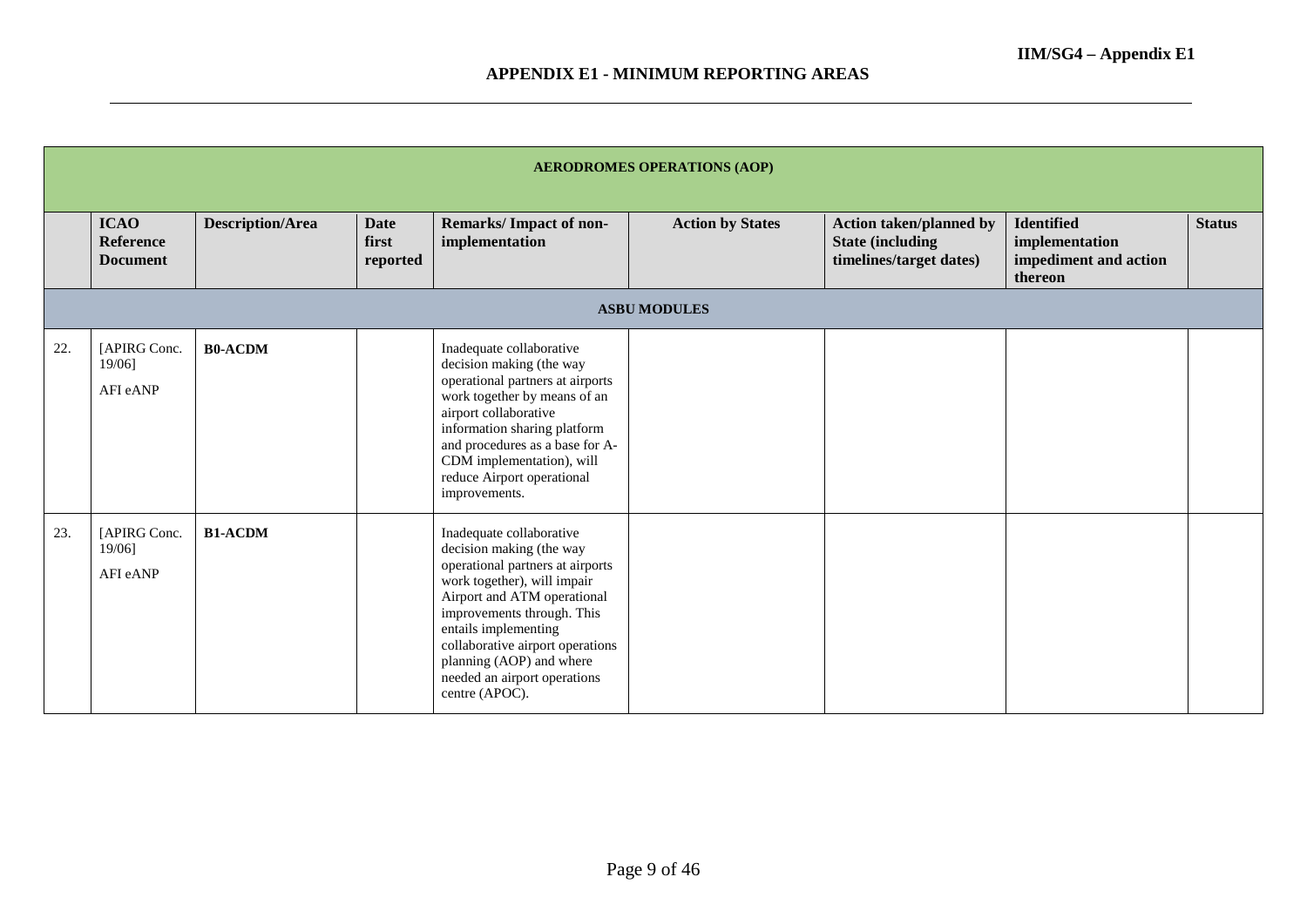|     | <b>AIR TRAFFIC MANAGEMENT (ATM)</b>                                         |                                                                   |                        |                                                                                                                                                                                                               |                                                               |                                                                                       |                                                                         |               |  |  |
|-----|-----------------------------------------------------------------------------|-------------------------------------------------------------------|------------------------|---------------------------------------------------------------------------------------------------------------------------------------------------------------------------------------------------------------|---------------------------------------------------------------|---------------------------------------------------------------------------------------|-------------------------------------------------------------------------|---------------|--|--|
|     | <b>ICAO</b><br>Reference<br><b>Document</b>                                 | <b>Description/Area</b>                                           | Date first<br>reported | <b>Remarks/Impact of non-</b><br>implementation                                                                                                                                                               | <b>Action by States</b>                                       | <b>Action taken/planned by</b><br><b>State (including)</b><br>timelines/target dates) | <b>Identified</b><br>implementation<br>impediment and action<br>thereon | <b>Status</b> |  |  |
|     |                                                                             |                                                                   |                        |                                                                                                                                                                                                               | <b>CLASSIFICATION OF AIRSPACES [Annex 11, 2.6]</b>            |                                                                                       |                                                                         |               |  |  |
| 24. | [Annex 11<br>Para 2.6]<br>[AFI/7 Rec.<br>$5/21$ ]                           | <b>Designation of Airspace</b>                                    |                        | Use of non-standard naming<br>of ATS airspace may lead to<br>misunderstanding of the type<br>of ATS available which in<br>turn leads to inefficiency in<br>traffic management and<br>impacts on flight safety |                                                               |                                                                                       |                                                                         |               |  |  |
|     |                                                                             |                                                                   |                        |                                                                                                                                                                                                               | PERFORMANCE-BASED NAVIGATION [Annex 11, 2.7] [A37 Resolution] |                                                                                       |                                                                         |               |  |  |
| 25. | [Annex 11,<br>Para 2.7]<br>AFI/7 Rec. 6/9<br>APIRG 18<br><b>CONC. 18/09</b> | <b>Implementation PBN</b><br><b>National Plan</b>                 |                        | Lack of implementation of a<br>national PBN plan will lead<br>to inability to achieve targets<br>set as part of the Global PBN<br>implementation goals and<br>thus impact on efficient<br>traffic management  |                                                               |                                                                                       |                                                                         |               |  |  |
| 26. | [A37<br>Resolution]<br>[AFI/7 Conc.<br>$5/7$ ]                              | <b>Implementation of PBN</b><br><b>RNAV</b> and <b>RNP</b> routes |                        | Insufficient number of<br>RNAV/RNP routes impacts<br>on efficient traffic<br>management, flight safety and<br>environment                                                                                     |                                                               |                                                                                       |                                                                         |               |  |  |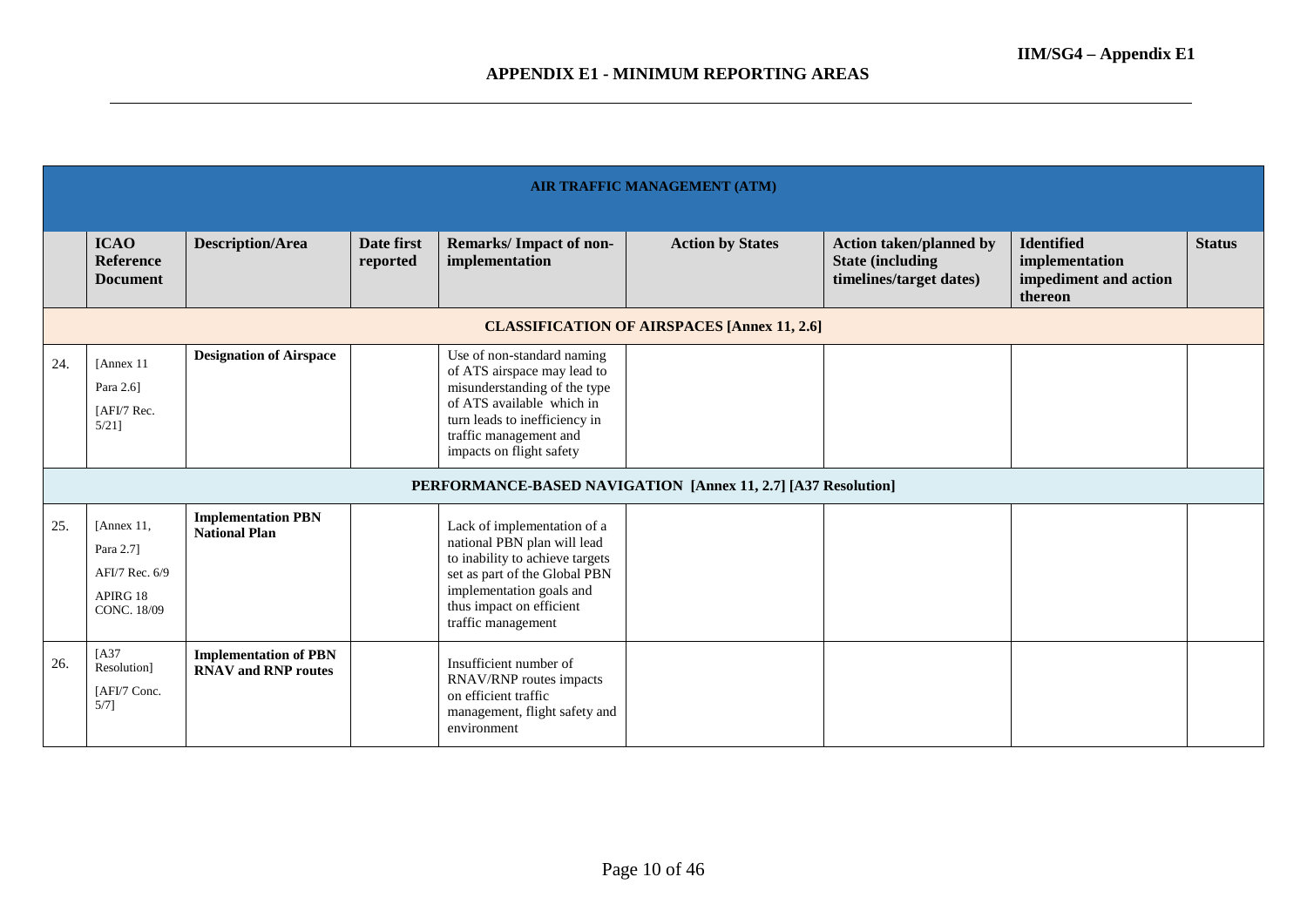|     | <b>AIR TRAFFIC MANAGEMENT (ATM)</b>                |                                                                                        |                        |                                                                                                                                                            |                         |                                                                                      |                                                                         |               |  |  |
|-----|----------------------------------------------------|----------------------------------------------------------------------------------------|------------------------|------------------------------------------------------------------------------------------------------------------------------------------------------------|-------------------------|--------------------------------------------------------------------------------------|-------------------------------------------------------------------------|---------------|--|--|
|     | <b>ICAO</b><br><b>Reference</b><br><b>Document</b> | <b>Description/Area</b>                                                                | Date first<br>reported | <b>Remarks/Impact of non-</b><br>implementation                                                                                                            | <b>Action by States</b> | <b>Action taken/planned by</b><br><b>State (including</b><br>timelines/target dates) | <b>Identified</b><br>implementation<br>impediment and action<br>thereon | <b>Status</b> |  |  |
| 27. | [A37<br>Resolution]                                | <b>Implementation of PBN</b><br>approach procedures<br>with vertical guidance<br>(APV) |                        | Insufficient implementation<br>of RNP approaches<br>with/without vertical<br>guidance                                                                      |                         |                                                                                      |                                                                         |               |  |  |
| 28. | [A37<br>Resolution]                                | <b>Implementation of PBN</b><br>approach procedures<br>with vertical guidance<br>(APV) |                        | Inefficient implementation of<br>RNAV/RNP terminal routes<br>(CCO/CDO) impacts on<br>environment and fuel saving                                           |                         |                                                                                      |                                                                         |               |  |  |
| 29. | <b>AFI ASBU</b><br>Plan/<br>APIRG/19               | <b>Implementation of</b><br><b>ASBU Block BO-APTA</b>                                  |                        | Lack of Optimization of<br><b>Approach Procedures</b><br>including vertical guidance<br>impacts on flight safety                                           |                         |                                                                                      |                                                                         |               |  |  |
| 30. | <b>AFI ASBU</b><br>Plan/<br>APIRG/19               | <b>Implementation of</b><br><b>ASBU Block BO-FRTO</b>                                  |                        | Lack of Improved Operations<br>through Enhanced En-Route<br>Trajectories leads to<br>inefficiency in traffic<br>management and impacts on<br>flight safety |                         |                                                                                      |                                                                         |               |  |  |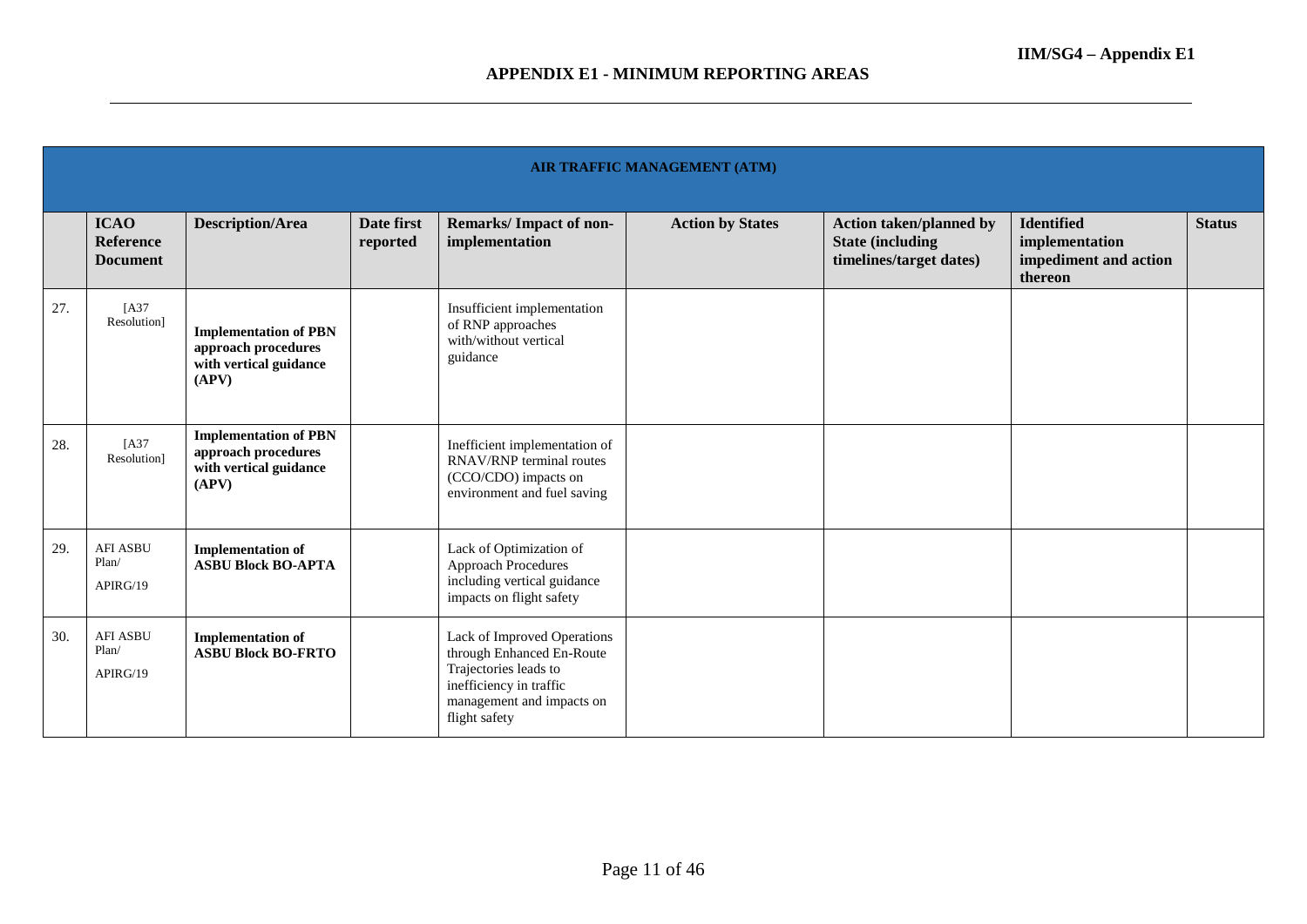|     | <b>AIR TRAFFIC MANAGEMENT (ATM)</b>                |                                                                    |                        |                                                                                                                                                                          |                         |                                                                                      |                                                                         |               |  |  |
|-----|----------------------------------------------------|--------------------------------------------------------------------|------------------------|--------------------------------------------------------------------------------------------------------------------------------------------------------------------------|-------------------------|--------------------------------------------------------------------------------------|-------------------------------------------------------------------------|---------------|--|--|
|     | <b>ICAO</b><br><b>Reference</b><br><b>Document</b> | <b>Description/Area</b>                                            | Date first<br>reported | <b>Remarks/Impact of non-</b><br>implementation                                                                                                                          | <b>Action by States</b> | <b>Action taken/planned by</b><br><b>State (including</b><br>timelines/target dates) | <b>Identified</b><br>implementation<br>impediment and action<br>thereon | <b>Status</b> |  |  |
| 31. | <b>AFI ASBU</b><br>Plan/<br>APIRG/19               | <b>Implementation of</b><br>ABSU BO- TBO, CDO,<br>and CCO          |                        | Lack of Improved Flexibility<br>and Efficiency in Descent<br>Profiles (CDO) and<br><b>Continuous Climb Operations</b><br>(CCO) impacts on<br>environment and fuel saving |                         |                                                                                      |                                                                         |               |  |  |
| 32. | <b>AFI ASBU</b><br>Plan/<br>APIRG/19               | <b>Implementation of</b><br><b>ASBU BO- SNET</b>                   |                        | Lack of Increased<br>Effectiveness of Ground-<br>Based Safety Nets impacts on<br>flight safety and inefficiency<br>in traffic management                                 |                         |                                                                                      |                                                                         |               |  |  |
| 33. | <b>AFI ASBU</b><br>Plan/<br>APIRG/19               | <b>Implementation of</b><br><b>ASBU BO-RSEQ and</b><br><b>WAKE</b> |                        | Lack of efficient<br>AMAN/DMAN may lead to<br>inefficiency in traffic<br>management and cause delays                                                                     |                         |                                                                                      |                                                                         |               |  |  |
| 34. | <b>AFI ASBU</b><br>Plan/<br>APIRG/19               | <b>Implementation of</b><br><b>ASBU BO- ASEP</b>                   |                        | Lack of Air Traffic<br>Situational<br>Awareness(ATSA)                                                                                                                    |                         |                                                                                      |                                                                         |               |  |  |
| 35. | <b>AFI ASBU</b><br>Plan/<br>APIRG/19               | <b>Implementation of</b><br><b>ASBU BO- OPFL</b>                   |                        | Improved access to Optimum<br>Flight Levels through<br>Climb/Descent Procedures<br>using ADS-B                                                                           |                         |                                                                                      |                                                                         |               |  |  |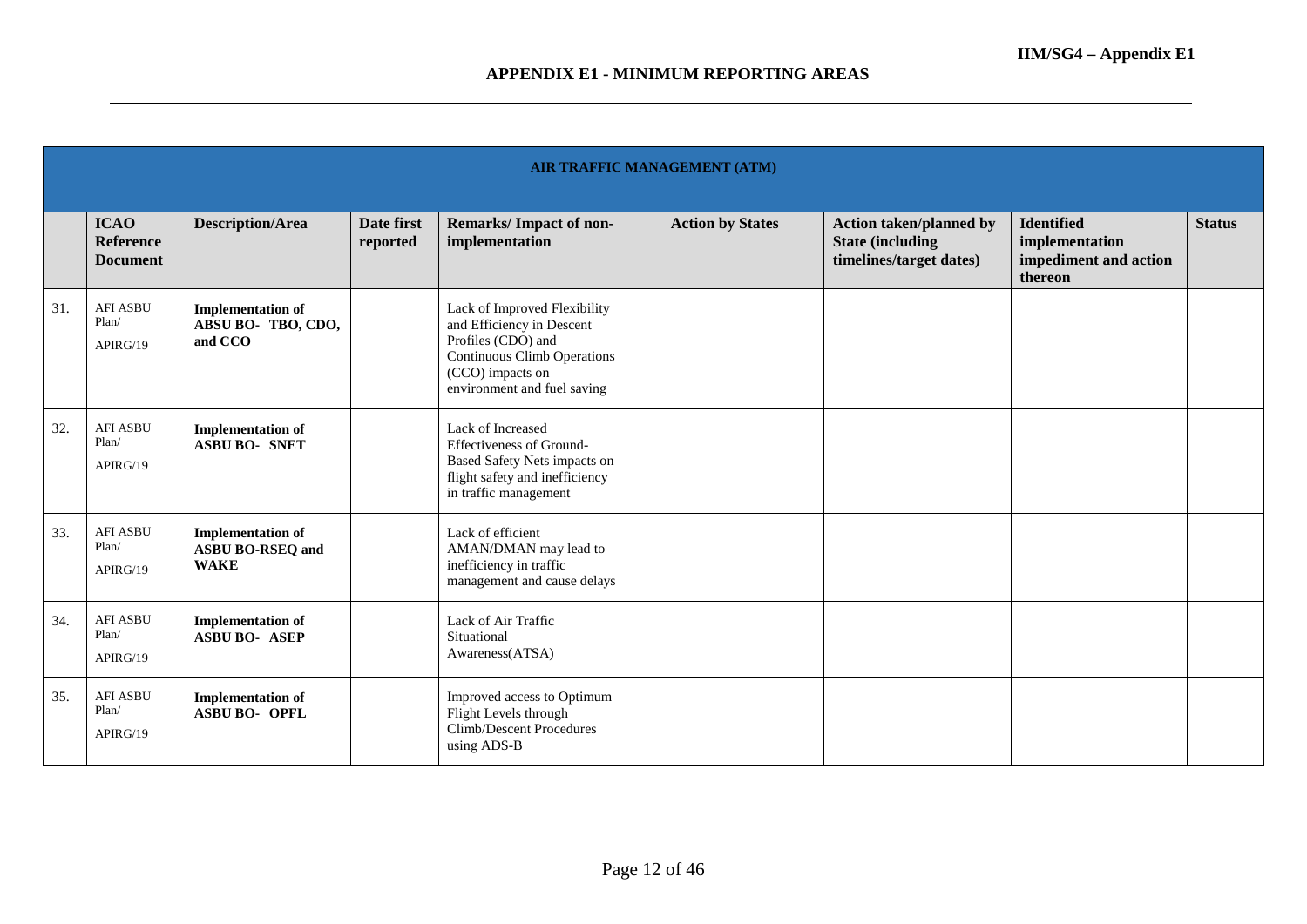|     | <b>AIR TRAFFIC MANAGEMENT (ATM)</b>                      |                                                                                           |                        |                                                                                                                                                                                                                                                               |                         |                                                                                       |                                                                         |               |  |  |
|-----|----------------------------------------------------------|-------------------------------------------------------------------------------------------|------------------------|---------------------------------------------------------------------------------------------------------------------------------------------------------------------------------------------------------------------------------------------------------------|-------------------------|---------------------------------------------------------------------------------------|-------------------------------------------------------------------------|---------------|--|--|
|     | <b>ICAO</b><br><b>Reference</b><br><b>Document</b>       | <b>Description/Area</b>                                                                   | Date first<br>reported | <b>Remarks/Impact of non-</b><br>implementation                                                                                                                                                                                                               | <b>Action by States</b> | <b>Action taken/planned by</b><br><b>State (including)</b><br>timelines/target dates) | <b>Identified</b><br>implementation<br>impediment and action<br>thereon | <b>Status</b> |  |  |
| 36. | <b>AFI ASBU</b><br>Plan/<br>APIRG/19                     | <b>Implementation of</b><br><b>ASBU BO-TBO</b>                                            |                        | Lack of Improved Safety and<br>Efficiency through the initial<br>application of Data Link En-<br>Route may impact on flight<br>safety                                                                                                                         |                         |                                                                                       |                                                                         |               |  |  |
| 37. | ICAO Doc.8168<br><b>PANSOPS</b>                          | <b>Implementation of</b><br><b>PANSOPS</b> oversight<br>office                            |                        | Inefficient implementation of<br>PANSOPS oversight<br>structures within CAAs may<br>lead to poorly designed flight<br>procedures which may impact<br>on flight safety                                                                                         |                         |                                                                                       |                                                                         |               |  |  |
| 38. | <b>ICAO PBCS</b><br>DOC 9869]<br>APIRG 20<br>CONC. 20/09 | <b>PBCS: State database of</b><br><b>RSP 180/RCP 240</b><br>approval/withdrawal<br>status |                        | Lack of implementation of a<br>state database may lead to<br>exclusion from PBCS<br>implemented airspace, and<br>inefficiency in flight<br>operations.                                                                                                        |                         |                                                                                       |                                                                         |               |  |  |
| 39. | [Annex 11,<br>$2.27.1$ ]                                 | <b>Implementation of</b><br><b>States Safety Plan (SSP)</b>                               |                        | Lack of implementation of a<br>robust and efficient SSP leads<br>to inability to oversight safety<br>levels in the provision of<br>services which will result in<br>inability for state to guarantee<br>acceptable level of safety in<br>the provision of ATS |                         |                                                                                       |                                                                         |               |  |  |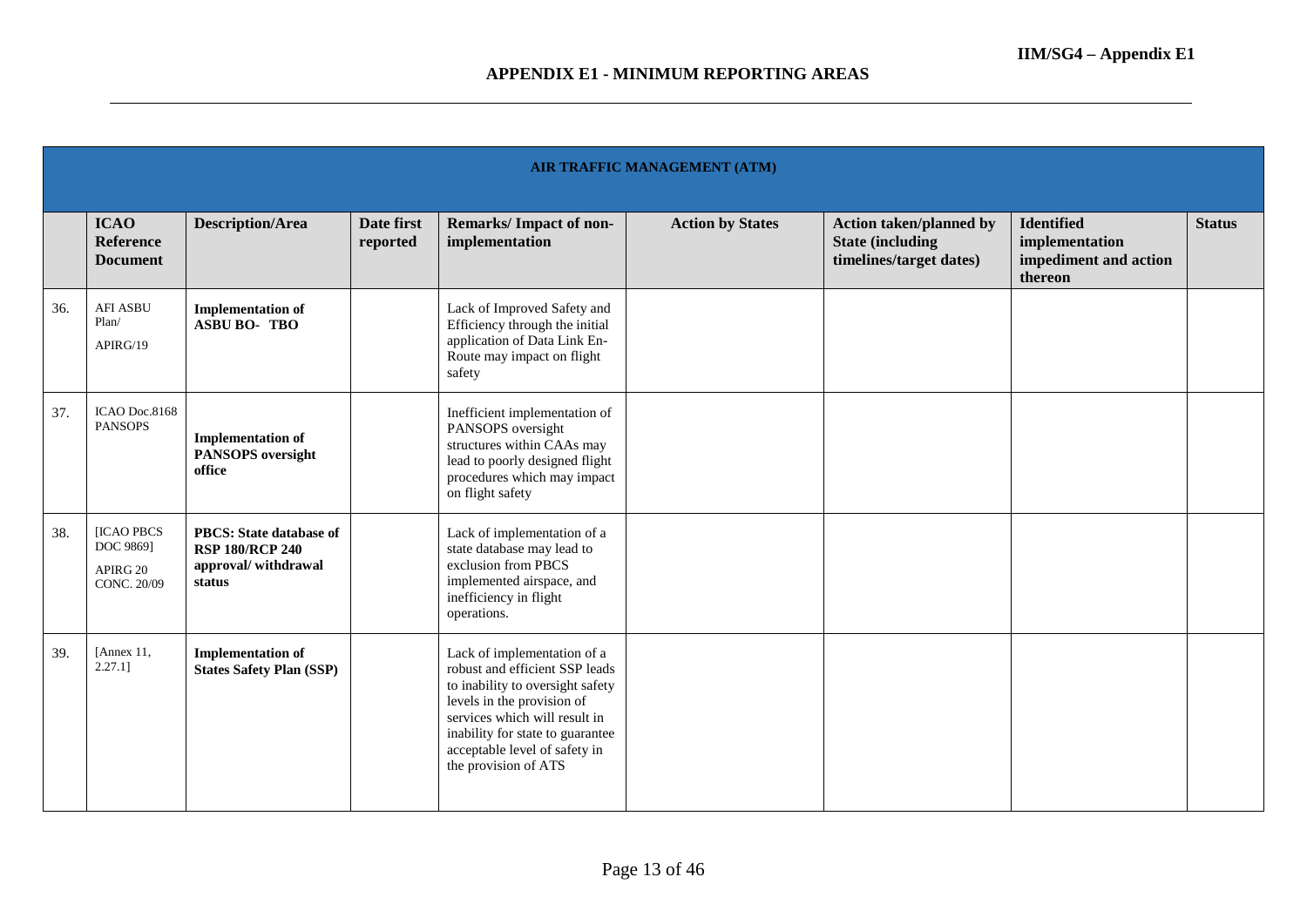|     | <b>AIR TRAFFIC MANAGEMENT (ATM)</b>                               |                                                                                            |                        |                                                                                                                                                                                      |                         |                                                                                      |                                                                         |               |  |  |  |
|-----|-------------------------------------------------------------------|--------------------------------------------------------------------------------------------|------------------------|--------------------------------------------------------------------------------------------------------------------------------------------------------------------------------------|-------------------------|--------------------------------------------------------------------------------------|-------------------------------------------------------------------------|---------------|--|--|--|
|     | <b>ICAO</b><br>Reference<br><b>Document</b>                       | <b>Description/Area</b>                                                                    | Date first<br>reported | <b>Remarks/Impact of non-</b><br>implementation                                                                                                                                      | <b>Action by States</b> | <b>Action taken/planned by</b><br><b>State (including</b><br>timelines/target dates) | <b>Identified</b><br>implementation<br>impediment and action<br>thereon | <b>Status</b> |  |  |  |
| 40. | [Annex 11,<br>$2.27.3$ ]<br>[PANS-ATM,<br>Doc. 4444<br>Chapter 2] | <b>Implementation of</b><br><b>Safety Management</b><br><b>System (SMS)</b>                |                        | Lack of implementation of a<br>robust and efficient SMS<br>leads to inability to achieve or<br>guarantee acceptable level of<br>safety in the provision of ATS                       |                         |                                                                                      |                                                                         |               |  |  |  |
|     | <b>LANGUAGE PROFICIENCY [Annex 11, 2.29]</b>                      |                                                                                            |                        |                                                                                                                                                                                      |                         |                                                                                      |                                                                         |               |  |  |  |
| 41. | [Annex 1]<br>Annex 11]<br>$[A37-10$<br>Resolution]<br>[AFI/7 RAN] | <b>Compliance with the</b><br><b>English Language</b><br>Proficiency (ELP)<br>requirements |                        | Lack of compliance with ELP<br>requirements can result in<br>miscommunication leading to<br>risk on flight safety                                                                    |                         |                                                                                      |                                                                         |               |  |  |  |
| 42. | [PANS-ATM<br>Doc. 4444<br>Chapter 12]                             | Phraseology                                                                                |                        | Use of non-standard<br>phraseology in the provision<br>of ATS can result in<br>confusion and<br>misinterpretation of<br>instructions which can impact<br>on safety of air navigation |                         |                                                                                      |                                                                         |               |  |  |  |
|     | <b>AIRSPACE MANAGEMENT (ASM)</b>                                  |                                                                                            |                        |                                                                                                                                                                                      |                         |                                                                                      |                                                                         |               |  |  |  |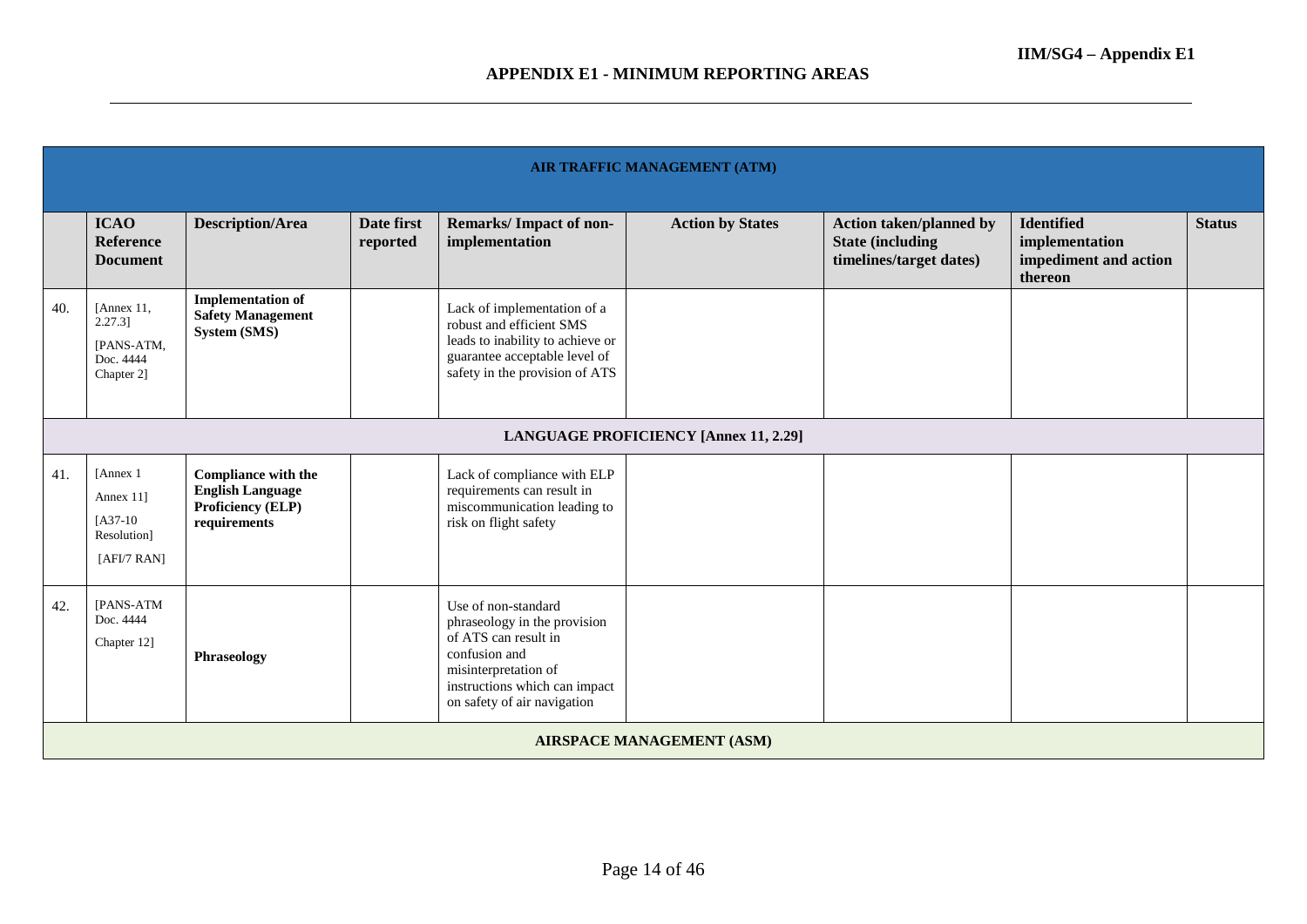|     | AIR TRAFFIC MANAGEMENT (ATM)                                                        |                                                          |                        |                                                                                                                                                                                                                                                                                                                     |                         |                                                                                       |                                                                         |               |  |  |
|-----|-------------------------------------------------------------------------------------|----------------------------------------------------------|------------------------|---------------------------------------------------------------------------------------------------------------------------------------------------------------------------------------------------------------------------------------------------------------------------------------------------------------------|-------------------------|---------------------------------------------------------------------------------------|-------------------------------------------------------------------------|---------------|--|--|
|     | <b>ICAO</b><br><b>Reference</b><br><b>Document</b>                                  | <b>Description/Area</b>                                  | Date first<br>reported | <b>Remarks/Impact of non-</b><br>implementation                                                                                                                                                                                                                                                                     | <b>Action by States</b> | <b>Action taken/planned by</b><br><b>State (including)</b><br>timelines/target dates) | <b>Identified</b><br>implementation<br>impediment and action<br>thereon | <b>Status</b> |  |  |
| 43. | [AFI/7, Rec.<br>$5/1$ ]<br>GPI-7                                                    | <b>Cooperative Approach</b><br>in Airspace<br>Management |                        | Lack of implementation of a<br>system for cooperative<br>approach to airspace<br>management may lead to<br>inefficiency in airspace<br>management which then<br>impacts on flight safety and<br>flight operations.                                                                                                  |                         |                                                                                       |                                                                         |               |  |  |
| 44. | [Annex 11]<br>Para 2.12]                                                            | <b>Route Designators</b>                                 |                        | Use of non-standard ATS<br>route designators may lead to<br>confusion/misinterpretation of<br>ATC requirements for<br>position reports that can affect<br>situation awareness and lead<br>to provision of non-standard<br>separation minima by ATC<br>Units.                                                        |                         |                                                                                       |                                                                         |               |  |  |
| 45. | [PANS-ATM<br>Doc. 4444<br>Chapter 2]<br>[ICAO SL<br>2017 101 Ref:<br>AN 11/45.5-17/ | <b>Five-Letter Naming</b><br>Code (5-LNC)                |                        | Uncoordinated use of $5 -$<br>Letter Naming Code (5-LNC)<br>for waypoints may lead to<br>duplication of waypoints and<br>conflicting waypoints having<br>same name but different<br>coordinates and/or similar<br>pronunciation of waypoints<br>located within close<br>proximity which impacts on<br>flight safety |                         |                                                                                       |                                                                         |               |  |  |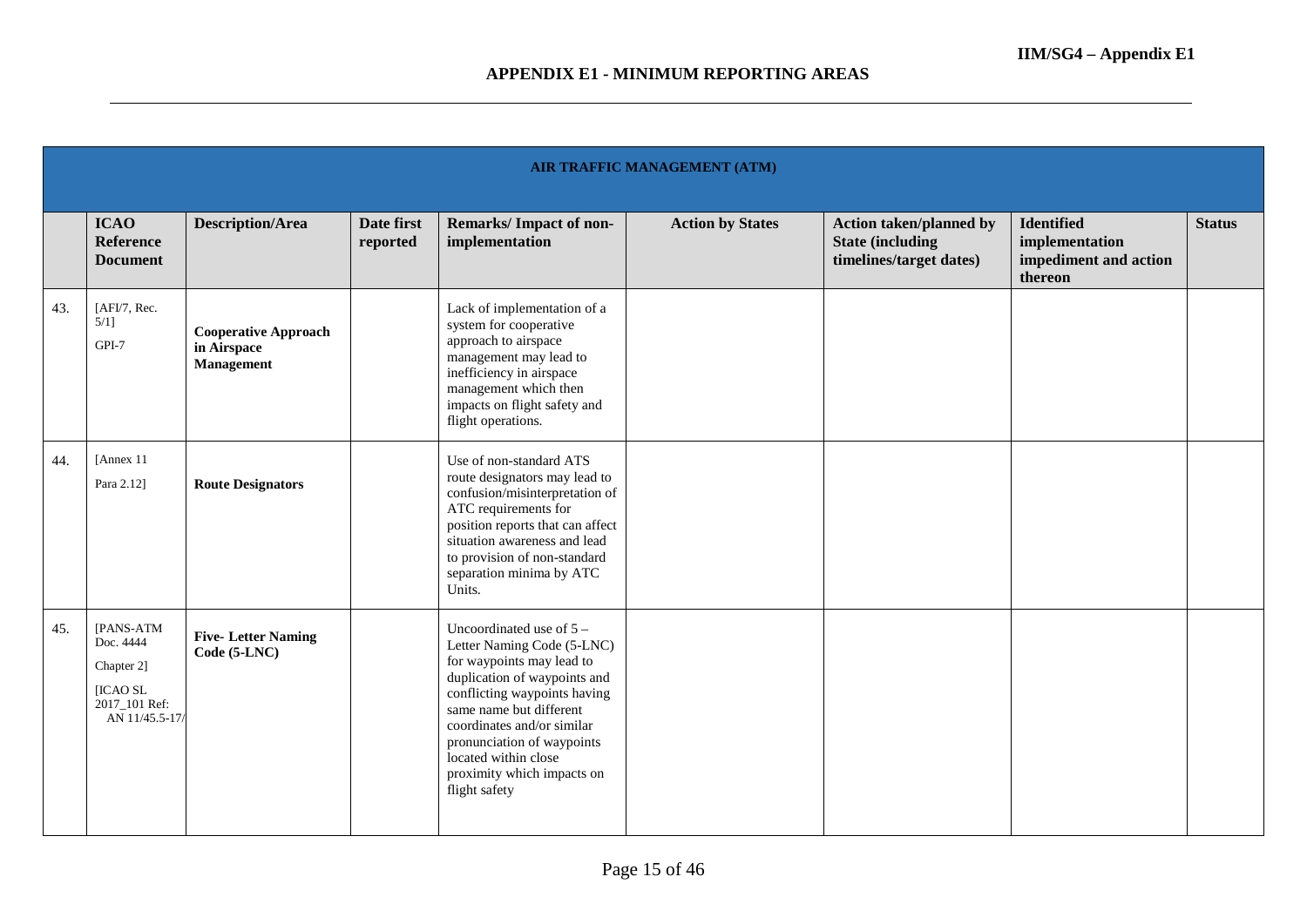|     | <b>AIR TRAFFIC MANAGEMENT (ATM)</b>                                                                             |                                       |                        |                                                                                                                                                                                                                |                         |                                                                                       |                                                                         |               |  |  |  |
|-----|-----------------------------------------------------------------------------------------------------------------|---------------------------------------|------------------------|----------------------------------------------------------------------------------------------------------------------------------------------------------------------------------------------------------------|-------------------------|---------------------------------------------------------------------------------------|-------------------------------------------------------------------------|---------------|--|--|--|
|     | <b>ICAO</b><br><b>Reference</b><br><b>Document</b>                                                              | <b>Description/Area</b>               | Date first<br>reported | <b>Remarks/Impact of non-</b><br>implementation                                                                                                                                                                | <b>Action by States</b> | <b>Action taken/planned by</b><br><b>State (including)</b><br>timelines/target dates) | <b>Identified</b><br>implementation<br>impediment and action<br>thereon | <b>Status</b> |  |  |  |
| 46. | [AFI/7, Rec.<br>$5/3$ ]<br>[Annex 11]<br>Para 2.17, 2.301<br>[PANS ATM<br>Doc. 4444<br>Chap. 10]<br>[Doc.10088] | <b>Civil/Military</b><br>Coordination |                        | Lack of effective<br>civil/military coordination<br>may result in unsafe and<br>inefficient use of airspace                                                                                                    |                         |                                                                                       |                                                                         |               |  |  |  |
| 47. | [Annex 11]<br>Para 2.12]<br>AFI eANP VOL<br>$\mathbf{I}$                                                        | <b>ANP - Route Network</b>            |                        | Non implementation of the<br>approved regional route<br>network results into lack of<br>route continuity across the<br>region leading to inefficiency<br>in airspace management and<br>impact on flight safety |                         |                                                                                       |                                                                         |               |  |  |  |
| 48. | [AFI/7, Rec.<br>5/21<br>[Annex 11]<br>[PANS ATM<br>Doc. Chap.<br>15.6]<br>APIRG 21<br>CONC. 21/05               | <b>Contingency Plan</b>               |                        | Lack of a well-defined<br>National Contingency Plan<br>may lead to uncoordinated<br>and unsafe operation of<br>aircraft during disruption of<br>ATS within affected<br>airspace(s).                            |                         |                                                                                       |                                                                         |               |  |  |  |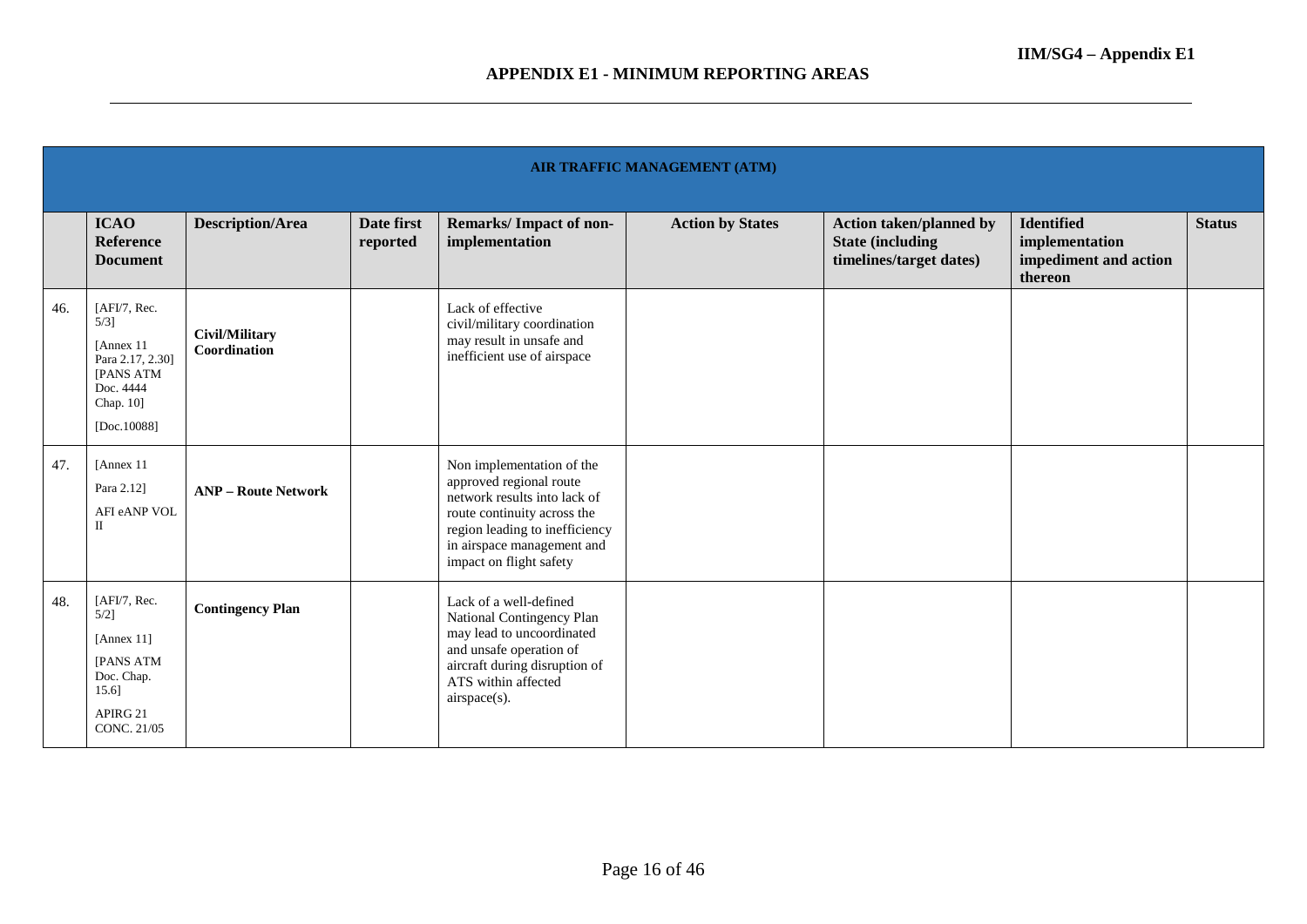|     | <b>AIR TRAFFIC MANAGEMENT (ATM)</b>                                 |                                          |                        |                                                                                                                                                                                                                                                                                                                    |                         |                                                                                       |                                                                         |               |  |  |  |
|-----|---------------------------------------------------------------------|------------------------------------------|------------------------|--------------------------------------------------------------------------------------------------------------------------------------------------------------------------------------------------------------------------------------------------------------------------------------------------------------------|-------------------------|---------------------------------------------------------------------------------------|-------------------------------------------------------------------------|---------------|--|--|--|
|     | <b>ICAO</b><br>Reference<br><b>Document</b>                         | <b>Description/Area</b>                  | Date first<br>reported | <b>Remarks/Impact of non-</b><br>implementation                                                                                                                                                                                                                                                                    | <b>Action by States</b> | <b>Action taken/planned by</b><br><b>State (including)</b><br>timelines/target dates) | <b>Identified</b><br>implementation<br>impediment and action<br>thereon | <b>Status</b> |  |  |  |
| 49. | [LIM AFI, Rec.<br>2/11<br>APIRG 19<br>Conc. 19/13                   | <b>Airspace Sectorization</b>            |                        | Non applicability of uniform<br>division between lower and<br>upper airspace across FIRs<br>and ICAO Regions leads to<br>inefficiency in traffic<br>management and impacts on<br>flight safety                                                                                                                     |                         |                                                                                       |                                                                         |               |  |  |  |
| 50. | [AFI/7, Rec.<br>$5/5$ ]<br>Chicago<br>Convention -<br>Article 3 bis | <b>Interception of Civil</b><br>Aircraft |                        | Non publication of<br>interception procedures in<br>AIP/ or lack of clear<br>procedures for handling civil<br>aircraft under interception<br>may lead to misunderstanding<br>of instructions during<br>interception which would<br>endanger the aircraft under<br>interception and the lives of<br>those on board. |                         |                                                                                       |                                                                         |               |  |  |  |
| 51. | [AFI/7, Rec.<br>$5/4$ ]<br>Chicago<br>Convention -<br>Article 3 bis | <b>Interception of Civil</b><br>Aircraft |                        | Non Ratification of Article 3<br>bis of the Convention on<br>International Civil Aviation.<br>Lack of adequate procedures<br>to handle aircraft under<br>interception leading to risk to<br>flight safety                                                                                                          |                         |                                                                                       |                                                                         |               |  |  |  |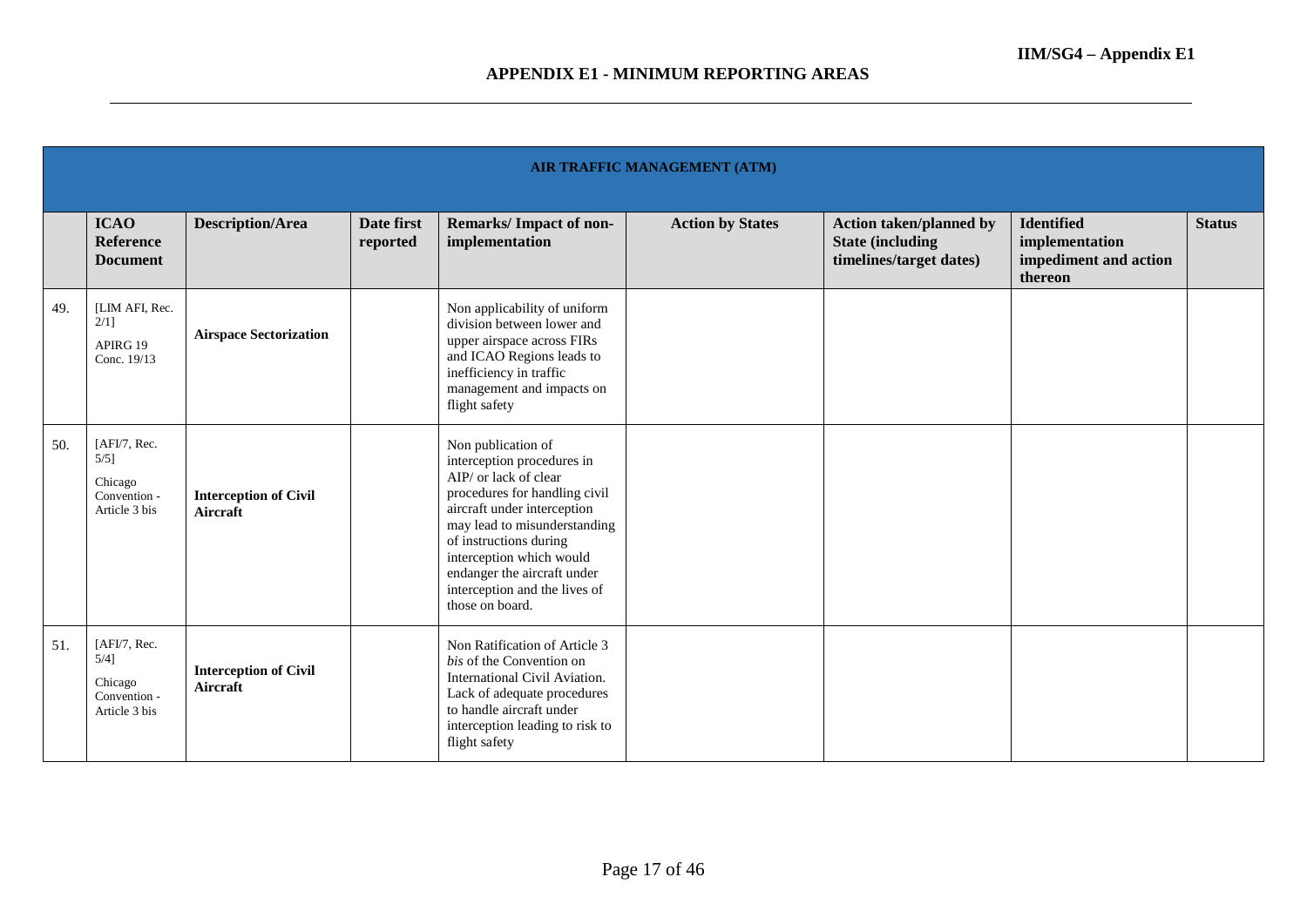|     | <b>AIR TRAFFIC MANAGEMENT (ATM)</b>                                                                   |                             |                        |                                                                                                                                                                                                                             |                                   |                                                                                       |                                                                         |               |  |  |  |  |
|-----|-------------------------------------------------------------------------------------------------------|-----------------------------|------------------------|-----------------------------------------------------------------------------------------------------------------------------------------------------------------------------------------------------------------------------|-----------------------------------|---------------------------------------------------------------------------------------|-------------------------------------------------------------------------|---------------|--|--|--|--|
|     | <b>ICAO</b><br>Reference<br><b>Document</b>                                                           | <b>Description/Area</b>     | Date first<br>reported | Remarks/Impact of non-<br>implementation                                                                                                                                                                                    | <b>Action by States</b>           | <b>Action taken/planned by</b><br><b>State (including)</b><br>timelines/target dates) | <b>Identified</b><br>implementation<br>impediment and action<br>thereon | <b>Status</b> |  |  |  |  |
| 52. | [AFI/7, Rec.<br>$5/10$ ]<br>[Annex $11$ ]<br>[Doc 9426]                                               | <b>SIDs and STARs</b>       |                        | Non implementation of<br><b>Standard Instrument</b><br>Departures (SIDs) and<br><b>Standard Arrival Routes</b><br>(STARs) leads to inefficiency<br>in traffic management and<br>impacts in flight efficiency<br>and safety. |                                   |                                                                                       |                                                                         |               |  |  |  |  |
|     |                                                                                                       |                             |                        |                                                                                                                                                                                                                             | <b>AIR TRAFFIC SERVICES (ATS)</b> |                                                                                       |                                                                         |               |  |  |  |  |
| 53. | [Annex 11]<br>Chapter 3,4&5]<br>[APIRG 19]<br>Conc. 19/13]<br><b>[PANS ATM</b><br>Doc.4444<br>Chap.4] | <b>Provision of ATS</b>     |                        | Lack of the provision for air<br>traffic services where required<br>leads to inefficiency in traffic<br>management and impacts on<br>flight safety                                                                          |                                   |                                                                                       |                                                                         |               |  |  |  |  |
| 54. | [Annex 11]<br>Para 2.3]<br>[AFI/7 Rec.<br>$5/21$ ]<br>[APIRG 19<br>Conc. 19/13]                       | <b>Area Control Service</b> |                        | Lack of the provision of area<br>control service where required<br>leads to inefficiency in<br>enroute traffic management<br>and impacts on flight safety                                                                   |                                   |                                                                                       |                                                                         |               |  |  |  |  |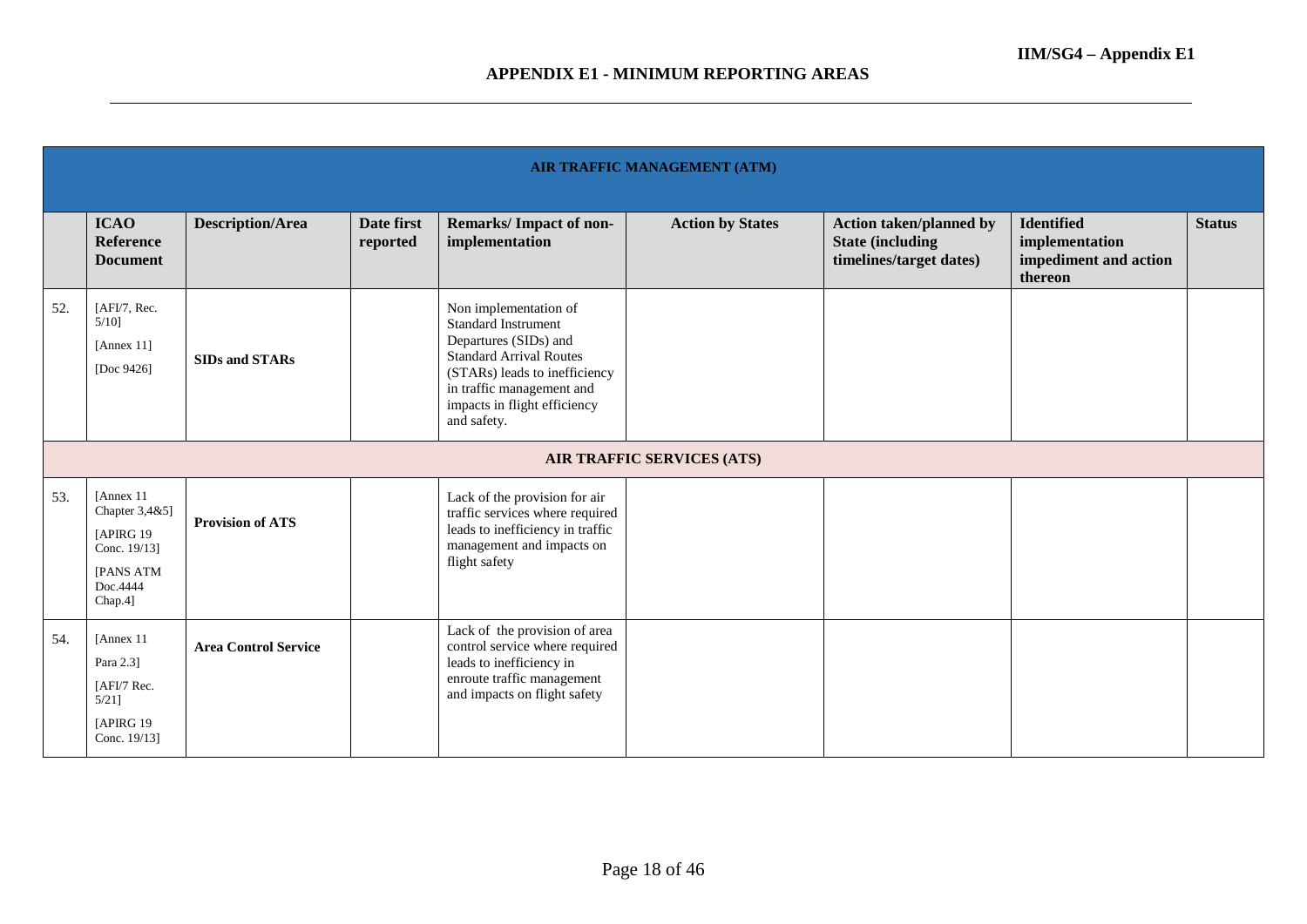|     | <b>AIR TRAFFIC MANAGEMENT (ATM)</b>                  |                                               |                        |                                                                                                                                                                                                                       |                         |                                                                                      |                                                                         |               |  |  |  |
|-----|------------------------------------------------------|-----------------------------------------------|------------------------|-----------------------------------------------------------------------------------------------------------------------------------------------------------------------------------------------------------------------|-------------------------|--------------------------------------------------------------------------------------|-------------------------------------------------------------------------|---------------|--|--|--|
|     | <b>ICAO</b><br><b>Reference</b><br><b>Document</b>   | <b>Description/Area</b>                       | Date first<br>reported | Remarks/Impact of non-<br>implementation                                                                                                                                                                              | <b>Action by States</b> | <b>Action taken/planned by</b><br><b>State (including</b><br>timelines/target dates) | <b>Identified</b><br>implementation<br>impediment and action<br>thereon | <b>Status</b> |  |  |  |
| 55. | [AFI/7 RAN<br>Rec 14/71<br>[Annex 1]                 | <b>ATS Personnel</b><br>Competency            |                        | Provision of ATS by non-<br>competent personnel will lead<br>to unsafe provision of ATS<br>which impacts on flight safety                                                                                             |                         |                                                                                      |                                                                         |               |  |  |  |
| 56. | [PANS ATM<br>Doc. 4444<br>Chapter 10]                | <b>Letters of Agreements</b><br>or Procedures |                        | Lack of coordinated and<br>signed letters of agreements<br>between ATS and other ATS<br>units (ATSU) may lead to<br>lack of uniformity in<br>application of ICAO<br>standards which would<br>impact on flight safety. |                         |                                                                                      |                                                                         |               |  |  |  |
| 57. | [AFI/7, Rec.<br>$5/6$ ]<br>[APIRG 23<br>Conc. 23/08] | <b>Civil/Military</b><br>Coordination         |                        | Lack of coordinated and<br>signed letters of agreements<br>between ATS and the Military<br>may lead to lack of<br>uniformity in application of<br>ICAO standards which would<br>impact on flight safety.              |                         |                                                                                      |                                                                         |               |  |  |  |
| 58. | [PANS-ATM<br>Doc. 4444<br>Chapter 4]                 | <b>ATC Procedures</b>                         |                        | Implementation of inadequate<br>ATC procedures leads to<br>inconsistent and unsafe<br>provision of ATS which<br>impacts on flight safety                                                                              |                         |                                                                                      |                                                                         |               |  |  |  |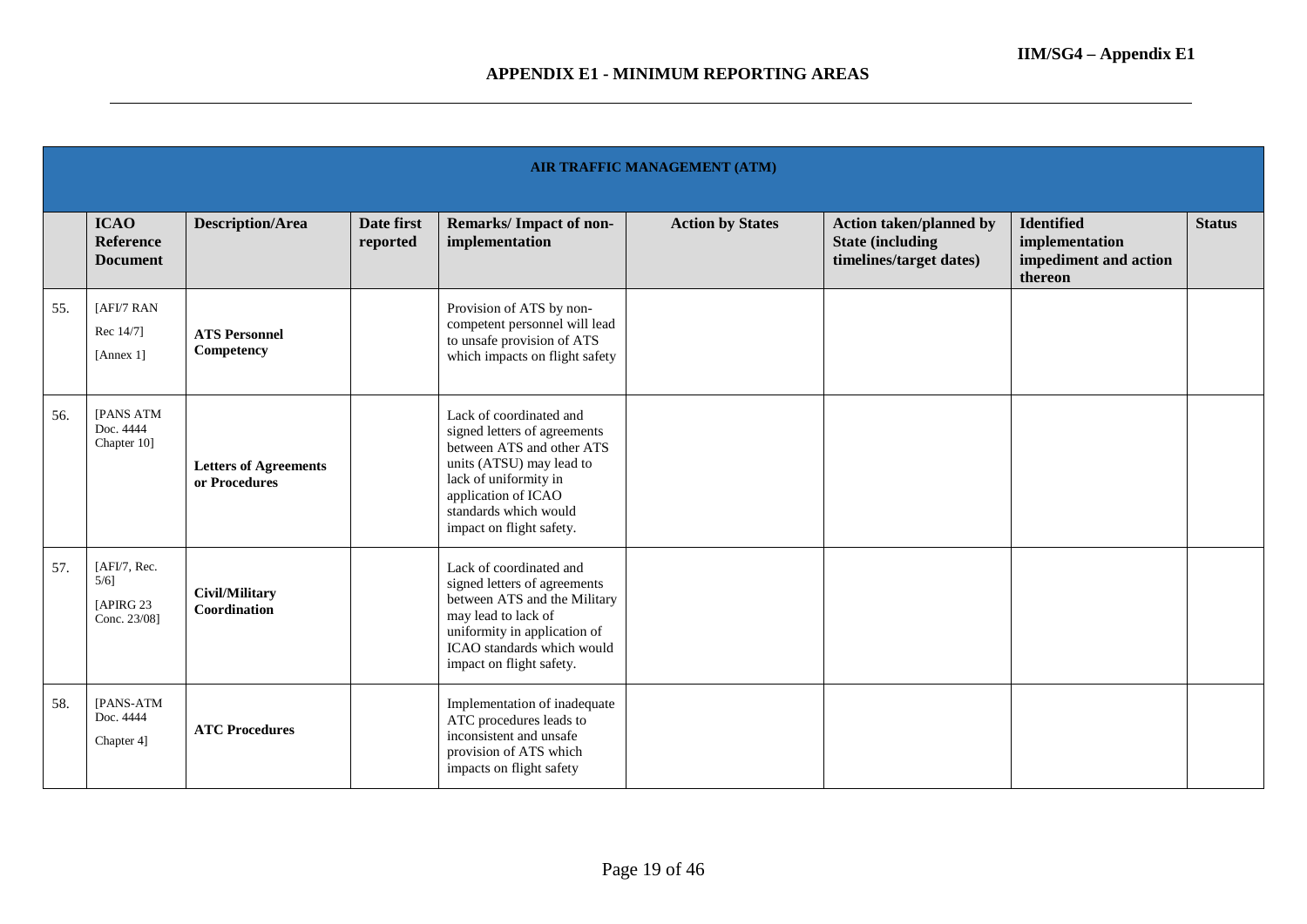|     | <b>AIR TRAFFIC MANAGEMENT (ATM)</b>                                                             |                                      |                        |                                                                                                                                                                                                                                                                                          |                         |                                                                                       |                                                                         |               |  |  |
|-----|-------------------------------------------------------------------------------------------------|--------------------------------------|------------------------|------------------------------------------------------------------------------------------------------------------------------------------------------------------------------------------------------------------------------------------------------------------------------------------|-------------------------|---------------------------------------------------------------------------------------|-------------------------------------------------------------------------|---------------|--|--|
|     | <b>ICAO</b><br>Reference<br><b>Document</b>                                                     | <b>Description/Area</b>              | Date first<br>reported | <b>Remarks/Impact of non-</b><br>implementation                                                                                                                                                                                                                                          | <b>Action by States</b> | <b>Action taken/planned by</b><br><b>State (including)</b><br>timelines/target dates) | <b>Identified</b><br>implementation<br>impediment and action<br>thereon | <b>Status</b> |  |  |
| 59. | [AFI/7, Rec.<br>$5/22$ ]<br>[PANS ATM<br>Doc.4444<br>Chap.4.4, Chap.<br>16.4 and<br>Appendix 2] | <b>Flight Planning</b>               |                        | Use of non-standard format in<br>for the repetitive flight<br>planning may lead to<br>inconsistency of flight data<br>and increase the numbers of<br>missing flight plans and<br>possible overload on the<br>ATM system. This impacts on<br>operational flight safety and<br>efficiency. |                         |                                                                                       |                                                                         |               |  |  |
| 60. | [AFI/7, Rec.<br>$5/26$ ]<br>[PANS ATM<br>Doc.4444 Chap.<br>16.3 and<br>Appendix 4]              | <b>ATS</b> Incident<br>Investigation |                        | Lack of an effective system<br>for reporting and<br>investigation of ATS<br>incidents leads to an<br>ineffective Safety<br>Management System (SMS)<br>which leads to continuous<br>occurrence of similar<br>incidents leading to high<br>probability of aircraft accident                |                         |                                                                                       |                                                                         |               |  |  |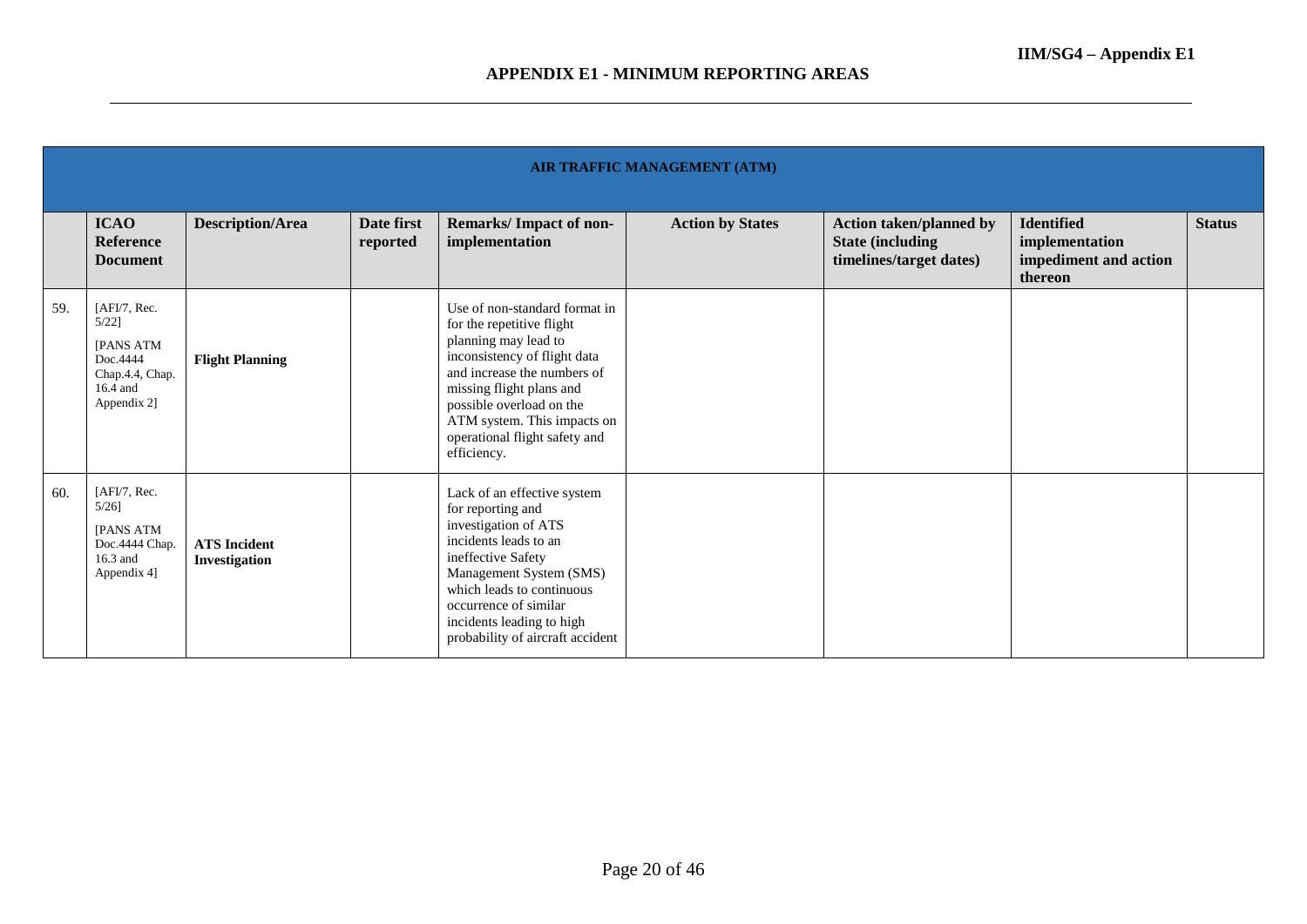|     | AIR TRAFFIC MANAGEMENT (ATM)                                                                                      |                                                      |                        |                                                                                                                                                                            |                         |                                                                                       |                                                                         |               |  |  |  |
|-----|-------------------------------------------------------------------------------------------------------------------|------------------------------------------------------|------------------------|----------------------------------------------------------------------------------------------------------------------------------------------------------------------------|-------------------------|---------------------------------------------------------------------------------------|-------------------------------------------------------------------------|---------------|--|--|--|
|     | <b>ICAO</b><br><b>Reference</b><br><b>Document</b>                                                                | <b>Description/Area</b>                              | Date first<br>reported | <b>Remarks/Impact of non-</b><br>implementation                                                                                                                            | <b>Action by States</b> | <b>Action taken/planned by</b><br><b>State (including)</b><br>timelines/target dates) | <b>Identified</b><br>implementation<br>impediment and action<br>thereon | <b>Status</b> |  |  |  |
| 61. | [PANS-ATM<br>Doc. 4444<br>Chap. 16.5]<br>[ICAO Cir.<br>331]<br>[APIRG<br>Conc.17/43]<br>[APIRG 20<br>Conc. 20/19] | <b>Strategic Lateral Offset</b><br>Procedures (SLOP) |                        | Lack of implementation of<br>SLOP increases the potential<br>to aircraft collision                                                                                         |                         |                                                                                       |                                                                         |               |  |  |  |
| 62. | [PANS-ATM<br>Doc. 4444]<br>[Doc 7030]                                                                             | <b>Flight Level Allocation</b><br>Scheme (FLAS)      |                        | Application of undue Flight<br>Level restriction in the RVSM<br>airspace leads to Non-<br>efficient use of RVSM<br>airspace and impacts on flight<br>efficiency and safety |                         |                                                                                       |                                                                         |               |  |  |  |
| 63. | [ $AFI/6$ , Rec.<br>7/111<br>[PANS-ATM<br>Doc. 4444<br>Chap. 12]                                                  | Radiotelephony<br><b>Procedures</b>                  |                        | Lack of applicability of<br>standard radiotelephony<br>phraseologies and procedures<br>can create confusion and<br>impact on safety of air<br>navigation                   |                         |                                                                                       |                                                                         |               |  |  |  |
| 64. | [PANS-ATM<br>Doc. 4444<br>Chapter 5]                                                                              | <b>Separation Standards</b>                          |                        | Use of non-standard<br>separations minima increases<br>potential for air traffic<br>incidents including accidents                                                          |                         |                                                                                       |                                                                         |               |  |  |  |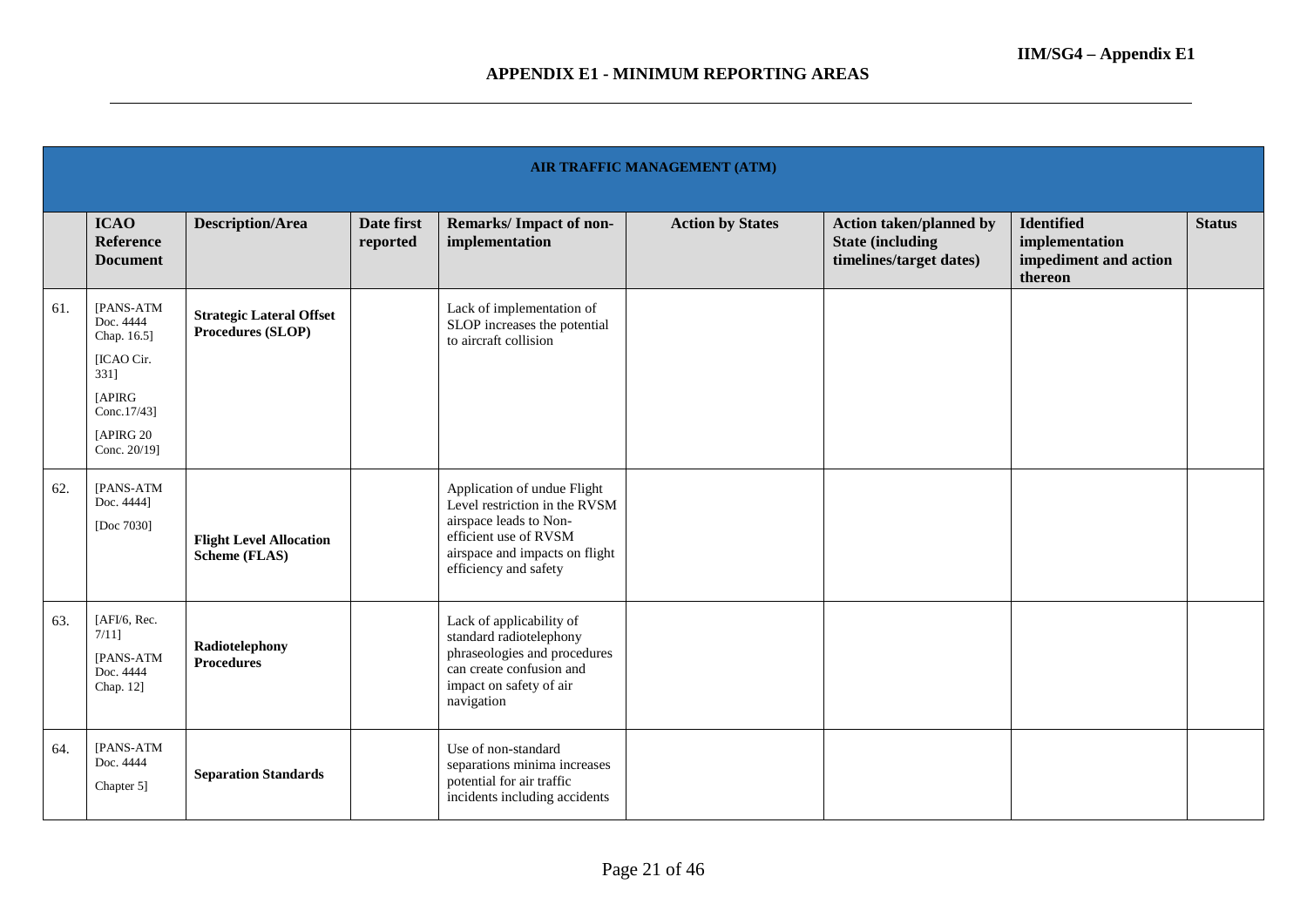|     | AIR TRAFFIC MANAGEMENT (ATM)                                                                        |                                                      |                        |                                                                                                                                                                                                                                           |                         |                                                                                       |                                                                         |               |  |  |  |
|-----|-----------------------------------------------------------------------------------------------------|------------------------------------------------------|------------------------|-------------------------------------------------------------------------------------------------------------------------------------------------------------------------------------------------------------------------------------------|-------------------------|---------------------------------------------------------------------------------------|-------------------------------------------------------------------------|---------------|--|--|--|
|     | <b>ICAO</b><br>Reference<br><b>Document</b>                                                         | <b>Description/Area</b>                              | Date first<br>reported | <b>Remarks/Impact of non-</b><br>implementation                                                                                                                                                                                           | <b>Action by States</b> | <b>Action taken/planned by</b><br><b>State (including)</b><br>timelines/target dates) | <b>Identified</b><br>implementation<br>impediment and action<br>thereon | <b>Status</b> |  |  |  |
| 65. | [Annex 11]<br>Chapter 7]<br>[PANS ATM<br>Doc 4444 Chap.<br>4.12]                                    | <b>Provision of Met</b><br><b>Information To ATS</b> |                        | Lack of provision of timely<br>and accurate MET<br>information to pilots can<br>affect operational decisions<br>and safety of operations                                                                                                  |                         |                                                                                       |                                                                         |               |  |  |  |
|     | REDUCED VERTICAL SEPARATION MINIMA (RVSM)                                                           |                                                      |                        |                                                                                                                                                                                                                                           |                         |                                                                                       |                                                                         |               |  |  |  |
| 66. | [SP AFI/RAN<br>Rec. 5/21]<br>[APIRG 23]<br>CONC 23/03]                                              | <b>RVSM</b> Data                                     |                        | Lack of submission of<br>monthly RVSM data to<br>ARMA leads to lack of data<br>used to calculate Critical Risk<br>Assessment (CRA) which<br>impacts on flight safety                                                                      |                         |                                                                                       |                                                                         |               |  |  |  |
| 67. | [Doc 9574]<br>[Annex 11]<br>Para 3.3.5.1]<br>[SP AFI/RAN<br>Rec 5/21]<br>[APIRG 23]<br>CONC. 23/03] | <b>Large Height Deviation</b>                        |                        | Non-reporting of LHD leads<br>to unsafe trends and inability<br>to detect hotspots. It also<br>leads to lack of information<br>used to calculate the total<br>Target Level of safety (TLS)<br>in the annual collision risk<br>assessment. |                         |                                                                                       |                                                                         |               |  |  |  |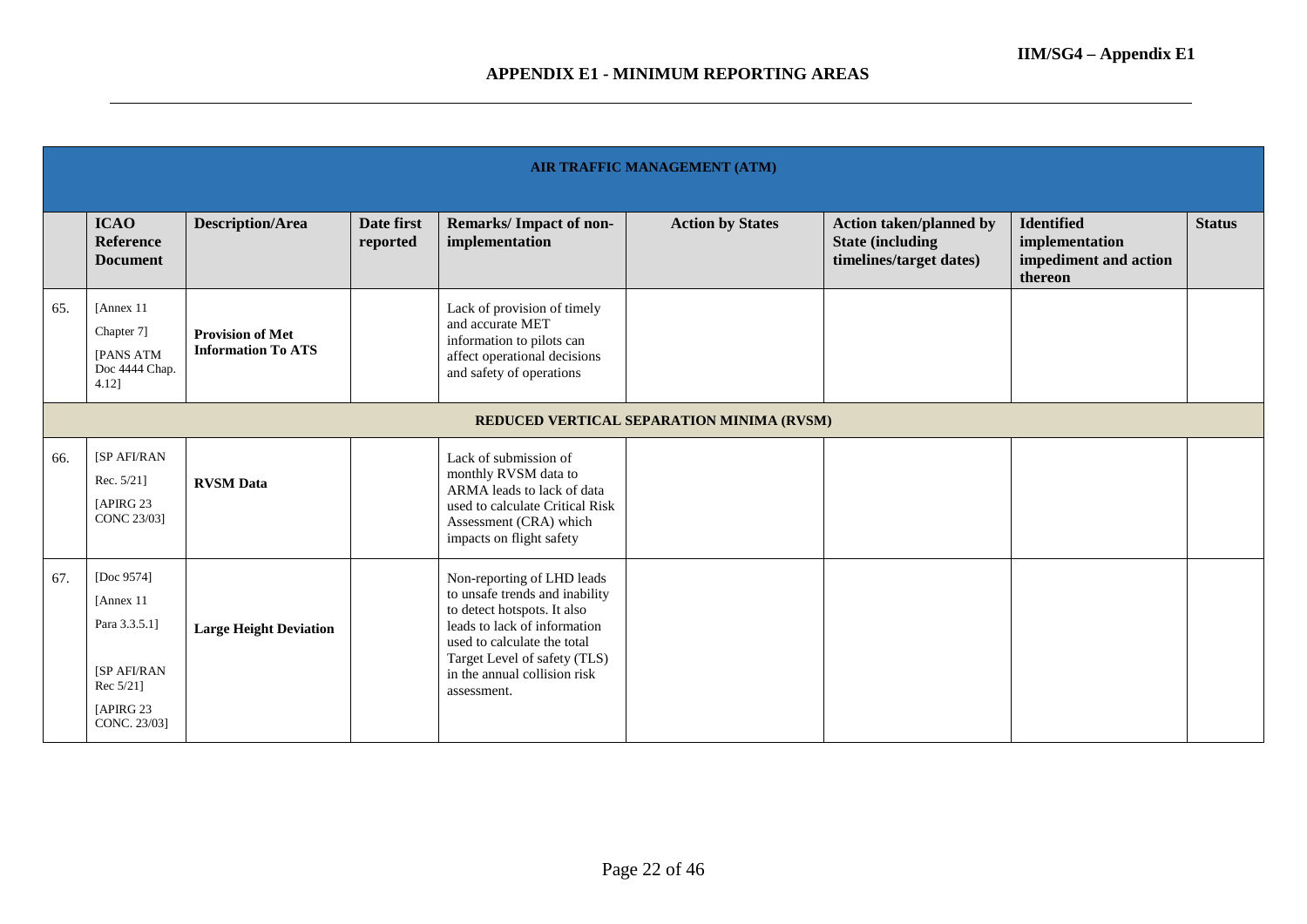|     | AIR TRAFFIC MANAGEMENT (ATM)                                                                          |                                                                 |                        |                                                                                                                                                                       |                                  |                                                                                       |                                                                         |               |  |  |  |
|-----|-------------------------------------------------------------------------------------------------------|-----------------------------------------------------------------|------------------------|-----------------------------------------------------------------------------------------------------------------------------------------------------------------------|----------------------------------|---------------------------------------------------------------------------------------|-------------------------------------------------------------------------|---------------|--|--|--|
|     | <b>ICAO</b><br><b>Reference</b><br><b>Document</b>                                                    | <b>Description/Area</b>                                         | Date first<br>reported | <b>Remarks/Impact of non-</b><br>implementation                                                                                                                       | <b>Action by States</b>          | <b>Action taken/planned by</b><br><b>State (including)</b><br>timelines/target dates) | <b>Identified</b><br>implementation<br>impediment and action<br>thereon | <b>Status</b> |  |  |  |
| 68. | [Doc.4444]<br>Chap. 4.4.1.4<br>$(b)$ ]<br>[Annex $6$ ]<br>[APIRG 22 &<br>RASG AFI/5<br>Conc. 23/1/04] | <b>RVSM Approvals and</b><br>Monitoring/                        |                        | Lack of updated information<br>on RVSM approved aircraft<br>leading to risk to flight<br>operations in the RVSM<br>airspace                                           |                                  |                                                                                       |                                                                         |               |  |  |  |
| 69. | [Annex 6]                                                                                             | <b>Long Term Height</b><br>Monitoring (LTHM)/                   | 2006                   | Non-adherence to<br>requirements for LTHM may<br>leads to restrictions for<br>operations in global RVSM<br>airspace which impacts on<br>flight efficiency and safety. |                                  |                                                                                       |                                                                         |               |  |  |  |
|     |                                                                                                       |                                                                 |                        |                                                                                                                                                                       | FLIGHT INFORMATION SERVICE (FIS) |                                                                                       |                                                                         |               |  |  |  |
| 70. | [AFI/6, Rec.<br>$6/12$ ]                                                                              | <b>Aerodrome Flight</b><br><b>Information Service</b><br>(AFIS) |                        | Lack of AFIS can lead to<br>inefficient management of<br>aerodrome traffic and may<br>impact on safety of air<br>navigation                                           |                                  |                                                                                       |                                                                         |               |  |  |  |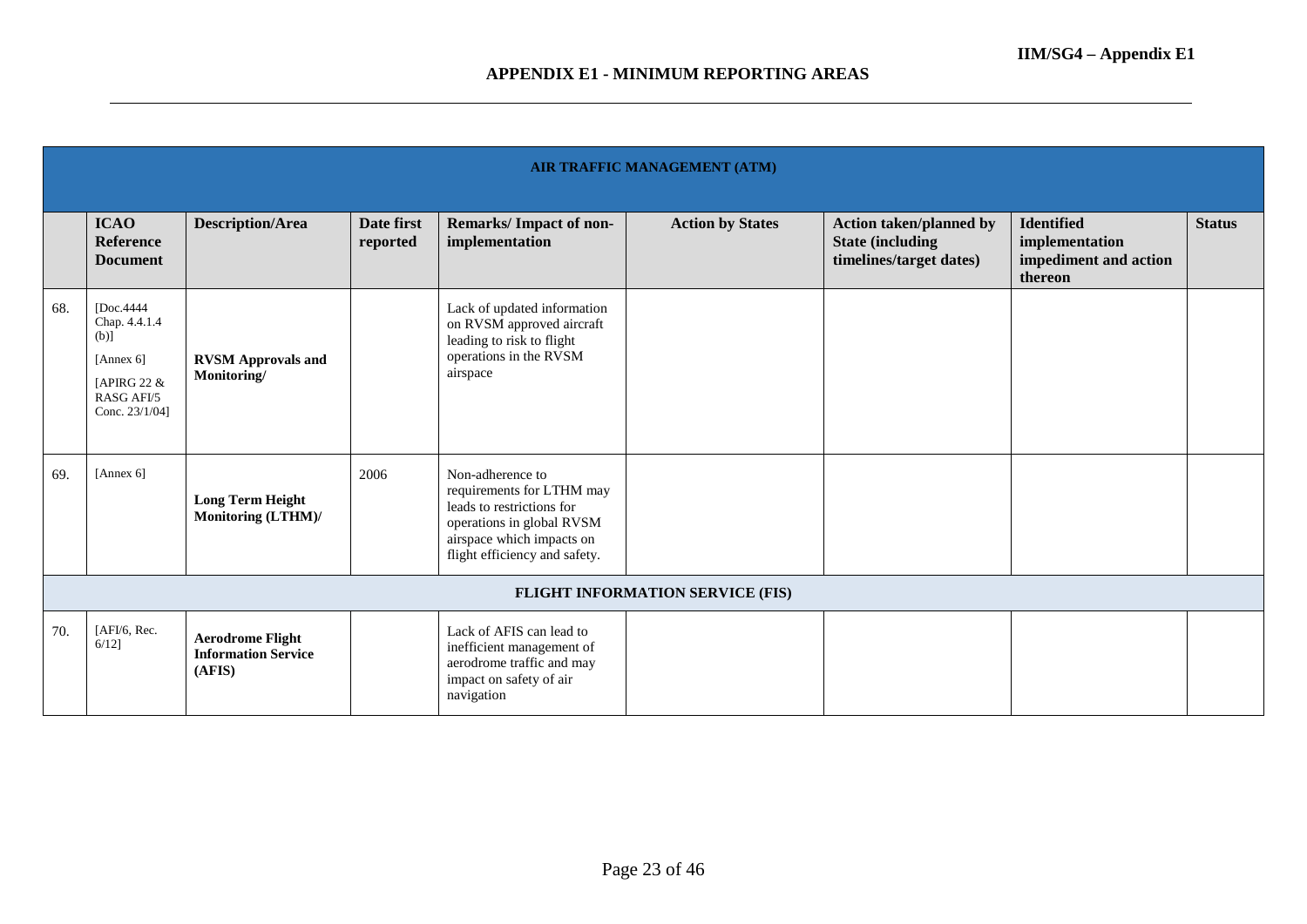|     | <b>AIR TRAFFIC MANAGEMENT (ATM)</b>                |                                              |                        |                                                                                                                                                                                                                           |                                                                |                                                                                       |                                                                         |               |  |  |  |
|-----|----------------------------------------------------|----------------------------------------------|------------------------|---------------------------------------------------------------------------------------------------------------------------------------------------------------------------------------------------------------------------|----------------------------------------------------------------|---------------------------------------------------------------------------------------|-------------------------------------------------------------------------|---------------|--|--|--|
|     | <b>ICAO</b><br><b>Reference</b><br><b>Document</b> | <b>Description/Area</b>                      | Date first<br>reported | <b>Remarks/Impact of non-</b><br>implementation                                                                                                                                                                           | <b>Action by States</b>                                        | <b>Action taken/planned by</b><br><b>State (including)</b><br>timelines/target dates) | <b>Identified</b><br>implementation<br>impediment and action<br>thereon | <b>Status</b> |  |  |  |
| 71. | [AFI/7, Rec.<br>$5/12$ ]                           | VHF radio coverage                           |                        | Non availability of two-way<br>communication between ATS<br>units and aircraft leads to<br>inefficient management of<br>traffic and impacts on flight<br>safety                                                           |                                                                |                                                                                       |                                                                         |               |  |  |  |
| 72. | [AFI/6, Rec.<br>$6/15$ ]                           | <b>Air Traffic Advisory</b><br>Service (ADS) |                        | Lack of ADS can impact on<br>safety of air navigation                                                                                                                                                                     |                                                                |                                                                                       |                                                                         |               |  |  |  |
|     |                                                    |                                              |                        |                                                                                                                                                                                                                           | ATS REQUIREMENTS FOR AERONAUTICAL FIXED SERVICE COMMUNICATIONS |                                                                                       |                                                                         |               |  |  |  |
| 73. | [LIM AFI, Rec.<br>$10/36$ ]                        | ATS direct speech<br>circuits                |                        | Lack of timely coordination<br>of traffic information leading<br>to inefficient of air traffic<br>management                                                                                                              |                                                                |                                                                                       |                                                                         |               |  |  |  |
| 74. | [AFI/7, Rec.<br>$5/24$ ]                           | <b>Communications</b>                        |                        | Lack of routine or outdated<br>communication systems may<br>lead to lack of<br>interoperability/integration<br>that leads to poor/lack of<br>timely coordination of traffic<br>and inefficiency in traffic<br>management. |                                                                |                                                                                       |                                                                         |               |  |  |  |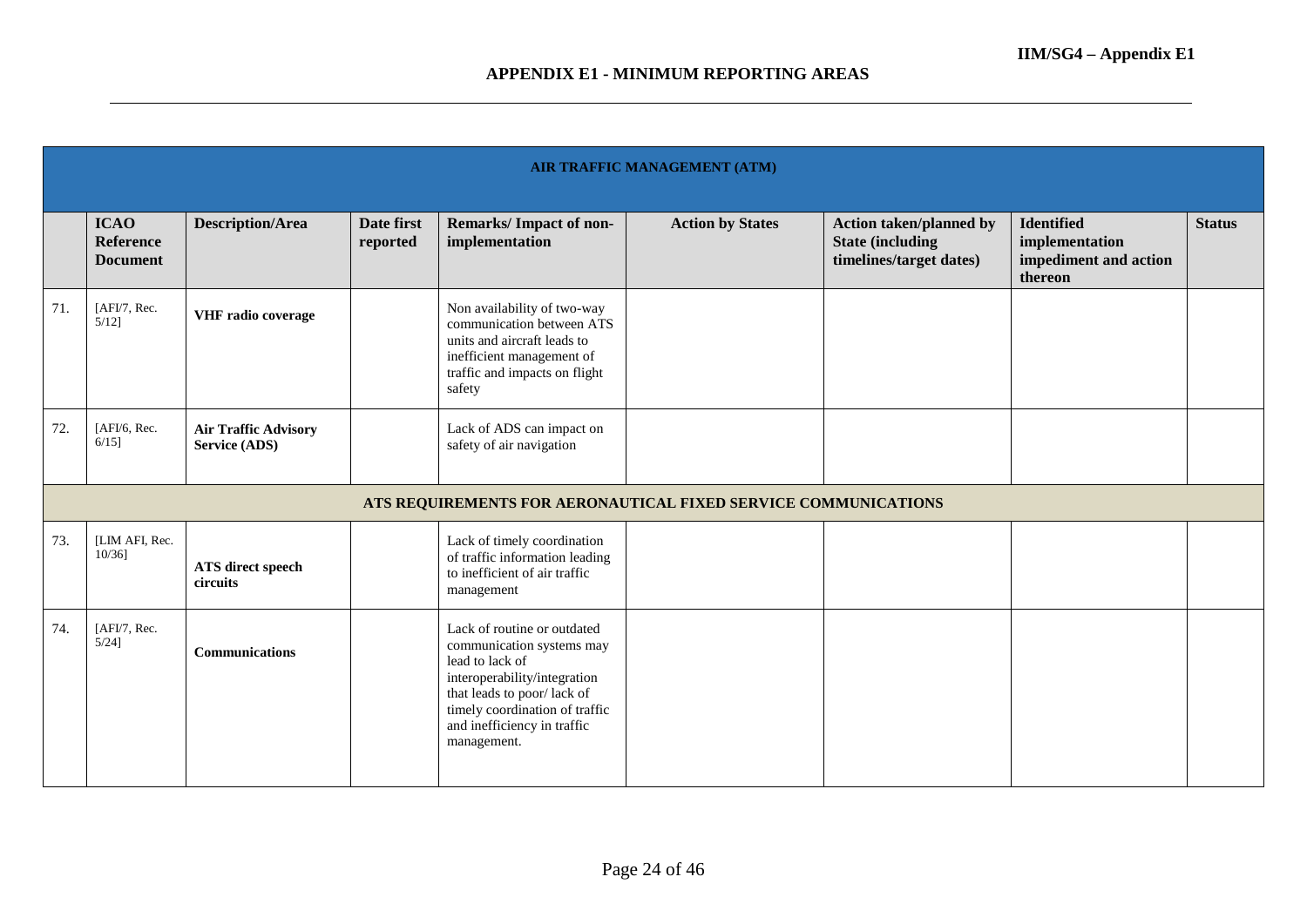|     | <b>AIR TRAFFIC MANAGEMENT (ATM)</b>                                              |                         |                        |                                                                                                                                                                                            |                         |                                                                                      |                                                                         |               |  |  |  |  |
|-----|----------------------------------------------------------------------------------|-------------------------|------------------------|--------------------------------------------------------------------------------------------------------------------------------------------------------------------------------------------|-------------------------|--------------------------------------------------------------------------------------|-------------------------------------------------------------------------|---------------|--|--|--|--|
|     | <b>ICAO</b><br>Reference<br><b>Document</b>                                      | <b>Description/Area</b> | Date first<br>reported | <b>Remarks/Impact of non-</b><br>implementation                                                                                                                                            | <b>Action by States</b> | <b>Action taken/planned by</b><br><b>State (including</b><br>timelines/target dates) | <b>Identified</b><br>implementation<br>impediment and action<br>thereon | <b>Status</b> |  |  |  |  |
| 75. | [AFI/7, Rec.<br>$5/14$ ]                                                         | <b>VOLMET</b>           |                        | Non Provision of HF and<br>VHF for VOLMET<br>broadcasts. Inadequate<br>exchange of VOLMET<br>information between ATSU<br>and Aircraft can lead to risk<br>to flight safety.                |                         |                                                                                      |                                                                         |               |  |  |  |  |
|     | <b>SEARCH &amp; RESCUE (SAR)</b>                                                 |                         |                        |                                                                                                                                                                                            |                         |                                                                                      |                                                                         |               |  |  |  |  |
| 76. | [Annex 12,<br>Chapter 3]<br>[AFI/7 Rec.<br>$6/3$ ]<br>[APIRG 23]<br>Conc. 23/07] | <b>SAR Agreements</b>   |                        | Lack of SAR agreements<br>between neighbouring States /<br>RCCs can be detrimental to<br>safety of persons in distress<br>where searches overlap<br>national boundaries.                   |                         |                                                                                      |                                                                         |               |  |  |  |  |
| 77. | [Annex 12,<br>Section 4.3]                                                       | <b>SAR Units</b>        |                        | Lack of adequately equipped<br>and trained search and rescue<br>units and adequate survival<br>and medical supplies can<br>seriously affect the conduct<br>and outcome of SAR<br>operation |                         |                                                                                      |                                                                         |               |  |  |  |  |
| 78. | [AFI/7 Rec.<br>6/51                                                              | <b>SAR Training</b>     |                        | Lack of formal and refresher<br>training for SAR personnel<br>can hinder the effectiveness<br>of SAR operation                                                                             |                         |                                                                                      |                                                                         |               |  |  |  |  |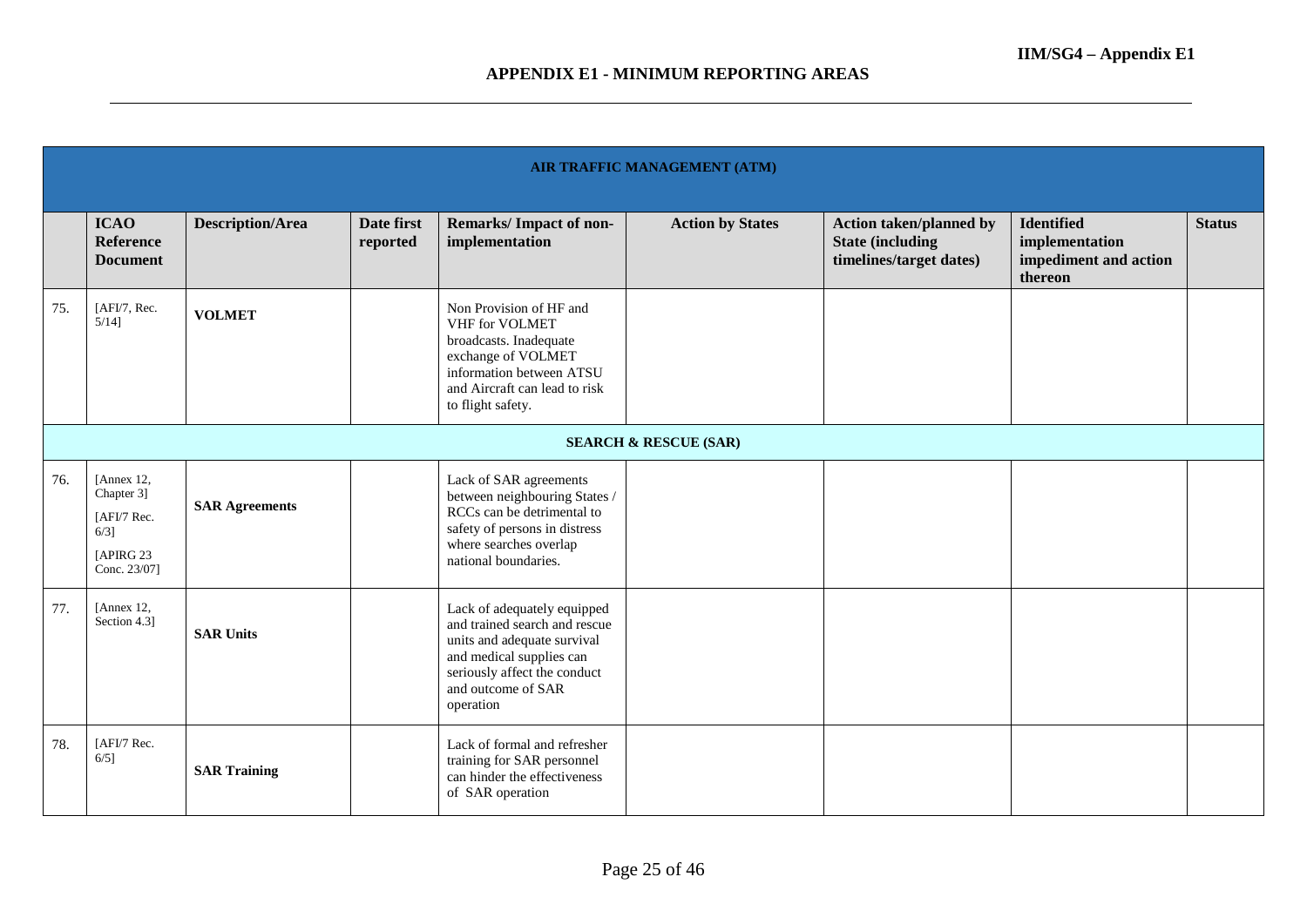|     | AIR TRAFFIC MANAGEMENT (ATM)                                                   |                                                      |                        |                                                                                                                                                                                                                       |                         |                                                                                       |                                                                         |               |  |  |  |
|-----|--------------------------------------------------------------------------------|------------------------------------------------------|------------------------|-----------------------------------------------------------------------------------------------------------------------------------------------------------------------------------------------------------------------|-------------------------|---------------------------------------------------------------------------------------|-------------------------------------------------------------------------|---------------|--|--|--|
|     | <b>ICAO</b><br>Reference<br><b>Document</b>                                    | <b>Description/Area</b>                              | Date first<br>reported | <b>Remarks/Impact of non-</b><br>implementation                                                                                                                                                                       | <b>Action by States</b> | <b>Action taken/planned by</b><br><b>State (including)</b><br>timelines/target dates) | <b>Identified</b><br>implementation<br>impediment and action<br>thereon | <b>Status</b> |  |  |  |
| 79. | [Annex $12$ ,<br>Section 4.4]                                                  | <b>Search and Rescue</b><br><b>Exercises (SAREX)</b> |                        | Lack of regular training of<br>search and rescue personnel<br>and conduct of regular search<br>and rescue exercises can<br>prevent achievement of<br>maximum efficiency in search<br>and rescue operation.            |                         |                                                                                       |                                                                         |               |  |  |  |
| 80. | [AFI/7 Rec.<br>$6/1$ ]<br>[AFI/7 Rec.<br>$6/2$ ]<br>[APIRG 23]<br>Conc. 23/07] | <b>Satellite Aided SAR</b>                           |                        | Lack of implementation of<br>procedures to receive satellite<br>aided SAR will result in<br>difficulty in detection,<br>identification and location of<br>activated 406 MHz ELTs and<br>loss of valuable time for SAR |                         |                                                                                       |                                                                         |               |  |  |  |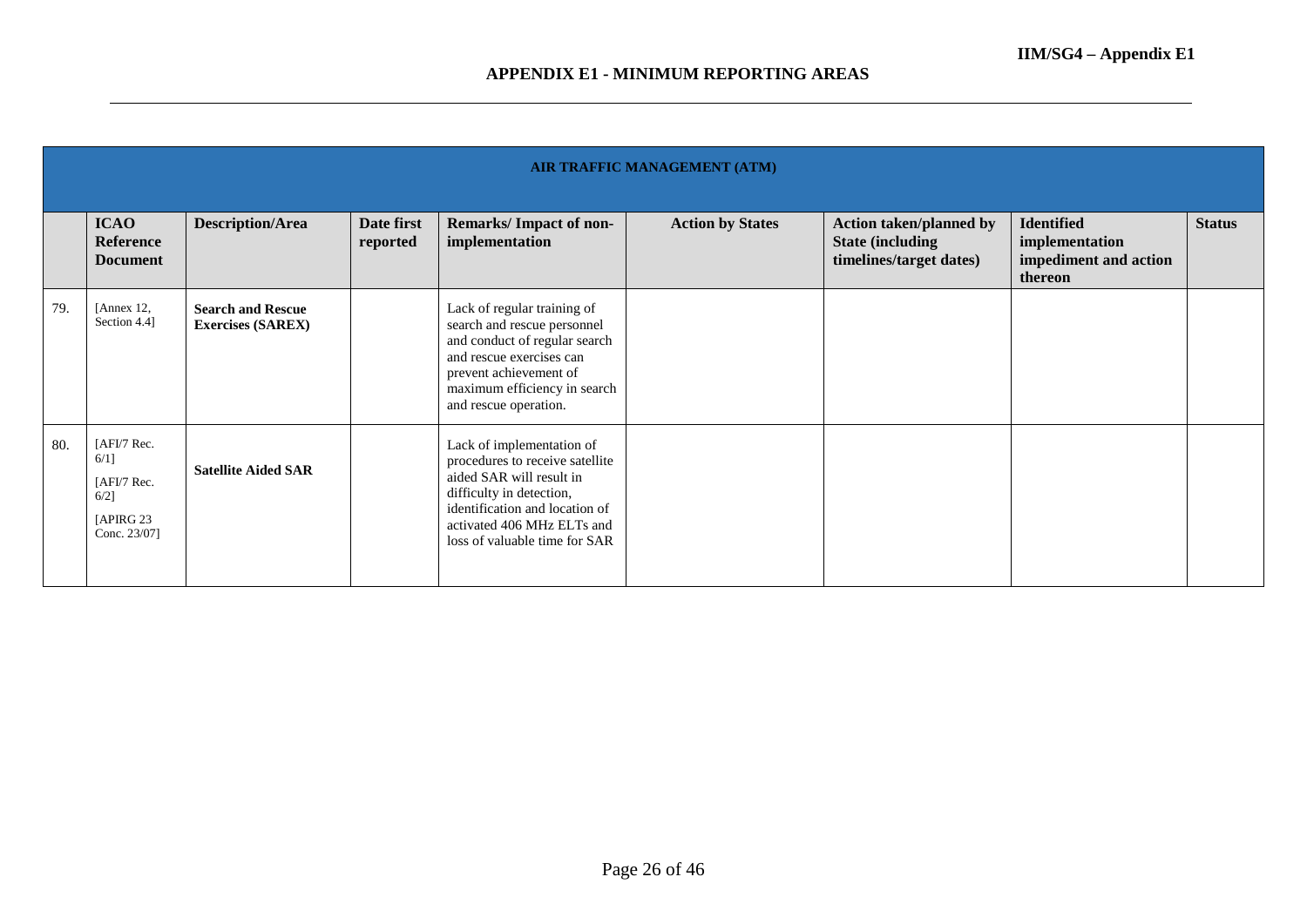|     | <b>COMMUNICATION NAVIGATION AND SURVEILLANCE (CNS)</b>          |                                                                  |                        |                                                                                                   |                         |                                                                                       |                                                                         |               |  |  |
|-----|-----------------------------------------------------------------|------------------------------------------------------------------|------------------------|---------------------------------------------------------------------------------------------------|-------------------------|---------------------------------------------------------------------------------------|-------------------------------------------------------------------------|---------------|--|--|
|     | <b>ICAO Reference</b><br><b>Document</b>                        | <b>Description/Area</b>                                          | Date first<br>reported | <b>Remarks/Impact of</b><br>non-implementation                                                    | <b>Action by States</b> | <b>Action taken/planned by</b><br><b>State (including)</b><br>timelines/target dates) | <b>Identified</b><br>implementation<br>impediment and action<br>thereon | <b>Status</b> |  |  |
|     | <b>COMMUNICATION</b>                                            |                                                                  |                        |                                                                                                   |                         |                                                                                       |                                                                         |               |  |  |
| 81. | [AFI/7, Rec. 5/24]<br>Annex 10 Vol.2 &3                         | <b>Improvement</b> of<br>communications                          |                        | Unreliable communication<br>systems                                                               |                         |                                                                                       |                                                                         |               |  |  |
| 82. | [LIM AFI, Rec.<br>$10/36$ ]<br>Annex 10 Vol 2<br>Chap.4 Para4.2 | <b>Implementation of</b><br>ATS direct speech<br>circuits        |                        | Unavailable ground /ground<br>voice communication                                                 |                         |                                                                                       |                                                                         |               |  |  |
| 83. | [APIRG<br>Conc. 19/25]                                          | <b>Implementation of</b><br><b>VoIP</b>                          |                        | Unavailable ground /ground<br>voice communication<br>switching system                             |                         |                                                                                       |                                                                         |               |  |  |
| 84. | [APIRG<br>Conc. 21/26]                                          | <b>Implementation of</b><br><b>AIDC</b>                          |                        | Unavailable automated data<br>ground/ground coordination<br>communication between<br><b>ATSUs</b> |                         |                                                                                       |                                                                         |               |  |  |
| 85. | [AFI/7, Rec. 9/7]<br>Annex 10 Vol 2                             | <b>Aeronautical fixed</b><br>telecommunication<br>network (AFTN) |                        | Unavailable alphanumeric<br>ground/ground messages<br>communication between<br><b>ATSUs</b>       |                         |                                                                                       |                                                                         |               |  |  |
| 86. | [AFI/7, Rec. 9/5]<br>Annex 10 Vol 2                             | <b>AFTN COM centre</b><br>management                             |                        | Potential loss of<br>alphanumeric messages<br>communication                                       |                         |                                                                                       |                                                                         |               |  |  |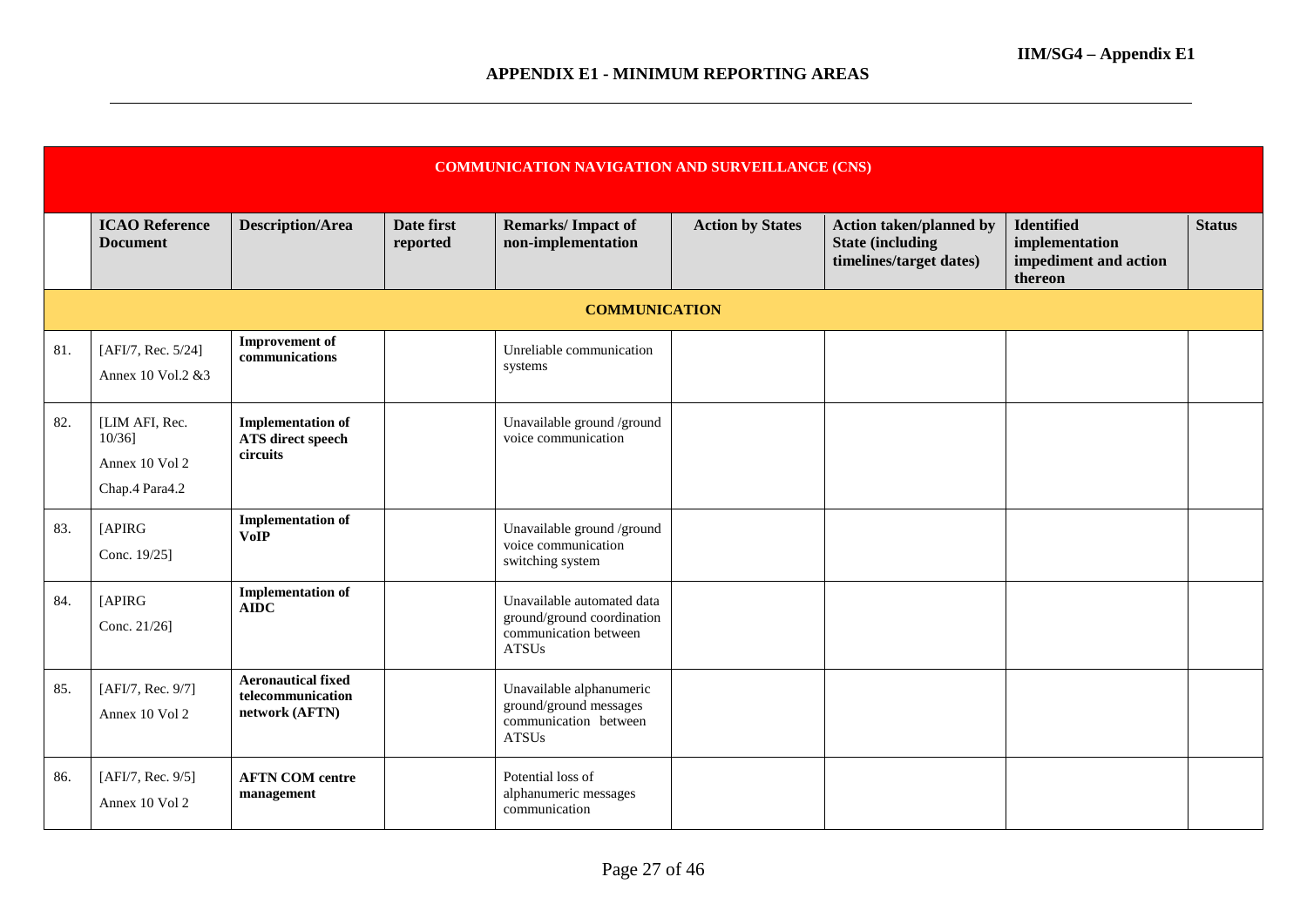|     | <b>COMMUNICATION NAVIGATION AND SURVEILLANCE (CNS)</b> |                                                        |                        |                                                                                                                                       |                         |                                                                                       |                                                                         |               |  |  |
|-----|--------------------------------------------------------|--------------------------------------------------------|------------------------|---------------------------------------------------------------------------------------------------------------------------------------|-------------------------|---------------------------------------------------------------------------------------|-------------------------------------------------------------------------|---------------|--|--|
|     | <b>ICAO Reference</b><br><b>Document</b>               | <b>Description/Area</b>                                | Date first<br>reported | <b>Remarks/Impact of</b><br>non-implementation                                                                                        | <b>Action by States</b> | <b>Action taken/planned by</b><br><b>State (including)</b><br>timelines/target dates) | <b>Identified</b><br>implementation<br>impediment and action<br>thereon | <b>Status</b> |  |  |
| 87. | [AFI/7, Rec. 9/4]<br>Annex 10 Vol 2                    | <b>AFTN</b><br>circuits/performance                    |                        | Potential loss of<br>performance of<br>alphanumeric messages<br>communication                                                         |                         |                                                                                       |                                                                         |               |  |  |
| 88. | [AFI/7, Rec. 9/3]<br>Annex 10 Vol 2                    | <b>AFTN</b> efficiency                                 |                        | Potential loss of efficiency<br>of alphanumeric messages<br>communication                                                             |                         |                                                                                       |                                                                         |               |  |  |
| 89. | [APIRG<br>Conc. 20/22]                                 | <b>AMHS</b><br>circuits/performance                    |                        | Potential loss of<br>performance of digital<br>messages communication                                                                 |                         |                                                                                       |                                                                         |               |  |  |
| 90. | [AFI/6, Rec. 12/26]                                    | <b>AFS</b> personnel<br>training                       |                        | Lack of technical &<br>operational personnel<br>capacity to handle technical<br>task related to a proper<br>operation of AFS circuits |                         |                                                                                       |                                                                         |               |  |  |
| 91. | [LIM AFI, Rec. 7/13]                                   | Liaison visits by<br>communication centre<br>personnel |                        | Lack of assistance and<br>guidance to technical<br>personnel in the conduct of<br>proper functioning and<br>operation of AFS circuits |                         |                                                                                       |                                                                         |               |  |  |
| 92. | [AFI/7, Rec. 9/10]                                     | <b>Satellite broadcast</b>                             |                        | Unavailability of regional<br>wide area satellite<br>broadcasted communication                                                        |                         |                                                                                       |                                                                         |               |  |  |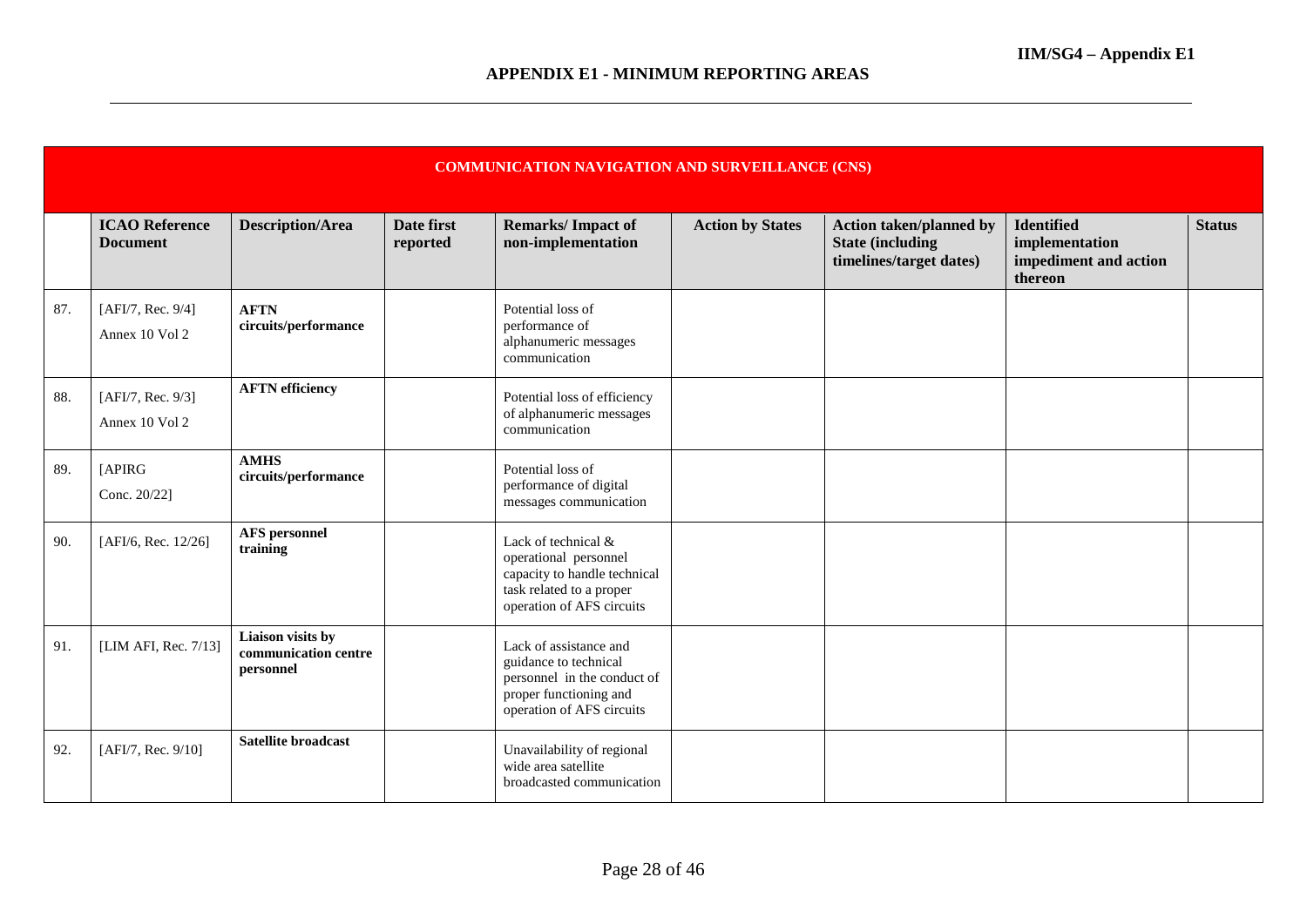|     | <b>COMMUNICATION NAVIGATION AND SURVEILLANCE (CNS)</b> |                                                                                                                        |                        |                                                              |                         |                                                                                       |                                                                         |               |  |  |  |
|-----|--------------------------------------------------------|------------------------------------------------------------------------------------------------------------------------|------------------------|--------------------------------------------------------------|-------------------------|---------------------------------------------------------------------------------------|-------------------------------------------------------------------------|---------------|--|--|--|
|     | <b>ICAO Reference</b><br><b>Document</b>               | <b>Description/Area</b>                                                                                                | Date first<br>reported | <b>Remarks/Impact of</b><br>non-implementation               | <b>Action by States</b> | <b>Action taken/planned by</b><br><b>State (including)</b><br>timelines/target dates) | <b>Identified</b><br>implementation<br>impediment and action<br>thereon | <b>Status</b> |  |  |  |
| 93. | [AFI/7, Rec. 5/12]<br>Annex 10 Vol 2                   | <b>Implementation of</b><br><b>VHF</b> radio coverage                                                                  |                        | Poor reliable duplex<br>Air/ground voice<br>communication    |                         |                                                                                       |                                                                         |               |  |  |  |
| 94. | [AFI/6, Rec. 13/4]                                     | <b>Provision of SELCAL</b>                                                                                             |                        | Poor reliable duplex<br>Air/ground voice<br>communication    |                         |                                                                                       |                                                                         |               |  |  |  |
| 95. | [Annex 11,<br>Chapter 6]                               | <b>Lack of essential</b><br>communication<br>facilities to support the<br>provisions of ATS<br>(internal and external) |                        | Unavailable ground /ground<br>voice communication            |                         |                                                                                       |                                                                         |               |  |  |  |
| 96. | [AFI/6, Rec. 13/3]                                     | Improved use of the<br>aeronautical mobile<br>service (HF)                                                             |                        | Poor reliable duplex<br>Air/ground voice<br>communication    |                         |                                                                                       |                                                                         |               |  |  |  |
| 97. | [AFI/7, Rec. 5/14]                                     | <b>HF</b> and VHF<br><b>VOLMET</b> broadcasts                                                                          |                        | Poor reliable duplex<br>Air/ground voice<br>communication    |                         |                                                                                       |                                                                         |               |  |  |  |
| 98. | [APIRG Conc.17/25]                                     | <b>Implementation of</b><br>controller-pilot data<br>link communications<br>(CPDLC)                                    |                        | Poor reliable duplex<br>Air/ground datalink<br>communication |                         |                                                                                       |                                                                         |               |  |  |  |
| 99. | [APIRG Conc.17/26]                                     | <b>Implementation of</b><br><b>Required Performance</b><br>Communication<br>(RCP)                                      |                        | Inefficient duplex<br>air/ground datalink<br>communication   |                         |                                                                                       |                                                                         |               |  |  |  |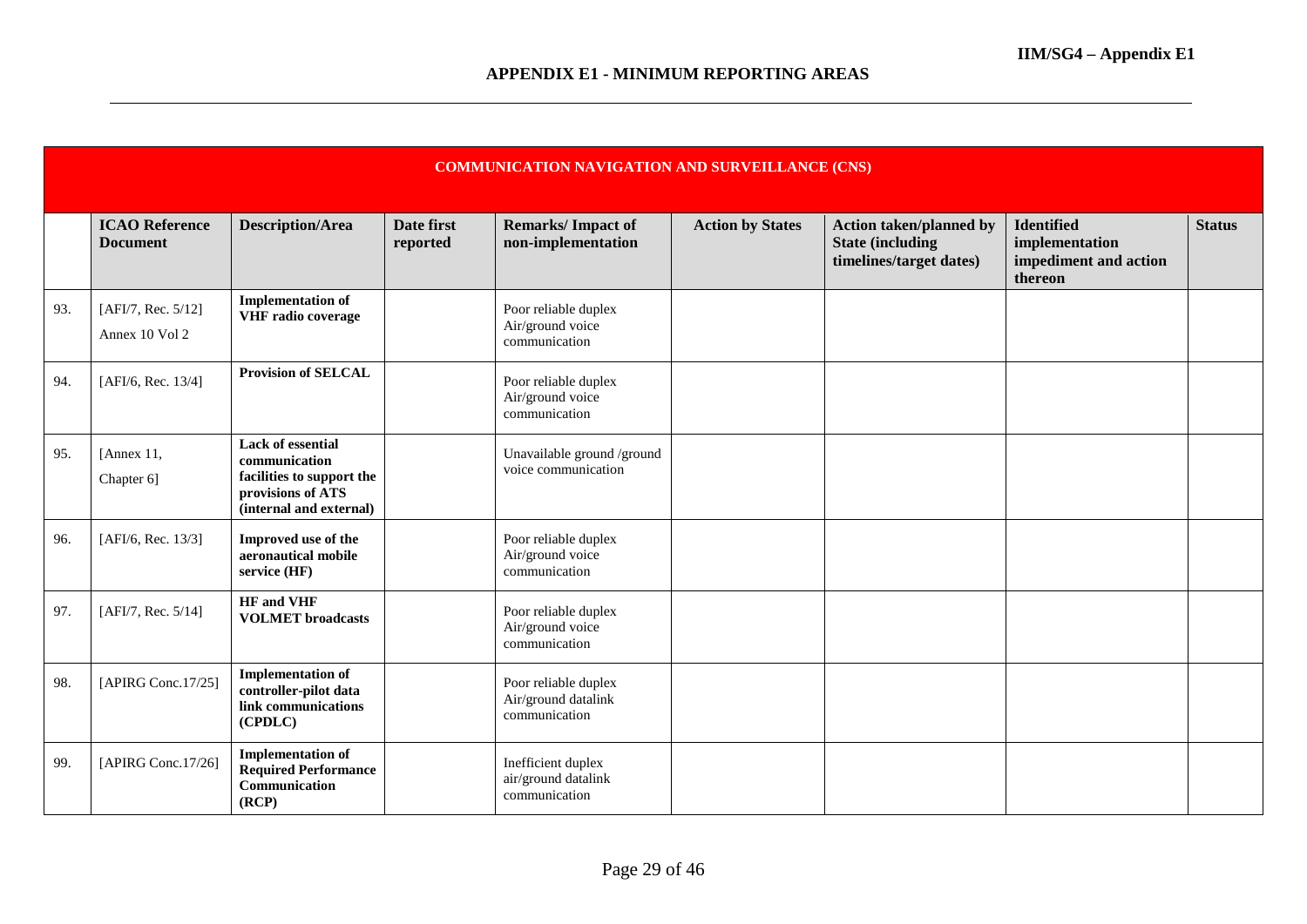|      | <b>COMMUNICATION NAVIGATION AND SURVEILLANCE (CNS)</b> |                                                                                  |                        |                                                                                                                                              |                         |                                                                                      |                                                                         |               |  |  |
|------|--------------------------------------------------------|----------------------------------------------------------------------------------|------------------------|----------------------------------------------------------------------------------------------------------------------------------------------|-------------------------|--------------------------------------------------------------------------------------|-------------------------------------------------------------------------|---------------|--|--|
|      | <b>ICAO Reference</b><br><b>Document</b>               | <b>Description/Area</b>                                                          | Date first<br>reported | <b>Remarks/Impact of</b><br>non-implementation                                                                                               | <b>Action by States</b> | <b>Action taken/planned by</b><br><b>State (including</b><br>timelines/target dates) | <b>Identified</b><br>implementation<br>impediment and action<br>thereon | <b>Status</b> |  |  |
| 100. | [AFI/6, Rec. 13/12,<br>FASID Table ATS 2]              | <b>HF VOLMET</b><br>broadcasts                                                   |                        | Unavailability of MET<br>information broadcast<br>system                                                                                     |                         |                                                                                      |                                                                         |               |  |  |
|      | <b>NAVIGATION (FASID Table CNS 3)</b>                  |                                                                                  |                        |                                                                                                                                              |                         |                                                                                      |                                                                         |               |  |  |
| 101. | [Doc. 9718 Vol II]                                     | <b>Planning principles</b><br>for radio navigation<br>aids                       |                        | Potential lack of ARNS                                                                                                                       |                         |                                                                                      |                                                                         |               |  |  |
| 102. | [AFI/6, Rec. 14/1]                                     | <b>Testing of radio</b><br>navigation aids                                       |                        | Potential inaccurate signal<br>radiated by radio<br>navigation aids                                                                          |                         |                                                                                      |                                                                         |               |  |  |
| 103. | [AFI/6, Rec. 14/3]                                     | <b>Reliability of</b><br>operation of radio<br>navigation aids                   |                        | Potential unreliable signal<br>radiated by radio<br>navigation aids                                                                          |                         |                                                                                      |                                                                         |               |  |  |
|      |                                                        |                                                                                  |                        | <b>SURVEILLANCE (FASID Tables CNS 4A and 4B)</b>                                                                                             |                         |                                                                                      |                                                                         |               |  |  |
| 104. | [AFI/7, Conc. 11/2]                                    | <b>Application of</b><br>procedures for 24-bit<br>aircraft address<br>assignment |                        | Potential risks of<br>dysfunction of SSR Mode S<br>service due to non-<br>harmonized procedures for<br>24-bit aircraft address<br>assignment |                         |                                                                                      |                                                                         |               |  |  |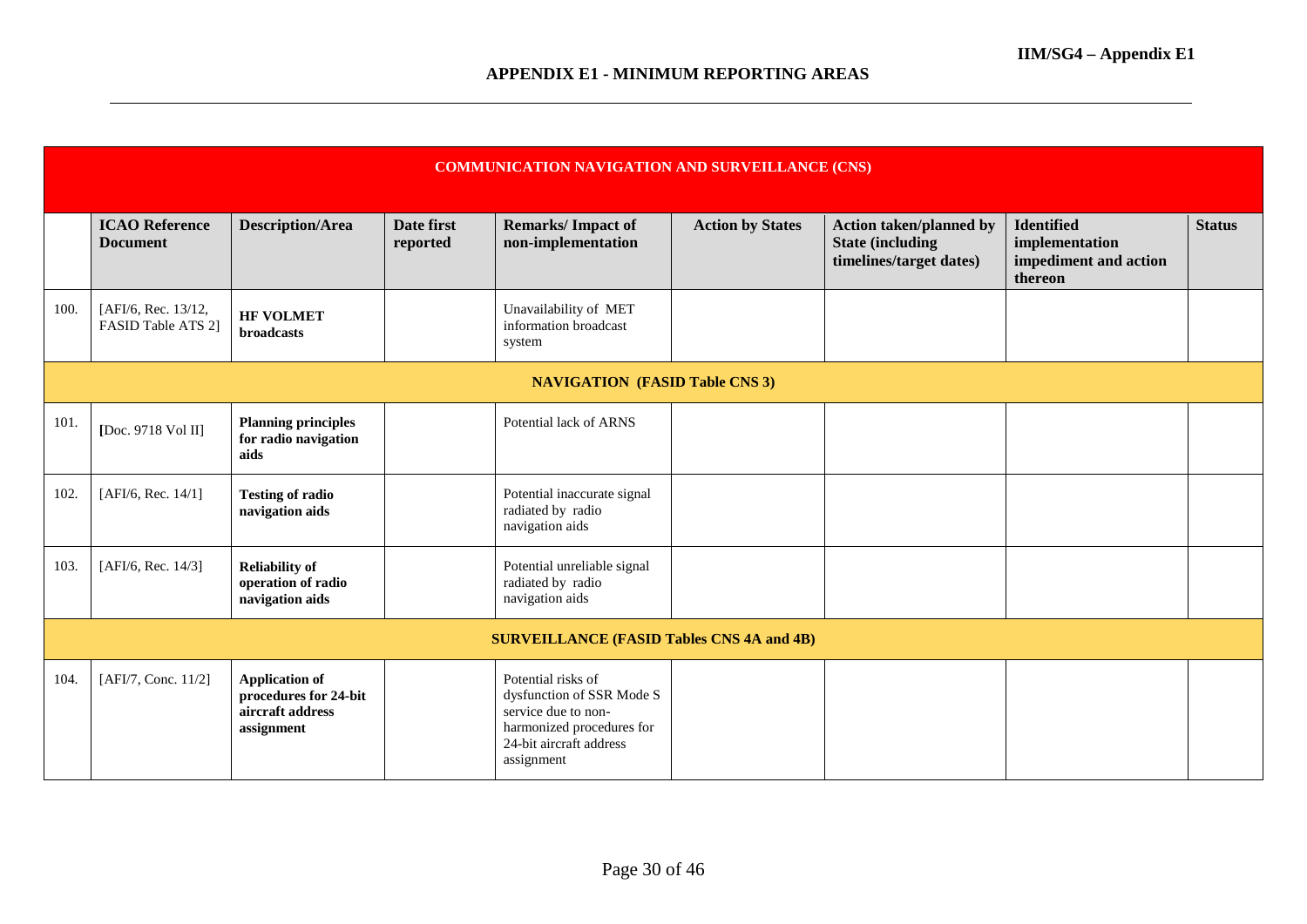|      | <b>COMMUNICATION NAVIGATION AND SURVEILLANCE (CNS)</b> |                                                                                                                    |                        |                                                                                                                        |                         |                                                                                       |                                                                         |               |  |
|------|--------------------------------------------------------|--------------------------------------------------------------------------------------------------------------------|------------------------|------------------------------------------------------------------------------------------------------------------------|-------------------------|---------------------------------------------------------------------------------------|-------------------------------------------------------------------------|---------------|--|
|      | <b>ICAO Reference</b><br><b>Document</b>               | <b>Description/Area</b>                                                                                            | Date first<br>reported | <b>Remarks/Impact of</b><br>non-implementation                                                                         | <b>Action by States</b> | <b>Action taken/planned by</b><br><b>State (including)</b><br>timelines/target dates) | <b>Identified</b><br>implementation<br>impediment and action<br>thereon | <b>Status</b> |  |
| 105. | [PANS-ATM<br>Chapter 8]                                | Lack of essential<br>surveillance facilities<br>to support the<br>provisions of ATS                                |                        | Lack of surveillance service<br>provision to support ATS<br>delivery                                                   |                         |                                                                                       |                                                                         |               |  |
| 106. | [APIRG Conc.17/31]                                     | <b>Implementation of</b><br>automatic dependent<br>surveillance (ADS-C)                                            |                        | Lack of surveillance service<br>provision to support ATS<br>delivery in the oceanic and<br>continental remote airspace |                         |                                                                                       |                                                                         |               |  |
| 107. | [APIRG Conc. 20/09<br>APIRG Conc.21/09]                | Implementation<br><b>Required Surveillance</b><br><b>Performance RSP</b>                                           |                        | Inefficient duplex<br>air/ground datalink<br>surveillance service                                                      |                         |                                                                                       |                                                                         |               |  |
| 108. | [APIRG Conc. 21/33]<br>APIRG Conc. 22/40]              | <b>Implementation of</b><br>automatic dependent<br>surveillance (ADS-B)                                            |                        | Lack of surveillance service<br>provision to support ATS<br>delivery                                                   |                         |                                                                                       |                                                                         |               |  |
|      |                                                        |                                                                                                                    |                        | <b>SPECTRUM</b>                                                                                                        |                         |                                                                                       |                                                                         |               |  |
| 109. | [LIM AFI, Rec. 9/3]                                    | <b>Frequency utilization</b><br>lists LF/MF, 108 MHz<br>to 117.975 MHz and<br>960 MHz to 1 215<br><b>MHz</b> bands |                        | Potential risks of harmful<br>interferences                                                                            |                         |                                                                                       |                                                                         |               |  |
| 110. | [Doc 9718]                                             | Geographical<br>separation criteria for<br>VHF air-ground<br>communications                                        |                        | Potential risks of harmful<br>interferences                                                                            |                         |                                                                                       |                                                                         |               |  |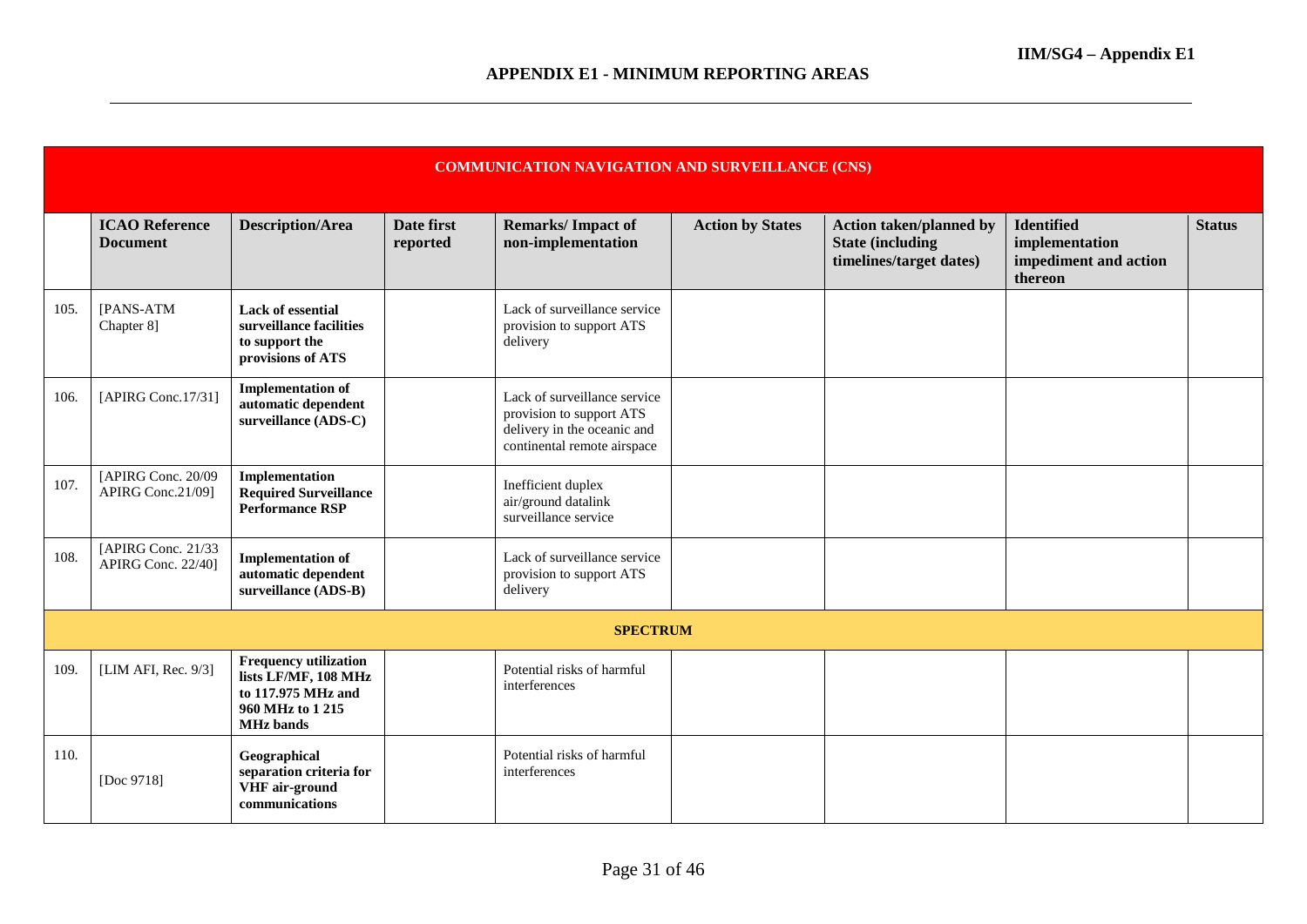|      | <b>COMMUNICATION NAVIGATION AND SURVEILLANCE (CNS)</b> |                                                                                                                         |                        |                                                               |                         |                                                                                      |                                                                         |               |  |  |
|------|--------------------------------------------------------|-------------------------------------------------------------------------------------------------------------------------|------------------------|---------------------------------------------------------------|-------------------------|--------------------------------------------------------------------------------------|-------------------------------------------------------------------------|---------------|--|--|
|      | <b>ICAO Reference</b><br><b>Document</b>               | <b>Description/Area</b>                                                                                                 | Date first<br>reported | <b>Remarks/Impact of</b><br>non-implementation                | <b>Action by States</b> | <b>Action taken/planned by</b><br><b>State (including</b><br>timelines/target dates) | <b>Identified</b><br>implementation<br>impediment and action<br>thereon | <b>Status</b> |  |  |
| 111  | [APIRG Conc. 13/18]                                    | <b>Frequency stability</b><br>and effective adjacent<br>channel rejection<br>characteristic in the<br><b>VHF</b> mobile |                        | Potential risks of harmful<br>interferences                   |                         |                                                                                      |                                                                         |               |  |  |
| 112. | [LIM AFI, Rec. $8/5$ ]                                 | <b>Elimination of</b><br>interference on AMS<br>frequencies                                                             |                        | Lack or poor quality of<br>air/ground duplex<br>communication |                         |                                                                                      |                                                                         |               |  |  |
| 113. | [LIM AFI, Rec. $8/6$ ]                                 | <b>Measures to reduce</b><br>harmful interference<br>from carrier systems                                               |                        | Lack or poor quality of<br>air/ground duplex<br>communication |                         |                                                                                      |                                                                         |               |  |  |
| 114. | [Doc 9718 Vol 2]                                       | <b>VHF</b> frequency<br>utilization list                                                                                |                        | Lack or poor quality of<br>air/ground duplex<br>communication |                         |                                                                                      |                                                                         |               |  |  |
| 115. | [AFI/6, Rec. $13/13$ ]                                 | <b>Notification of</b><br>frequency assignments                                                                         |                        | Non updated regional and<br>global COM Lists                  |                         |                                                                                      |                                                                         |               |  |  |
| 116. | [AFI/6, Rec. 13/14]                                    | <b>VHF</b> channels for<br>aerodrome and<br>approach control                                                            |                        | Risk of VHF channels<br>congestion in the aerodrome           |                         |                                                                                      |                                                                         |               |  |  |
| 117. | [AFI/6, Rec. 14/4]                                     | <b>Notification of</b><br>frequency assignments<br>to radio navigation<br>aids                                          |                        | Non updated regional and<br>global COM Lists                  |                         |                                                                                      |                                                                         |               |  |  |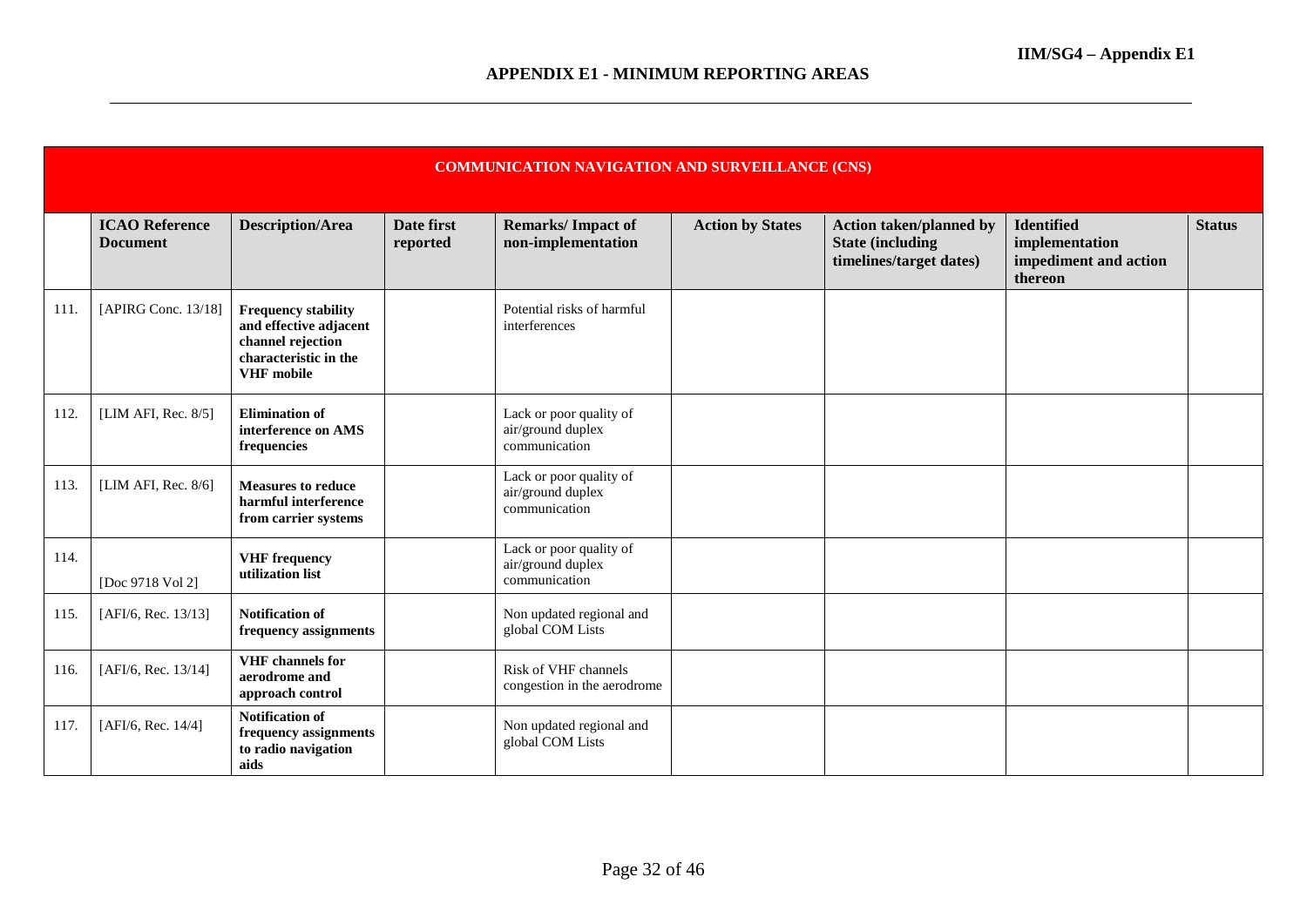|      | <b>COMMUNICATION NAVIGATION AND SURVEILLANCE (CNS)</b> |                                                                                                                                      |                        |                                                                                                  |                         |                                                                                       |                                                                         |               |  |  |
|------|--------------------------------------------------------|--------------------------------------------------------------------------------------------------------------------------------------|------------------------|--------------------------------------------------------------------------------------------------|-------------------------|---------------------------------------------------------------------------------------|-------------------------------------------------------------------------|---------------|--|--|
|      | <b>ICAO Reference</b><br><b>Document</b>               | <b>Description/Area</b>                                                                                                              | Date first<br>reported | <b>Remarks/Impact of</b><br>non-implementation                                                   | <b>Action by States</b> | <b>Action taken/planned by</b><br><b>State (including)</b><br>timelines/target dates) | <b>Identified</b><br>implementation<br>impediment and action<br>thereon | <b>Status</b> |  |  |
| 118. | [AFI/7, Rec. 10/2]                                     | Geographical<br>separation criteria for<br>VOR and/or<br><b>VOR/DME</b><br>installations in the AFI<br>region                        |                        | Risks of harmful<br>interferences amongst<br><b>VHF/UHF Nav'Aids</b>                             |                         |                                                                                       |                                                                         |               |  |  |
| 119. | [AFI/7, Rec. 10/3]                                     | Geographical<br>separation criteria for<br>ILS installations in the<br><b>AFI</b> region                                             |                        | Risks of harmful<br>interferences amongst<br>VHF/UHF landing systems                             |                         |                                                                                       |                                                                         |               |  |  |
| 120. | [APIRG Conc. 20/30]                                    | <b>VSAT</b> station<br>frequency not<br>registered in the ITU<br><b>Master International</b><br><b>Frequency Register</b><br>(IMIFR) |                        | Lack of protection and risk<br>of harmful interferences                                          |                         |                                                                                       |                                                                         |               |  |  |
|      |                                                        |                                                                                                                                      |                        | <b>ASBU MODULES - COMMUNICATION NAVIGATION AND SURVEILLANCE (CNS)</b>                            |                         |                                                                                       |                                                                         |               |  |  |
| 121. | [GANP Doc;. 9750<br>APIRG Conc 19/39]                  | <b>B0-FICE:</b><br>Interoperability,<br><b>Efficiency</b> and<br><b>Capacity through</b><br><b>Ground-Ground</b><br>Integration      |                        | Lack of interconnection and<br>interoperability between<br>neighbouring ATSUs<br>CNS/ATM systems |                         |                                                                                       |                                                                         |               |  |  |
| 122. | [GANP Doc;. 9750                                       | <b>B0-ASUR: Initial</b><br>capability for ground<br>surveillance                                                                     |                        | Lack of ground based<br>surveillance systems                                                     |                         |                                                                                       |                                                                         |               |  |  |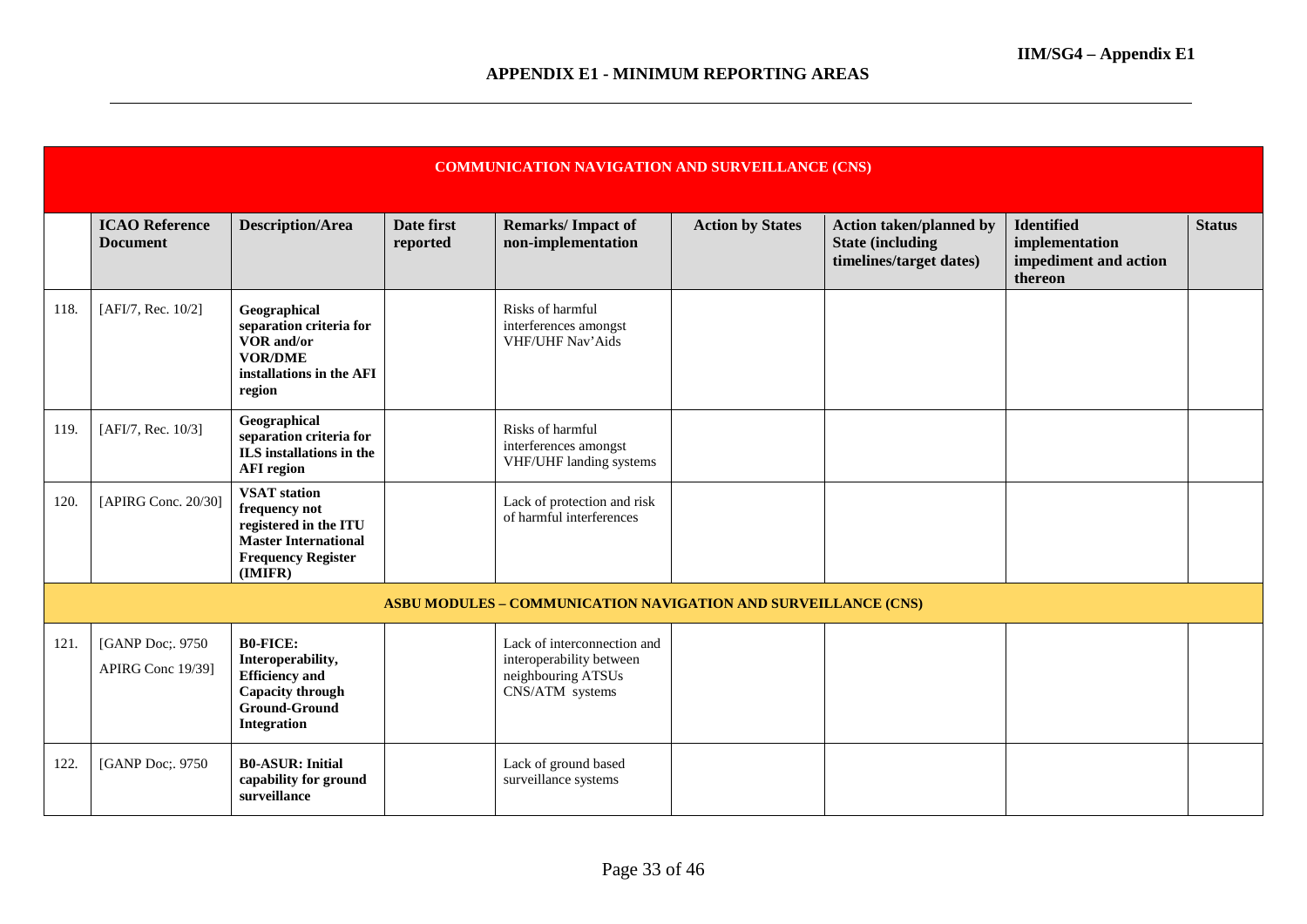|      | <b>COMMUNICATION NAVIGATION AND SURVEILLANCE (CNS)</b> |                                                                                                                               |                        |                                                              |                         |                                                                                       |                                                                         |               |  |  |  |
|------|--------------------------------------------------------|-------------------------------------------------------------------------------------------------------------------------------|------------------------|--------------------------------------------------------------|-------------------------|---------------------------------------------------------------------------------------|-------------------------------------------------------------------------|---------------|--|--|--|
|      | <b>ICAO Reference</b><br><b>Document</b>               | <b>Description/Area</b>                                                                                                       | Date first<br>reported | <b>Remarks/Impact of</b><br>non-implementation               | <b>Action by States</b> | <b>Action taken/planned by</b><br><b>State (including)</b><br>timelines/target dates) | <b>Identified</b><br>implementation<br>impediment and action<br>thereon | <b>Status</b> |  |  |  |
| 123. | APIRG Conc 19/39]                                      | <b>B0-APTA:</b><br><b>Optimization of</b><br><b>Approach Procedures</b><br>including vertical<br>guidance                     |                        | Lack of CAT I landing<br>capability                          |                         |                                                                                       |                                                                         |               |  |  |  |
| 124. | [GANP Doc;. 9750]                                      | <b>B0-ACAS: ACAS</b><br><b>Improvements</b>                                                                                   |                        | Lack of improved collision<br>avoidance separation<br>system |                         |                                                                                       |                                                                         |               |  |  |  |
| 125. | <b>APIRG Conc</b> 19/39]                               | <b>B0-TBO:</b> Improved<br><b>Safety and Efficiency</b><br>through the initial<br>application of Data<br><b>Link En-Route</b> |                        | Poor reliable duplex<br>Air/ground datalink<br>communication |                         |                                                                                       |                                                                         |               |  |  |  |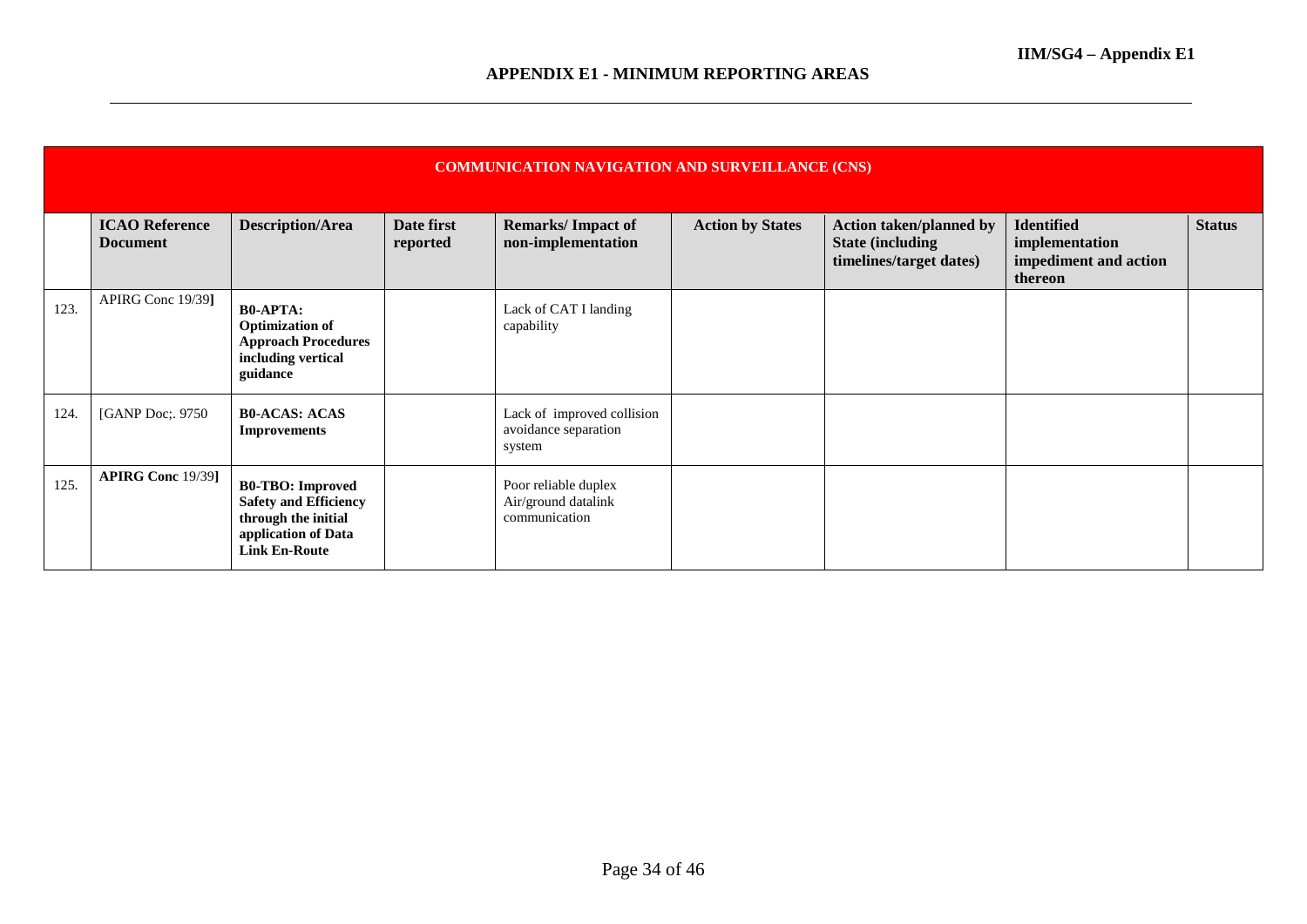|      | AERONAUTICAL INFORMATION MANAGEMENT (AIM)                                                                                                                              |                            |                                  |                                                                                                                                                                                                                                                                                                                                                                 |                                   |                                                                                       |                                                                  |               |  |  |  |
|------|------------------------------------------------------------------------------------------------------------------------------------------------------------------------|----------------------------|----------------------------------|-----------------------------------------------------------------------------------------------------------------------------------------------------------------------------------------------------------------------------------------------------------------------------------------------------------------------------------------------------------------|-----------------------------------|---------------------------------------------------------------------------------------|------------------------------------------------------------------|---------------|--|--|--|
|      | <b>ICAO</b><br><b>Reference</b><br><b>Document</b>                                                                                                                     | <b>Description/Area</b>    | <b>Date</b><br>first<br>reported | <b>Remarks/Impact of non-</b><br>implementation                                                                                                                                                                                                                                                                                                                 | <b>Action by States</b>           | <b>Action taken/planned by</b><br><b>State (including)</b><br>timelines/target dates) | Identified<br>implementation<br>impediment and action<br>thereon | <b>Status</b> |  |  |  |
|      |                                                                                                                                                                        |                            |                                  |                                                                                                                                                                                                                                                                                                                                                                 | <b>INTERNATIONAL NOTAM OFFICE</b> |                                                                                       |                                                                  |               |  |  |  |
| 126. | Annex $15$ :<br>chapter 6<br>PANS-AIM:<br>chapter 6,<br>appendices<br>3,4,5,7                                                                                          | <b>NOTAM</b> service       |                                  | In order to meet the operational<br>needs of the users, it is<br>essential to provide information<br>that is timely and fit for<br>purpose.<br>Lack of timely issuance of<br>relevant NOTAM about status<br>and condition of air navigation<br>services infrastructure can<br>affect the safely and efficient<br>conduct flight operations.                     |                                   |                                                                                       |                                                                  |               |  |  |  |
|      |                                                                                                                                                                        |                            |                                  |                                                                                                                                                                                                                                                                                                                                                                 | <b>CARTOGRAPHY OFFICE</b>         |                                                                                       |                                                                  |               |  |  |  |
| 127. | Annex 15:<br>chapter 5<br>Annex 4: all<br>chapters<br>PANS-AIM:<br>chapter 5,<br>appendix 2<br>PANS-OPS:<br>part I, chapter<br>9 and all<br>"promulgation"<br>chapters | <b>Cartography service</b> |                                  | Annex 4 requires each<br>Contracting State to ensure the<br>availability of the required<br>charts either by producing the<br>charts itself, or by arranging for<br>production by another<br>Contracting State or by an<br>agency.<br>Non-provision of up to date<br>aeronautical charts that fit<br>operational need can impact on<br>safety of air navigation |                                   |                                                                                       |                                                                  |               |  |  |  |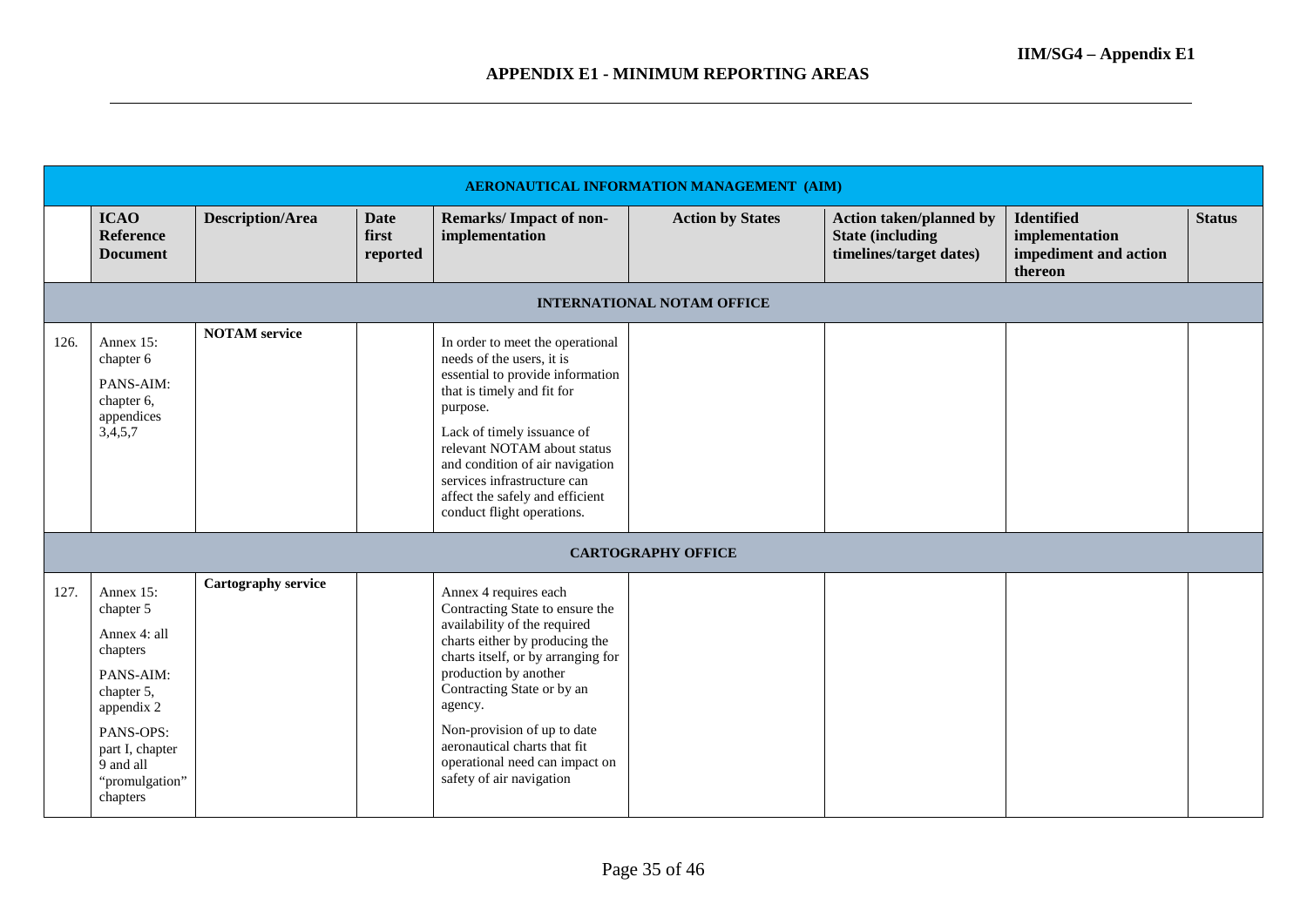|      |                                                                                                        |                                                                         |                                  |                                                                                                                                                                                                                                                                                                                                                 | <b>AERONAUTICAL INFORMATION MANAGEMENT (AIM)</b> |                                                                                       |                                                                         |               |  |  |  |
|------|--------------------------------------------------------------------------------------------------------|-------------------------------------------------------------------------|----------------------------------|-------------------------------------------------------------------------------------------------------------------------------------------------------------------------------------------------------------------------------------------------------------------------------------------------------------------------------------------------|--------------------------------------------------|---------------------------------------------------------------------------------------|-------------------------------------------------------------------------|---------------|--|--|--|
|      | <b>ICAO</b><br>Reference<br><b>Document</b>                                                            | <b>Description/Area</b>                                                 | <b>Date</b><br>first<br>reported | <b>Remarks/Impact of non-</b><br>implementation                                                                                                                                                                                                                                                                                                 | <b>Action by States</b>                          | <b>Action taken/planned by</b><br><b>State (including)</b><br>timelines/target dates) | <b>Identified</b><br>implementation<br>impediment and action<br>thereon | <b>Status</b> |  |  |  |
|      | <b>PUBLICATION OFFICE</b>                                                                              |                                                                         |                                  |                                                                                                                                                                                                                                                                                                                                                 |                                                  |                                                                                       |                                                                         |               |  |  |  |
| 128. | Annex 15:<br>chapter 5<br>PANS-AIM:<br>chapter 5,<br>appendix 2<br>PANS-OPS:<br>part III, section<br>5 | <b>Aeronautical</b><br><b>Information</b><br><b>Publication service</b> |                                  | The AIP constitutes the basic<br>source for aeronautical<br>information of permanent and<br>long duration nature.<br>Non-provision of an AIP that is<br>standard formatted, of quality-<br>assured and regularly updated<br>can jeopardize the safety of air<br>navigation.                                                                     |                                                  |                                                                                       |                                                                         |               |  |  |  |
|      |                                                                                                        |                                                                         |                                  |                                                                                                                                                                                                                                                                                                                                                 | <b>AERODROME/HELIPORT AIS UNITS</b>              |                                                                                       |                                                                         |               |  |  |  |
| 129. | Annex 15:<br>chapter 5<br>PANS-AIM:<br>chapter 5                                                       | Pre-flight briefing<br>service                                          |                                  | For any aerodrome used for<br>international air operations,<br>aeronautical information of<br>operational significance<br>relative to the route stages<br>originating at the aerodrome<br>shall be provided to flight<br>operations personnel.<br>Lack of pre-flight information<br>can affect flight planning and<br>safety of air navigation. |                                                  |                                                                                       |                                                                         |               |  |  |  |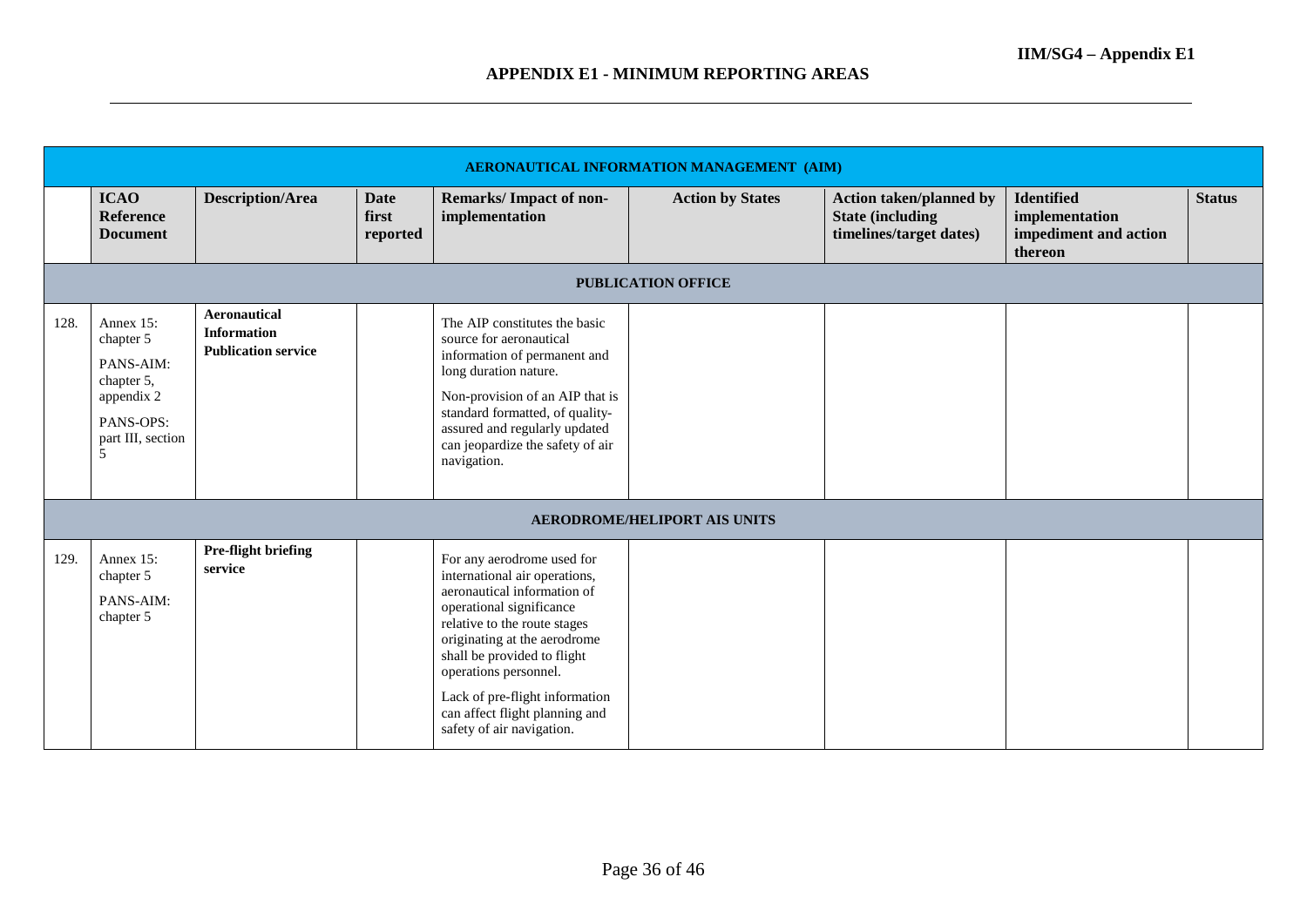|      |                                             |                                                                                                     |                                  |                                                                                                                                                                                                                                                                                                                                                                                                                               | AERONAUTICAL INFORMATION MANAGEMENT (AIM) |                                                                                       |                                                                         |               |
|------|---------------------------------------------|-----------------------------------------------------------------------------------------------------|----------------------------------|-------------------------------------------------------------------------------------------------------------------------------------------------------------------------------------------------------------------------------------------------------------------------------------------------------------------------------------------------------------------------------------------------------------------------------|-------------------------------------------|---------------------------------------------------------------------------------------|-------------------------------------------------------------------------|---------------|
|      | <b>ICAO</b><br>Reference<br><b>Document</b> | <b>Description/Area</b>                                                                             | <b>Date</b><br>first<br>reported | <b>Remarks/Impact of non-</b><br>implementation                                                                                                                                                                                                                                                                                                                                                                               | <b>Action by States</b>                   | <b>Action taken/planned by</b><br><b>State (including)</b><br>timelines/target dates) | <b>Identified</b><br>implementation<br>impediment and action<br>thereon | <b>Status</b> |
| 130. | Annex 15:<br>chapter 5                      | <b>Post-flight information</b><br>service                                                           |                                  | Information concerning the<br>state and operation of air<br>navigation facilities or services,<br>or information relative to the<br>presence of wildlife hazards<br>reported by flight crews is<br>essential for the safety of other<br>flights.<br>Non-implementation of an<br>effective post-flight<br>information service will fail to<br>update AIS with operational<br>significant information noted<br>by flight crews. |                                           |                                                                                       |                                                                         |               |
|      |                                             |                                                                                                     |                                  |                                                                                                                                                                                                                                                                                                                                                                                                                               | <b>ASBU MODULES</b>                       |                                                                                       |                                                                         |               |
| 131. | <b>APIRG</b><br>conclusion<br>19/6          | <b>B0-DATM: Service</b><br>improvement through<br>digital aeronautical<br>information<br>management |                                  | The need for interoperable<br>exchange of aeronautical data<br>and information requires<br>providing them in digital form<br>and complying with digital data<br>exchange requirements.<br>Lack of AIS automation and<br>non-implementation of digital<br>data centric aeronautical<br>products increase the chance of<br>human errors during processing<br>of aeronautical information and<br>reduce efficiency of AIS.       |                                           |                                                                                       |                                                                         |               |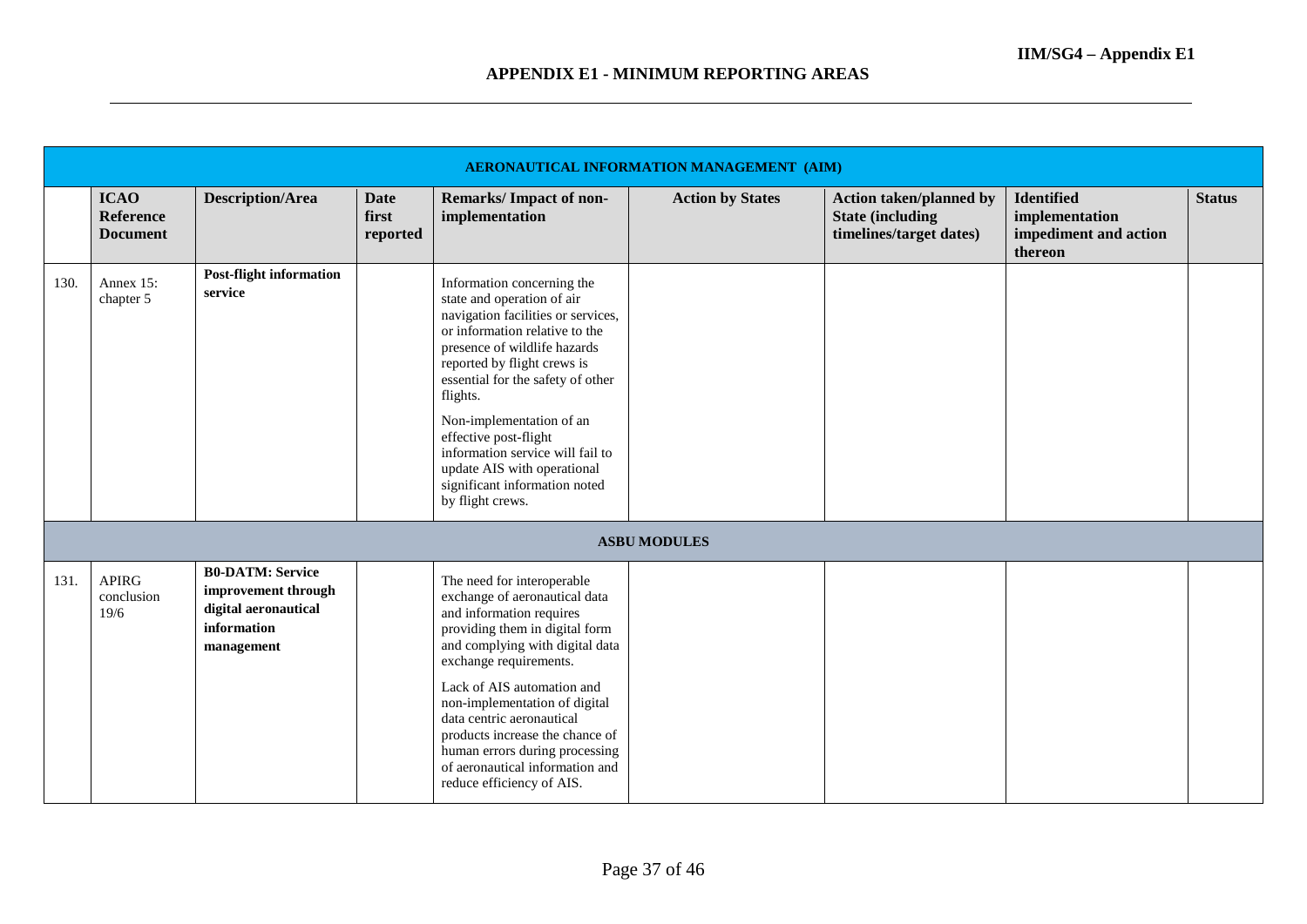|      | <b>AERONAUTICAL INFORMATION MANAGEMENT (AIM)</b> |                                                                                           |                                  |                                                                                                                                                                                                                                     |                         |                                                                                |                                                                         |               |  |
|------|--------------------------------------------------|-------------------------------------------------------------------------------------------|----------------------------------|-------------------------------------------------------------------------------------------------------------------------------------------------------------------------------------------------------------------------------------|-------------------------|--------------------------------------------------------------------------------|-------------------------------------------------------------------------|---------------|--|
|      | <b>ICAO</b><br>Reference<br><b>Document</b>      | <b>Description/Area</b>                                                                   | <b>Date</b><br>first<br>reported | <b>Remarks/Impact of non-</b><br>implementation                                                                                                                                                                                     | <b>Action by States</b> | Action taken/planned by<br><b>State (including)</b><br>timelines/target dates) | <b>Identified</b><br>implementation<br>impediment and action<br>thereon | <b>Status</b> |  |
| 132. | Annex 15:<br>chapters 1,3,6                      | <b>DAIM-B1/1: Provision</b><br>of quality-assured<br>aeronautical data and<br>information |                                  | Non-implementation of Quality<br>Management System applied to<br>AIM and non-use of common<br>reference systems (WGS84<br>and AIRAC) lead to the failure<br>to provide aeronautical data<br>and information of required<br>quality. |                         |                                                                                |                                                                         |               |  |
| 133. | Annex 15:<br>chapters 5                          | <b>DAIM-B1/3: Provision</b><br>of digital terrain data<br>sets                            |                                  | The need for interoperable<br>exchange of terrain data<br>requires providing the data in<br>digital form and complying<br>with digital data exchange<br>requirements.                                                               |                         |                                                                                |                                                                         |               |  |
| 134. | Annex 15:<br>chapters 5                          | <b>DAIM-B1/4: Provision</b><br>of digital obstacle data<br>sets                           |                                  | The need for interoperable<br>exchange of obstacle data<br>requires providing the data in<br>digital form and complying<br>with digital data exchange<br>requirements.                                                              |                         |                                                                                |                                                                         |               |  |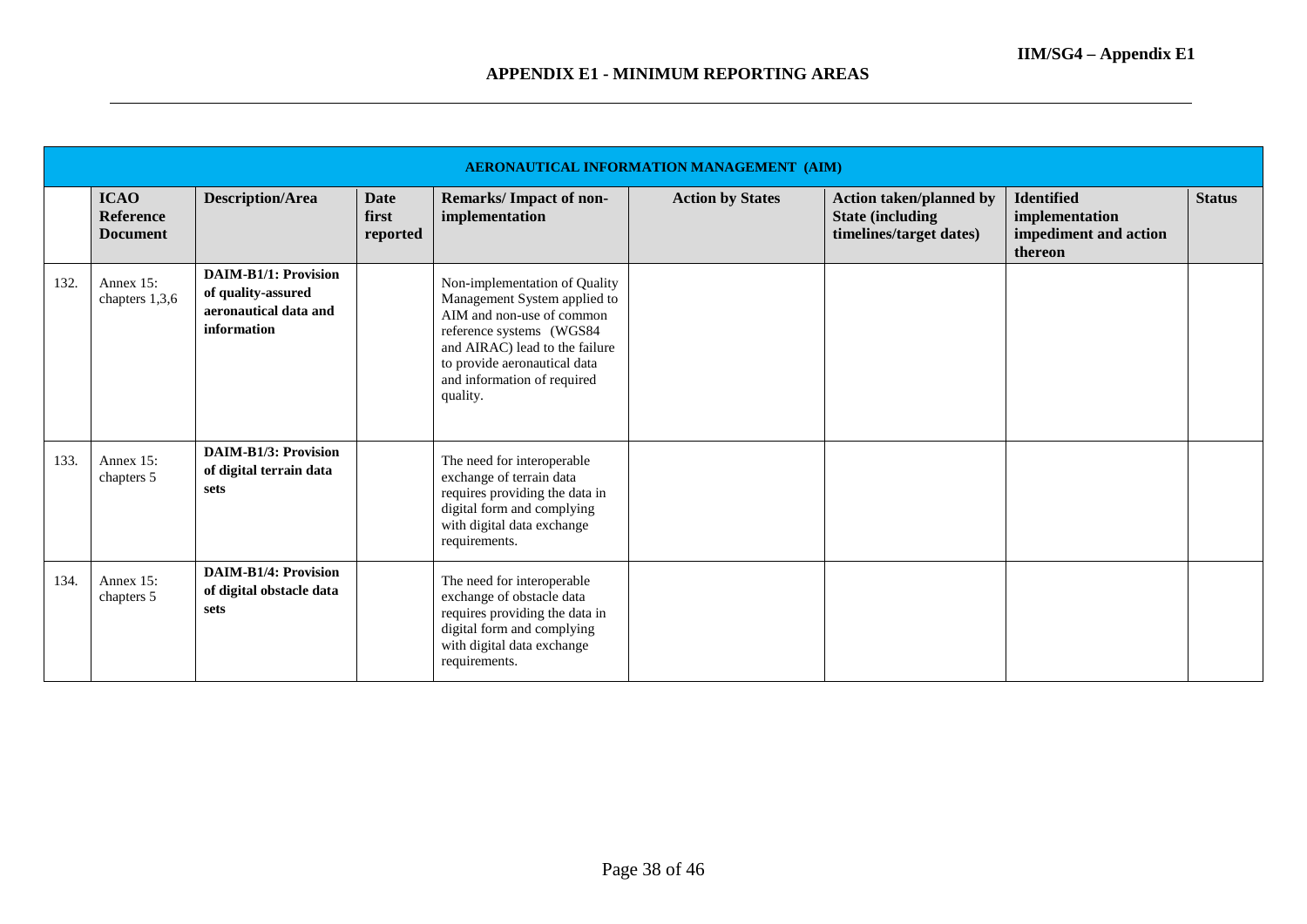|      | <b>AERONAUTICAL METEOROLOGY (MET)</b>                                                                                               |                                          |                                  |                                                                                                                                                                                                                                                                                                                                                                                                                                                                                                                                                                              |                         |                                                                                       |                                                                         |               |  |  |
|------|-------------------------------------------------------------------------------------------------------------------------------------|------------------------------------------|----------------------------------|------------------------------------------------------------------------------------------------------------------------------------------------------------------------------------------------------------------------------------------------------------------------------------------------------------------------------------------------------------------------------------------------------------------------------------------------------------------------------------------------------------------------------------------------------------------------------|-------------------------|---------------------------------------------------------------------------------------|-------------------------------------------------------------------------|---------------|--|--|
|      | <b>ICAO</b><br>Reference<br><b>Document</b>                                                                                         | <b>Description/Area</b>                  | <b>Date</b><br>first<br>reported | <b>Remarks</b><br>Impact of non-<br>implementation                                                                                                                                                                                                                                                                                                                                                                                                                                                                                                                           | <b>Action by States</b> | <b>Action taken/planned by</b><br><b>State (including)</b><br>timelines/target dates) | <b>Identified</b><br>implementation<br>impediment and action<br>thereon | <b>Status</b> |  |  |
| 135. | Annex 3,<br>Chapter 9,<br>App. 8                                                                                                    | <b>Fight briefing services</b>           |                                  | Deficiencies in providing<br>Aeronautical users with the<br>latest available information on<br>existing and/or expected<br>meteorological conditions<br>along the route to be flown, at<br>the aerodrome of intended<br>landing, alternate aerodromes<br>and other aerodromes as<br>relevant, may lead to safety<br>issues for aircrafts                                                                                                                                                                                                                                     |                         |                                                                                       |                                                                         |               |  |  |
| 136. | Annex 3,<br>Chapter 3, 4;<br>App. 2,3<br>AFI eANP<br>Volume II Part<br>V, Table II-2,<br>$3$ ; §2.2, §2.3,<br>§2.8, §2.11,<br>§2.12 | Met. observations and<br>report services |                                  | Lack of local routine and local<br>special reports (disseminated at<br>the aerodrome of origin) may<br>deprive aircrafts arriving<br>/departing of information on<br>hazardous weather conditions<br>at the airport, which constitutes<br>a safety risk.<br>Lack of routine and special<br>reports (disseminated beyond<br>the aerodrome of origin in<br>appropriate format) may affect<br>the effectiveness of the flight<br>planning and may affect<br>efficiency and safety of<br>aircrafts in-flight in case of<br>failure of VOLMET broadcast<br>and D-VOLMET services. |                         |                                                                                       |                                                                         |               |  |  |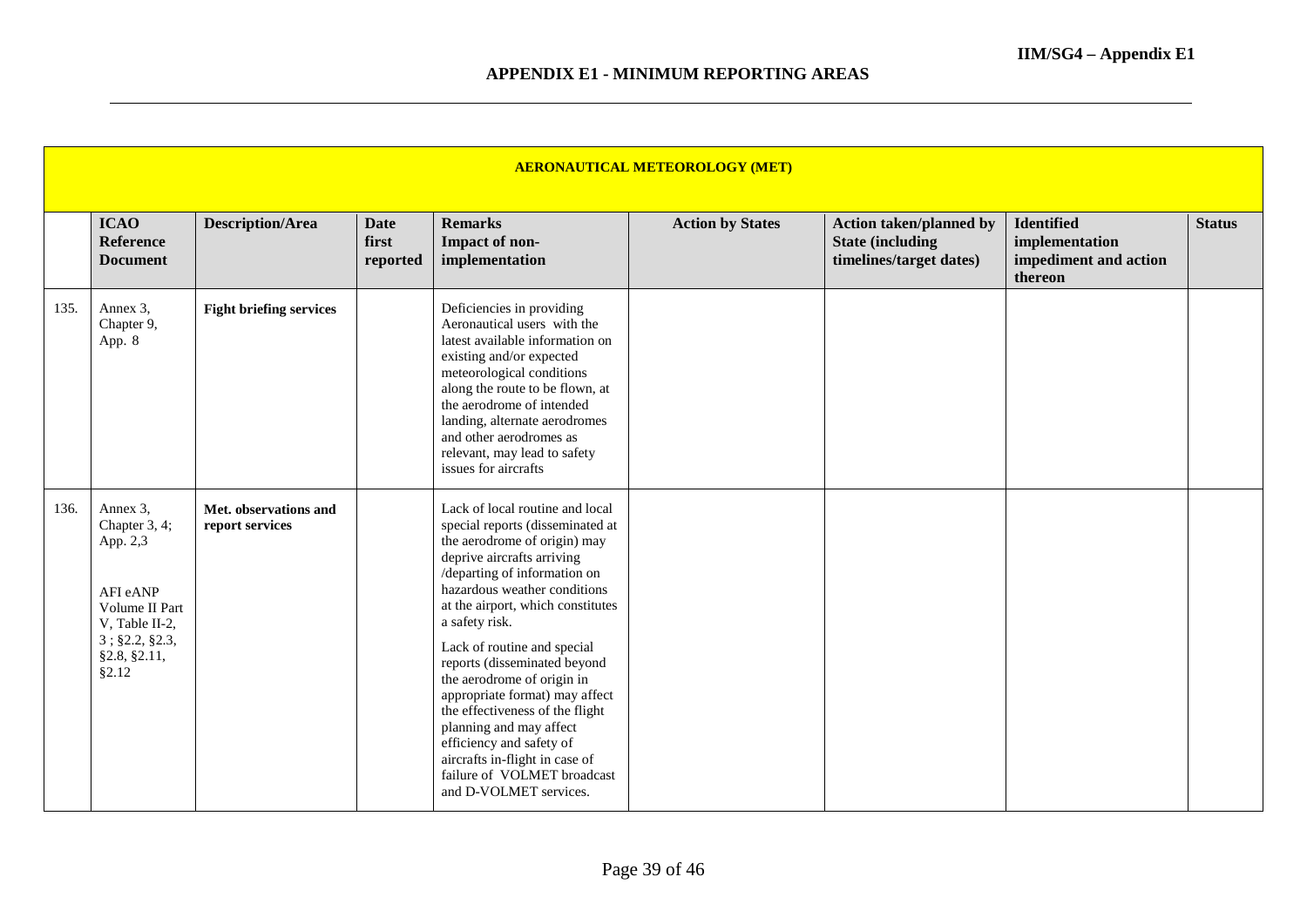|      | <b>AERONAUTICAL METEOROLOGY (MET)</b>                                                                                |                                                            |                                  |                                                                                                                                                                                                                                                                                                                                                                                                                                                                                                               |                         |                                                                                       |                                                                         |               |  |  |
|------|----------------------------------------------------------------------------------------------------------------------|------------------------------------------------------------|----------------------------------|---------------------------------------------------------------------------------------------------------------------------------------------------------------------------------------------------------------------------------------------------------------------------------------------------------------------------------------------------------------------------------------------------------------------------------------------------------------------------------------------------------------|-------------------------|---------------------------------------------------------------------------------------|-------------------------------------------------------------------------|---------------|--|--|
|      | <b>ICAO</b><br>Reference<br><b>Document</b>                                                                          | <b>Description/Area</b>                                    | <b>Date</b><br>first<br>reported | <b>Remarks</b><br>Impact of non-<br>implementation                                                                                                                                                                                                                                                                                                                                                                                                                                                            | <b>Action by States</b> | <b>Action taken/planned by</b><br><b>State (including)</b><br>timelines/target dates) | <b>Identified</b><br>implementation<br>impediment and action<br>thereon | <b>Status</b> |  |  |
| 137. | Annex 3,<br>Chapter 3, 6;<br>App. 2,5<br>AFI eANP<br>Volume II Part<br>V Table II-2,<br>$§2.4 - §2.8,$<br>§3.5, §3.6 | <b>Aeronautical</b><br>meteorological forecast             |                                  | The failure of provision of<br>aeronautical meteorological<br>forecasts, or the provision of<br>aeronautical meteorological<br>forecasts not complying with<br>ICAO related SARPs may<br>affect flights operations<br>including descent phase,<br>landing and take-off.                                                                                                                                                                                                                                       |                         |                                                                                       |                                                                         |               |  |  |
| 138. | Annex 3,<br>Chapter 7;<br>App. 6<br>AFI eANP Part<br>V Table II-1,<br>Tableau II-2                                   | <b>Aeronautical</b><br>meteorological<br>warnings services |                                  | The lack of provision<br>information on hazardous<br>weather phenomena at the<br>aerodrome in the form of<br>aeronautical meteorological<br>warnings (AD WRNG, WS<br>WRNG and Alerts) may lead to<br>safety issues for aircrafts for:<br>Aircrafts on the ground,<br>$\bullet$<br>parked aircraft, and the<br>aerodrome facilities and<br>services<br>Aircrafts on the approach<br>$\bullet$<br>path or take-off path or<br>during circling approach :<br>my experience WS in the<br>approach/take-off paths. |                         |                                                                                       |                                                                         |               |  |  |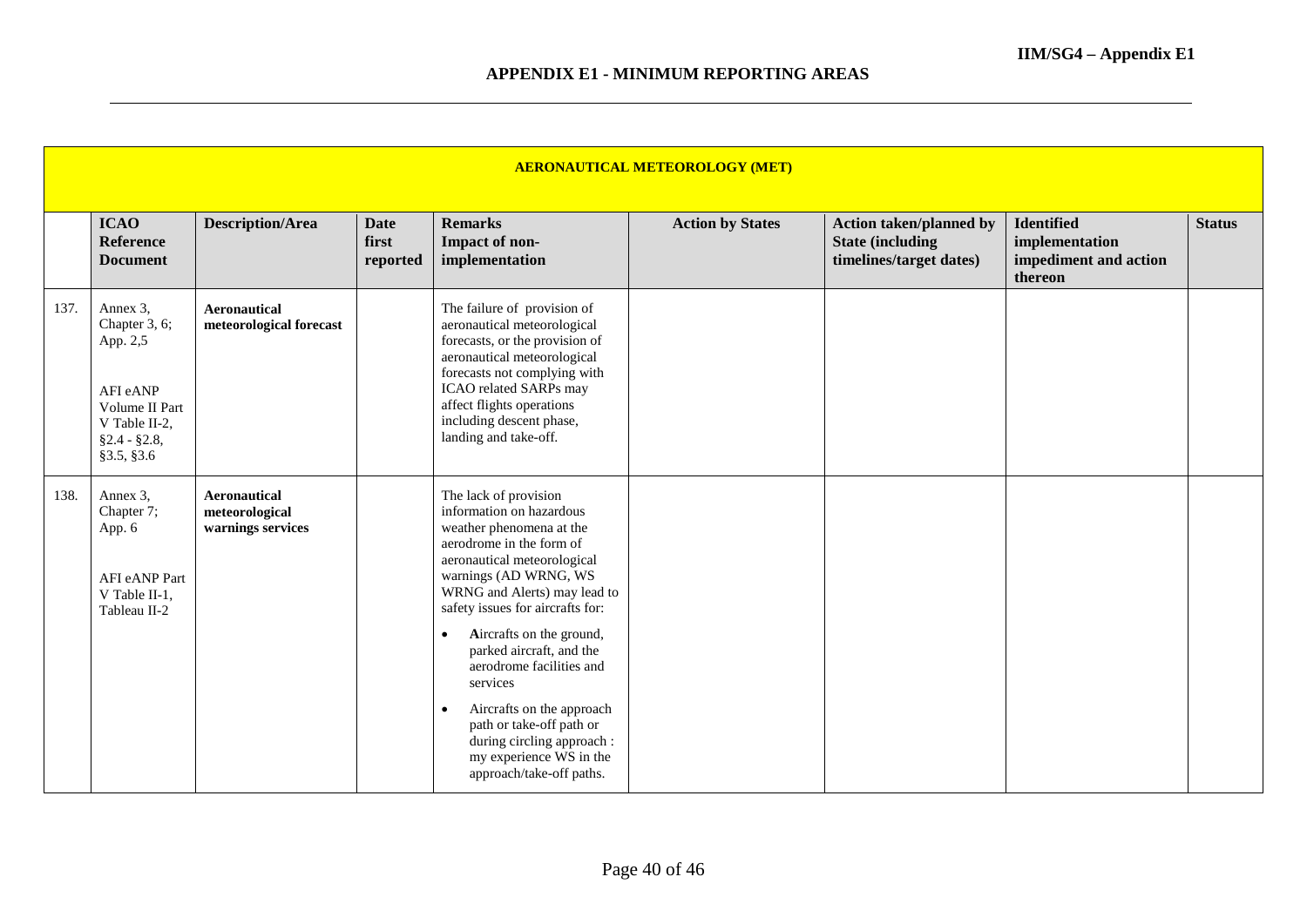|      | <b>AERONAUTICAL METEOROLOGY (MET)</b>                                                                 |                                                        |                                  |                                                                                                                                                                                                                                                                         |                         |                                                                                       |                                                                         |               |  |  |
|------|-------------------------------------------------------------------------------------------------------|--------------------------------------------------------|----------------------------------|-------------------------------------------------------------------------------------------------------------------------------------------------------------------------------------------------------------------------------------------------------------------------|-------------------------|---------------------------------------------------------------------------------------|-------------------------------------------------------------------------|---------------|--|--|
|      | <b>ICAO</b><br><b>Reference</b><br><b>Document</b>                                                    | <b>Description/Area</b>                                | <b>Date</b><br>first<br>reported | <b>Remarks</b><br>Impact of non-<br>implementation                                                                                                                                                                                                                      | <b>Action by States</b> | <b>Action taken/planned by</b><br><b>State (including)</b><br>timelines/target dates) | <b>Identified</b><br>implementation<br>impediment and action<br>thereon | <b>Status</b> |  |  |
| 139. | Annex 3.<br>Chapter 8;<br>App. 7                                                                      | Aeronautical<br>climatological<br>information services |                                  | The lack of climatological<br>information may cause some<br>issues for flight planning<br>specially when real time<br>information is missing.<br>the absence of climatological<br>information may represent<br>concerns for aeronautical users<br>including AGA, etc.   |                         |                                                                                       |                                                                         |               |  |  |
| 140. | Annex 3,<br>Chapter 3,7;<br>App.6<br>AFI eANP<br>Volume II Part<br>V Table II-1 :<br>§2.8, §2.9, §3.5 | <b>SIGMET</b> services                                 |                                  | The lack of provision of<br>SIGMET information in<br>accordance with ICAO<br>MET related SARPs will<br>keep in-flight aircrafts out<br>of information on en-route<br>hazardous weather<br>phenomena which may<br>adversely affect the safety<br>of high levels flights. |                         |                                                                                       |                                                                         |               |  |  |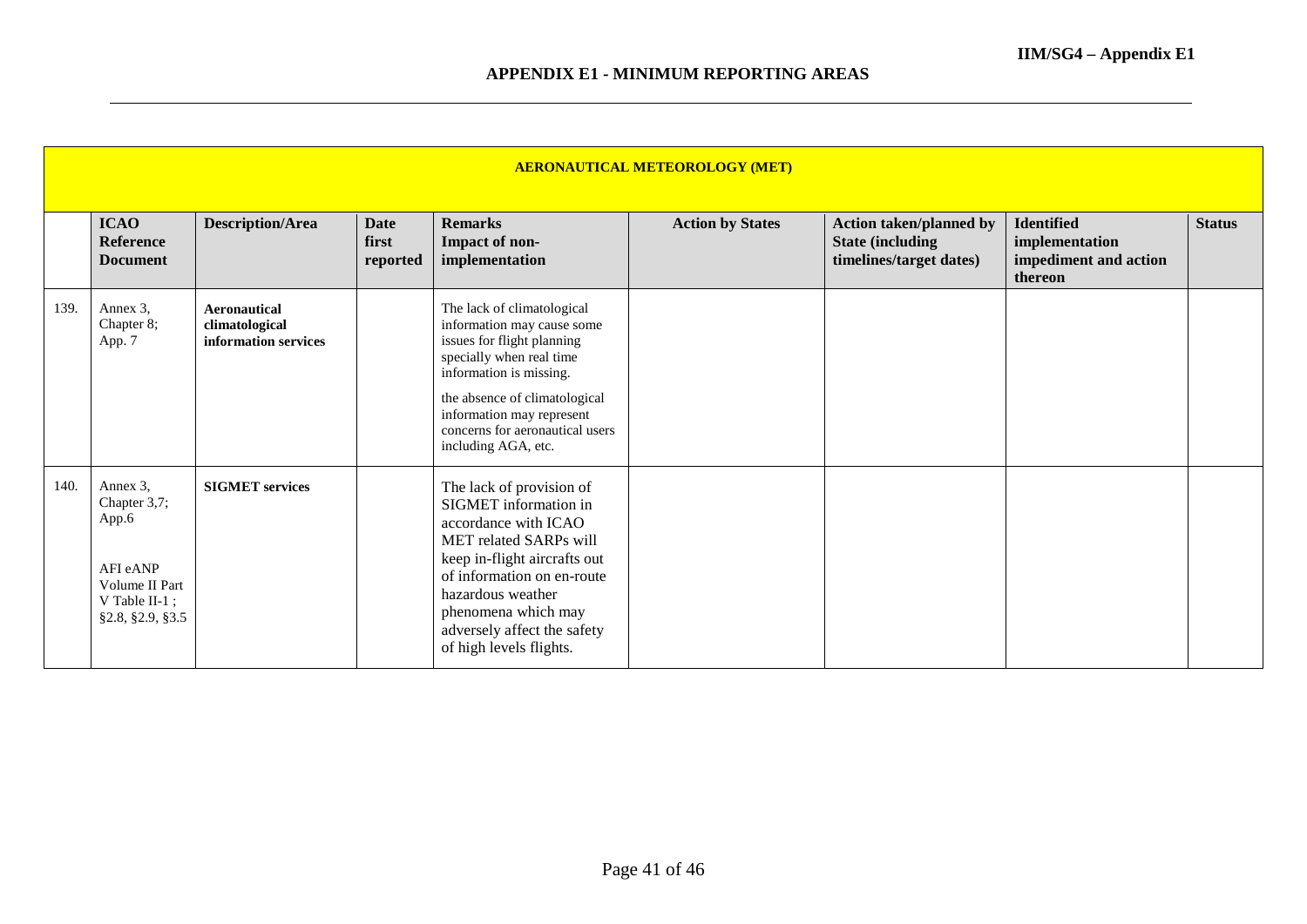|      | <b>AERONAUTICAL METEOROLOGY (MET)</b>       |                                              |                                  |                                                                                                                                                                                                                                                                               |                         |                                                                                      |                                                                         |               |  |  |
|------|---------------------------------------------|----------------------------------------------|----------------------------------|-------------------------------------------------------------------------------------------------------------------------------------------------------------------------------------------------------------------------------------------------------------------------------|-------------------------|--------------------------------------------------------------------------------------|-------------------------------------------------------------------------|---------------|--|--|
|      | <b>ICAO</b><br>Reference<br><b>Document</b> | <b>Description/Area</b>                      | <b>Date</b><br>first<br>reported | <b>Remarks</b><br>Impact of non-<br>implementation                                                                                                                                                                                                                            | <b>Action by States</b> | <b>Action taken/planned by</b><br><b>State (including</b><br>timelines/target dates) | <b>Identified</b><br>implementation<br>impediment and action<br>thereon | <b>Status</b> |  |  |
| 141. | Annex 3;<br>Chapter 3,7;<br>App.6           | <b>AIRMET</b> services<br>(where applicable) |                                  | The failure in providing<br>airspace users operating in the<br>low layers with the information<br>on en-route hazardous<br>phenomena (including the<br>development of those<br>phenomena in time and space),<br>may cause safety issues to low-<br>level flights              |                         |                                                                                      |                                                                         |               |  |  |
| 142. | Annex 3;<br>Chapter 6,<br>App. 5            | <b>GAMET</b> services                        |                                  | The lack of area forecasts<br>covering the layer between the<br>ground and flight level 100 (or<br>up to flight level 150 in<br>mountainous areas, or higher,<br>where necessary) may<br>adversely cause safety issues to<br>aircrafts operating at the low<br>levels.        |                         |                                                                                      |                                                                         |               |  |  |
| 143. | Annex 3;<br>Chapter 5;<br>App. 4,6          | <b>AIREP</b>                                 |                                  | The lack of the air-report<br>/special air-report may deprive<br>aircrafts of relevant information<br>on weather phenomena (Icing,<br>TURB, WS, Volcanic eruption,<br>Volcanic ash), which may<br>adversely affect the safety of<br>other aircrafts in the areas<br>affected. |                         |                                                                                      |                                                                         |               |  |  |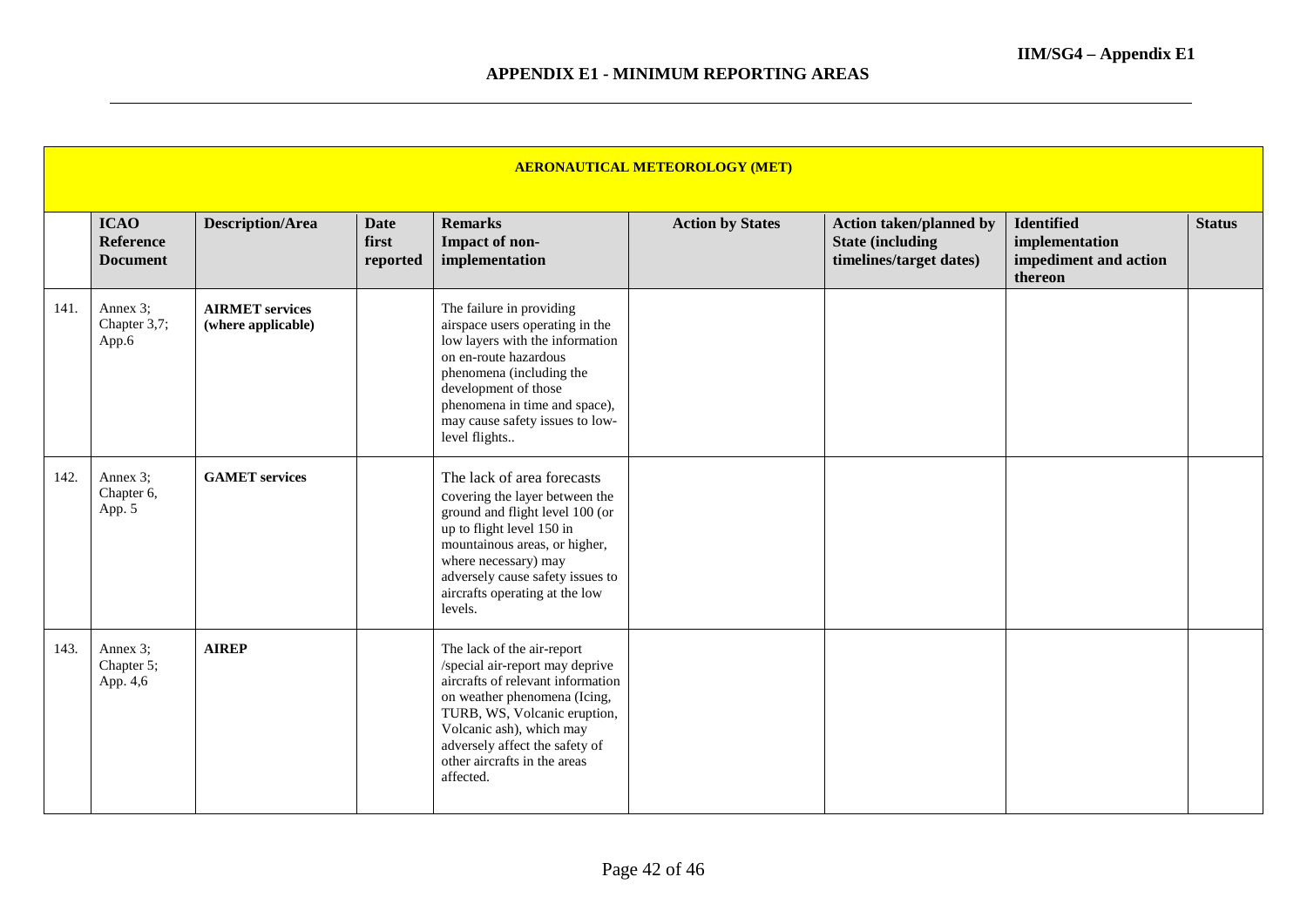|      |                                                                                                                                                                    |                         |                                  |                                                                                                                                                                                                                                                                                                                                                                                                                                              | <b>AERONAUTICAL METEOROLOGY (MET)</b> |                                                                                       |                                                                         |               |
|------|--------------------------------------------------------------------------------------------------------------------------------------------------------------------|-------------------------|----------------------------------|----------------------------------------------------------------------------------------------------------------------------------------------------------------------------------------------------------------------------------------------------------------------------------------------------------------------------------------------------------------------------------------------------------------------------------------------|---------------------------------------|---------------------------------------------------------------------------------------|-------------------------------------------------------------------------|---------------|
|      | <b>ICAO</b><br><b>Reference</b><br><b>Document</b>                                                                                                                 | <b>Description/Area</b> | <b>Date</b><br>first<br>reported | <b>Remarks</b><br>Impact of non-<br>implementation                                                                                                                                                                                                                                                                                                                                                                                           | <b>Action by States</b>               | <b>Action taken/planned by</b><br><b>State (including)</b><br>timelines/target dates) | <b>Identified</b><br>implementation<br>impediment and action<br>thereon | <b>Status</b> |
| 144. | Annex 3,<br>Chapter 3;<br>App.2<br>AFI eANP<br>Volume I Part<br>V §2.1, §2.1                                                                                       | <b>WAFS</b> services    |                                  | In the Africa-Indian Ocean<br>Region, WAFS products in<br>digital form should be<br>disseminated to AFI States by<br>WAFC London using the<br>Secure SADIS FTP service<br>and/or WIFS. The lack of the<br>development of capacities by<br>the State to receive and<br>disseminate WAFS services in<br>accordance with the related<br>ICAO SARPs will mainly<br>cause safety issues for en-route<br>aircrafts operating at the high<br>levels |                                       |                                                                                       |                                                                         |               |
| 145. | Annex 3,<br>Chapter 3;<br>App.2<br>AFI eANP<br>Volume I Part<br>$V$ §2.3, §2.4;<br>Table AFI Met<br>$I-1$<br>AFI eANP<br>Volume II Part<br>V Table FAI<br>MET II-1 | <b>IAVW</b> services    |                                  | The failure of providing as<br>required by ICAO SARPs and<br>Air Navigation Plan, relevant<br>information on volcanic ash in<br>case of volcanic eruption, will<br>cause serious safety issues for<br>aircrafts operating in the<br>affected areas.                                                                                                                                                                                          |                                       |                                                                                       |                                                                         |               |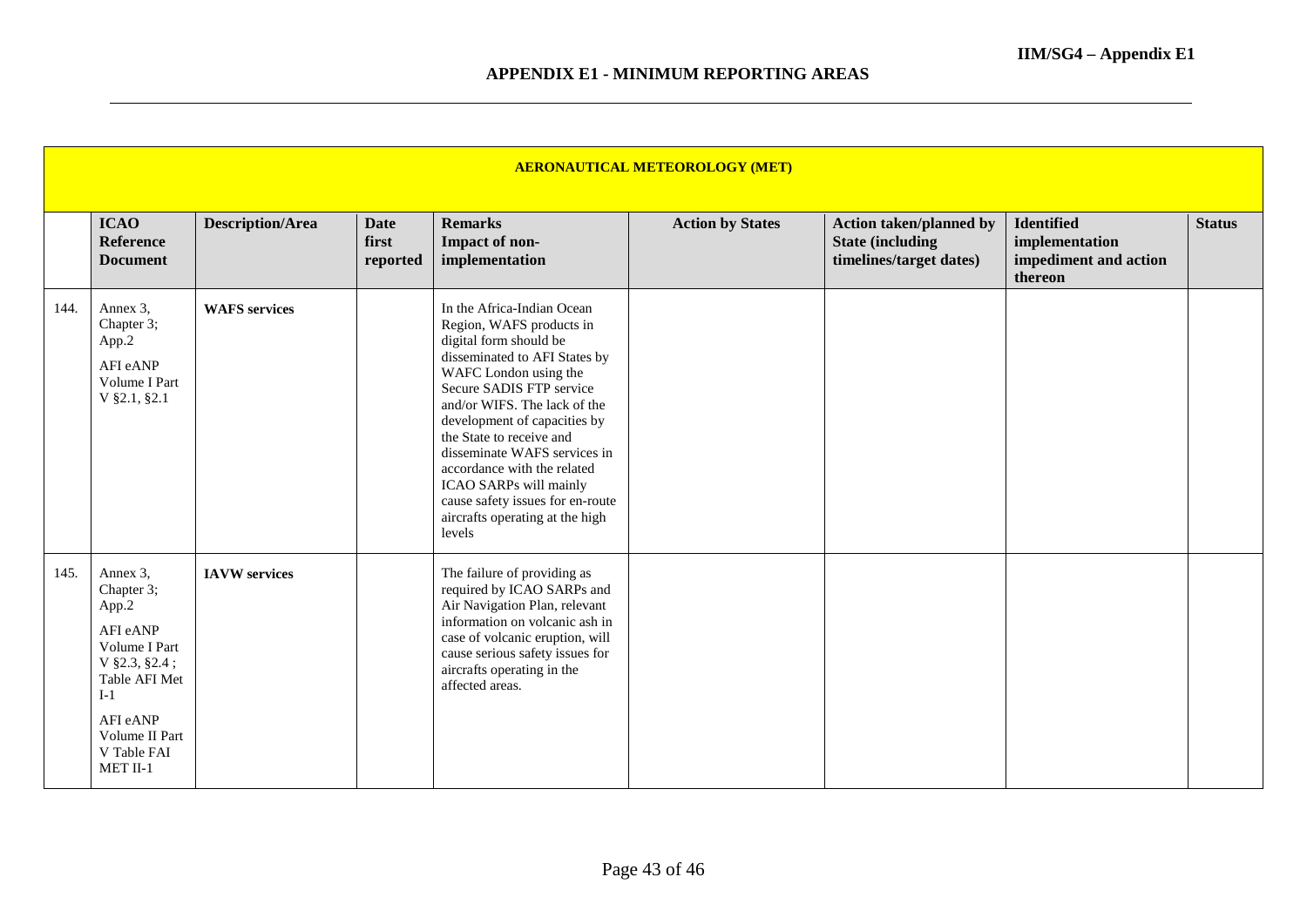|      | <b>AERONAUTICAL METEOROLOGY (MET)</b>                                                                                           |                                       |                                  |                                                                                                                                                                                                                                                                                                                                             |                         |                                                                                       |                                                                         |               |  |  |  |
|------|---------------------------------------------------------------------------------------------------------------------------------|---------------------------------------|----------------------------------|---------------------------------------------------------------------------------------------------------------------------------------------------------------------------------------------------------------------------------------------------------------------------------------------------------------------------------------------|-------------------------|---------------------------------------------------------------------------------------|-------------------------------------------------------------------------|---------------|--|--|--|
|      | <b>ICAO</b><br><b>Reference</b><br><b>Document</b>                                                                              | <b>Description/Area</b>               | <b>Date</b><br>first<br>reported | <b>Remarks</b><br>Impact of non-<br>implementation                                                                                                                                                                                                                                                                                          | <b>Action by States</b> | <b>Action taken/planned by</b><br><b>State (including)</b><br>timelines/target dates) | <b>Identified</b><br>implementation<br>impediment and action<br>thereon | <b>Status</b> |  |  |  |
| 146. | Annex 3,<br>Chapter 3;<br>App.2<br>AFI eANP<br>Volume I Part<br>V §2.5<br>AFI eANP<br>Volume II Part<br>V Table FAI<br>MET II-1 | <b>TCAC</b> services                  |                                  | Failure by the AFI MWOs to<br>develop capabilities to receive<br>and deal with TC advisories<br>issued by TCAC La reunion in<br>accordance with ICAO related<br>SARPs will cause safety issues<br>to airspace users operating in<br>the affected areas.                                                                                     |                         |                                                                                       |                                                                         |               |  |  |  |
| 147. | Annex 3<br>Chapter 3<br>$§3.8$ ; App. 2                                                                                         | Space weather advisory<br>information |                                  | Failure to provide airspace<br>users with relevant information<br>on space weather in conformity<br>with ICAO SARPs, may result<br>in safety risks that can affect<br>airborne HF communications<br>systems, Communications via<br>satellite (propagation,<br>absorption), GNSS-based<br>navigation and surveillance<br>(degradation) GNSS. |                         |                                                                                       |                                                                         |               |  |  |  |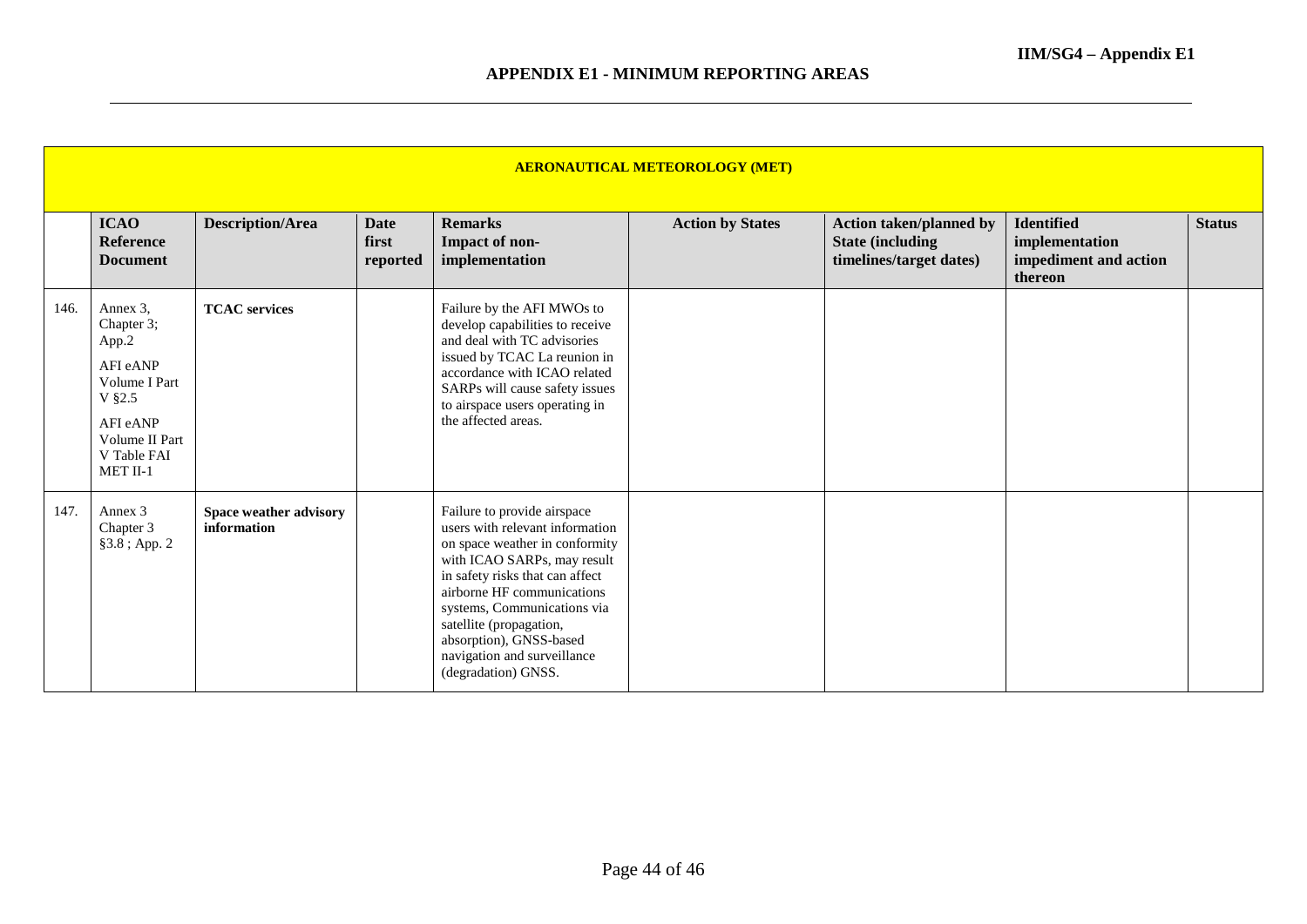|      |                                                                                                  |                                                                                                              |                                  |                                                                                                                                                                                                                                                                                                                                                                                                                                                                    | <b>AERONAUTICAL METEOROLOGY (MET)</b>        |                                                                                      |                                                                         |               |
|------|--------------------------------------------------------------------------------------------------|--------------------------------------------------------------------------------------------------------------|----------------------------------|--------------------------------------------------------------------------------------------------------------------------------------------------------------------------------------------------------------------------------------------------------------------------------------------------------------------------------------------------------------------------------------------------------------------------------------------------------------------|----------------------------------------------|--------------------------------------------------------------------------------------|-------------------------------------------------------------------------|---------------|
|      | <b>ICAO</b><br><b>Reference</b><br><b>Document</b>                                               | <b>Description/Area</b>                                                                                      | <b>Date</b><br>first<br>reported | <b>Remarks</b><br>Impact of non-<br>implementation                                                                                                                                                                                                                                                                                                                                                                                                                 | <b>Action by States</b>                      | <b>Action taken/planned by</b><br><b>State (including</b><br>timelines/target dates) | <b>Identified</b><br>implementation<br>impediment and action<br>thereon | <b>Status</b> |
| 148. | Annex 3,<br>Chapter 3 §3.1,<br>§3.2, §3.5,<br>§3.8; App.2<br>AFI eANP<br>Volume I Part<br>$V$ §2 | <b>RMM</b> services                                                                                          |                                  | In AFI Region, SADIS<br>Services Provider State<br>remotely provides agreed<br>Aeronautical Meteorological<br><b>Offices States with SADIS</b><br>products, technical and<br>administrative messages. States<br>that fails to receive these<br>products and<br>technical/administrative<br>information may experience<br>some difficulties to adequately<br>to respond to the airspace<br>users' needs in terms of regular<br>and reliable weather<br>information. |                                              |                                                                                      |                                                                         |               |
| 149. |                                                                                                  |                                                                                                              |                                  |                                                                                                                                                                                                                                                                                                                                                                                                                                                                    |                                              |                                                                                      |                                                                         |               |
| 150. |                                                                                                  |                                                                                                              |                                  |                                                                                                                                                                                                                                                                                                                                                                                                                                                                    |                                              |                                                                                      |                                                                         |               |
|      |                                                                                                  |                                                                                                              |                                  |                                                                                                                                                                                                                                                                                                                                                                                                                                                                    | ASBU MODULES- AERONAUTICAL METEOROLOGY (MET) |                                                                                      |                                                                         |               |
| 151. | <b>GANP Doc</b><br>9750<br><b>AFI eANP</b><br>Volume III<br>Part II                              | <b>B0-AMET-</b><br>Meteorological<br>information supporting<br>enhanced operational<br>efficiency and safety |                                  | State that fails to implement<br>B0-AMET in accordance with<br>their operational needs will not<br>be able to support the<br>improvement of operational<br>efficiency and safety.                                                                                                                                                                                                                                                                                  |                                              |                                                                                      |                                                                         |               |